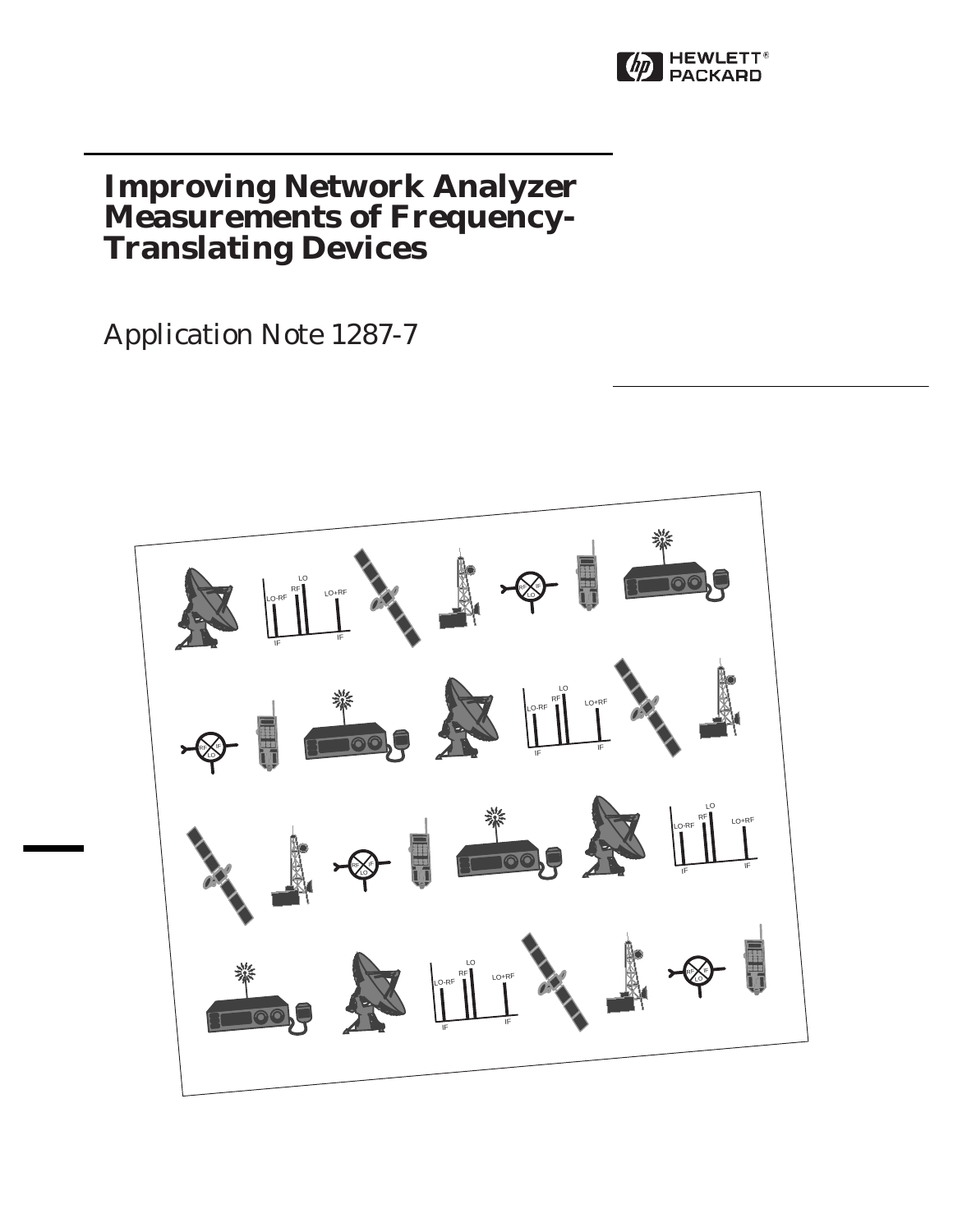# **Table of Contents**

| <b>Introduction</b>                                                                                              | 3                            |
|------------------------------------------------------------------------------------------------------------------|------------------------------|
| <b>Network Analyzer Mixer Measurement Configurations</b><br><b>Scalar Network Analyzer Configuration</b>         | $\bf{3}$<br>$\bf 3$          |
| Vector Network Analyzer in Frequency Offset Mode Configuration<br>The Upconversion/Downconversion Technique      | ${\bf 5}$<br>$6\phantom{1}6$ |
| <b>Conversion Loss</b>                                                                                           | 7                            |
| Definition and Importance of Conversion Loss                                                                     | $\boldsymbol{7}$             |
| <b>Measurement Considerations</b>                                                                                | 9                            |
| <b>Mismatch Errors</b><br><b>Considerations Unique to the Scalar Network Analyzer</b>                            | 9<br>11                      |
| <b>Importance of Proper Filtering</b>                                                                            | 11                           |
| <b>Frequency Response Error</b>                                                                                  | 12                           |
| <b>Considerations Unique to the Vector Network Analyzer</b>                                                      | 13                           |
| <b>Importance of Proper Filtering</b>                                                                            | 13                           |
| <b>Sampling Architecture and Issues</b>                                                                          | 13                           |
| <b>R-Channel Phase-Locking Considerations</b>                                                                    | 16                           |
| LO Accuracy and Stability<br><b>Power-Meter Calibration</b>                                                      | 16<br>18                     |
| Accuracy Comparison of the HP 8757D and a Vector Network Analyzer                                                | 22                           |
| <b>Fixed IF Measurements</b>                                                                                     | 25                           |
| <b>Relative Phase Measurements</b>                                                                               | 27                           |
| <b>Relative Phase and Magnitude Tracking</b>                                                                     | 27                           |
| <b>Group Delay</b>                                                                                               | 29                           |
| <b>Important Parameters when Specifying Group Delay</b>                                                          | 29                           |
| <b>Absolute Group Delay</b>                                                                                      | 31                           |
| <b>AM Delay</b>                                                                                                  | 31                           |
| <b>Reflection Measurements</b>                                                                                   | 33                           |
| <b>Isolation Measurements</b>                                                                                    | 35                           |
| <b>Feedthrough Measurement of Converters and Tuners</b>                                                          | 36                           |
| <b>Absolute Group Delay - A More Accurate, Lower Ripple Technique</b>                                            | 38                           |
| <b>Characterizing Mixer Calibration Standards</b><br><b>Labeling Conventions</b>                                 | 39<br>40                     |
| <b>Measurement Assumptions</b>                                                                                   | 41                           |
| Test Procedures for Characterizing the Calibration Mixers                                                        | 42                           |
| Mathematics to Extract Individual Mixer Data                                                                     | 45                           |
| Calibrating the Test System with the Calibration Mixer                                                           | 46                           |
| <b>Calibration Configuration</b>                                                                                 | 46                           |
| <b>Calibration Error Terms and Equations</b>                                                                     | 48                           |
| <b>Test Procedure for Calibrating the Test System</b><br><b>First-Order Error Correction: Frequency Response</b> | 49<br>50                     |
| Second-Order Error Correction: Frequency Response and Input Match                                                | 51                           |
| Third-Order Error Correction: Frequency Response, Input and Output Match                                         | 53                           |
| <b>Appendix A: Calibration Mixer Attributes</b>                                                                  | 55                           |
| Appendix B: Tips for Making and Measuring the Calibration Mixer                                                  | 56                           |
| Appendix C: Program for Fixed IF Measurements with One External LO Source                                        | 57                           |
| <b>Appendix D: Application and Product Notes</b>                                                                 | 60                           |

2

Page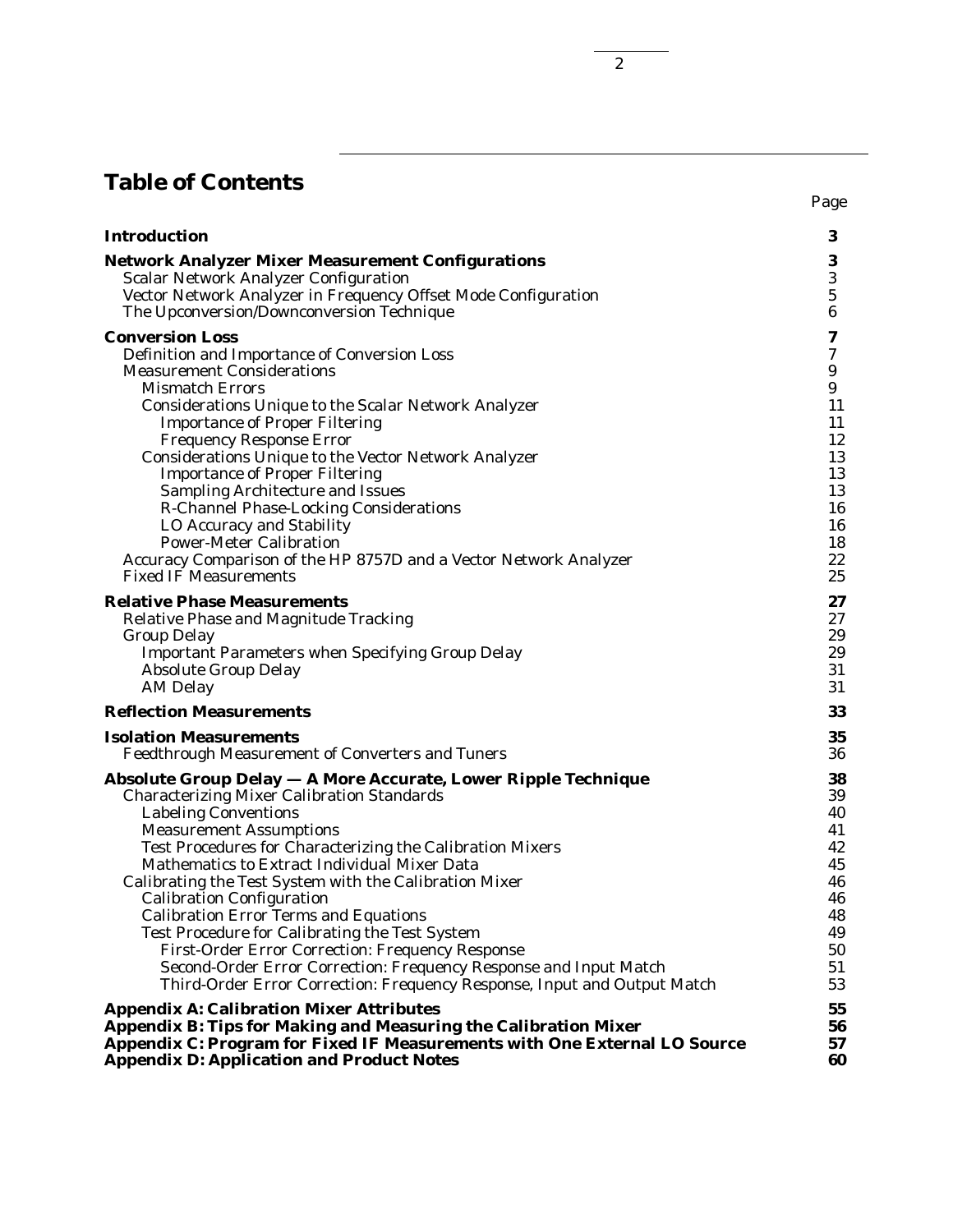**Introduction** Frequency-translation devices (FTDs) such as mixers, converters, and tuners are critical components in most RF and microwave communication systems. As communication systems adopt more advanced types of modulation, FTD designs are increasingly complex, tests are more stringent with tighter specifications, and the need to reduce costs is more important than ever.

> The measurement trade-offs for frequency-translating devices vary widely among different industries. Measurement accuracy, speed, cost and ease of setup are among the considerations for determining the best test equipment. This application note explores current test equipment solutions and techniques that can be used to accurately characterize and test frequency-translating devices. Frequency-translating devices present unique measurement challenges since their input and output frequencies differ. These require different measurement techniques than those used for a linear device such as a filter. This note covers linear frequencytranslation measurements, such as magnitude, relative phase, reflection and isolation. Corresponding accuracy issues are also discussed.

> To get the most from this note, you should have a basic understanding of frequency translation terminology, such as "RF port," "IF port" and "LO port." Understanding of fundamental RF and network analyzer terms such as S-parameters, VSWR, group delay, match, port, full two-port calibration, and test set is also expected. For a better understanding of such terms, a list of reference material appear in the *Appendix* section.

Network analyzers used for testing frequency-translation devices include scalar network analyzers, vector network analyzers with frequency offset capability, and vector network analyzers using an upconversion/downconversion configuration. Each solution has its own advantages and disadvantages. This section provides a synopsis of the three configurations so you can quickly evaluate which is the best fit for your measurement needs. Detailed information about each solution is discussed in later sections.

# **Scalar Network Analyzer Configuration**

**Network Analyzer Mixer Measurement**

**Configurations**

The most economical instrument for FTD tests is a scalar network analyzer. A scalar network analyzer uses diode detectors that can detect a very wide band of frequencies. This capability enables a scalar network analyzer to detect signals when the receiver frequency is different from the source frequency. Magnitude-only measurements such as conversion loss, absolute output power, return loss and isolation can be made, as well as nonlinear magnitude measurements such as gain compression. Group delay information is available in some scalar network analyzers using an AM-delay technique, which employs amplitude modulation. AM-delay measurements are less accurate than group delay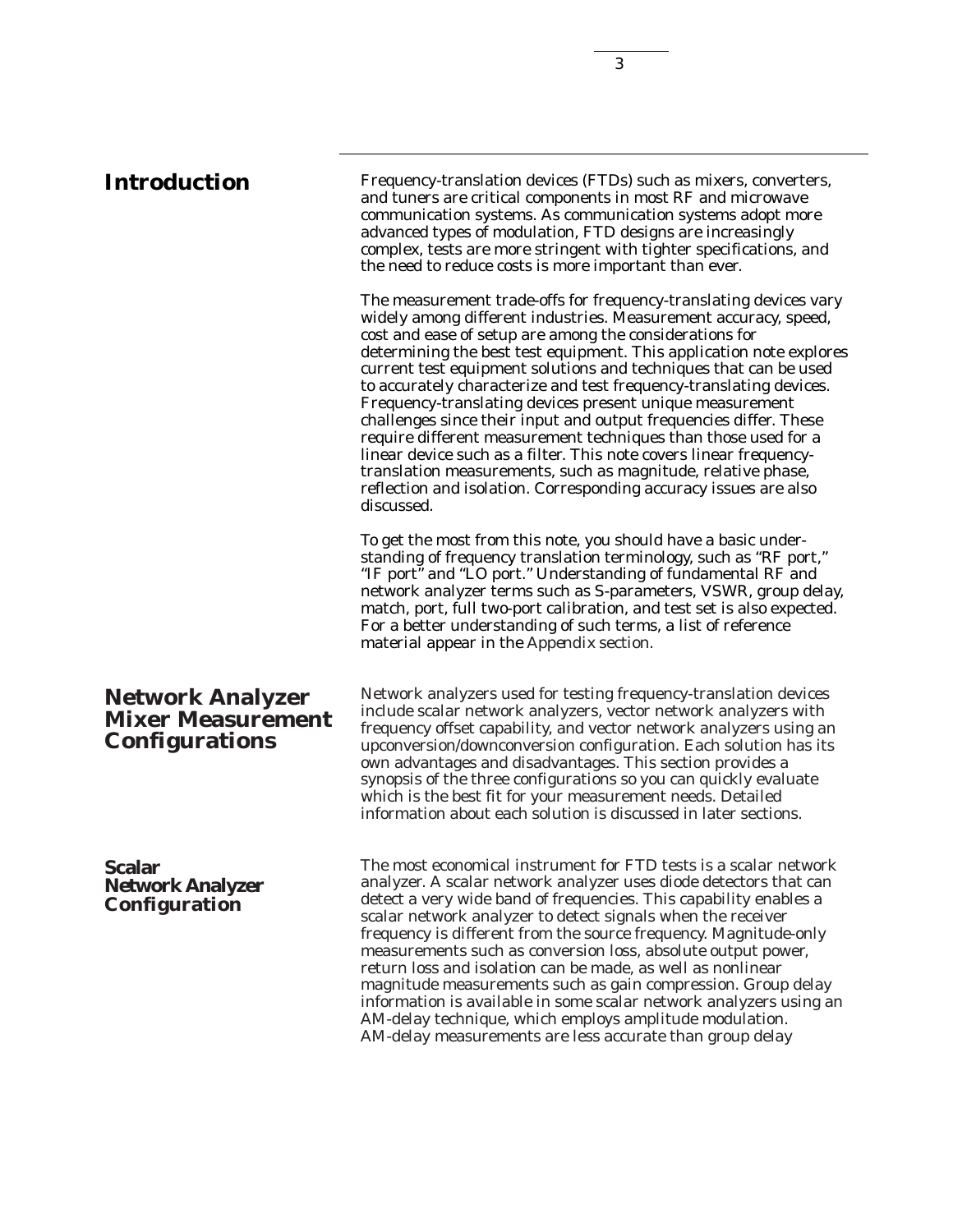

measurements obtained with a vector network analyzer. AM delay typically has an uncertainty of around 10 to 20 ns, whereas group delay with a vector network analyzer has an uncertainty as good as 150 ps. Advantages of the scalar solution include low cost and good magnitude accuracy. As shown in Figure 1, fully integrated scalar network analyzers such as the HP 8711C or HP 8713C provide economical RF measurements up to 3 GHz, and include AM delay capability. The HP 8757D scalar network analyzer, shown in Figure 2, measures up to 110 GHz, and provides very good absolute power measurements, particularly when installed with an internal power calibrator and used with precision detectors. In certain cases, such as measuring FTDs with an internal filter, the HP 8757D with internal power calibrator and precision detector can typically make more accurate magnitude measurements than a vector network analyzer.



**Figure 1. HP 8711C Scalar Network Analyzer Configuration**

4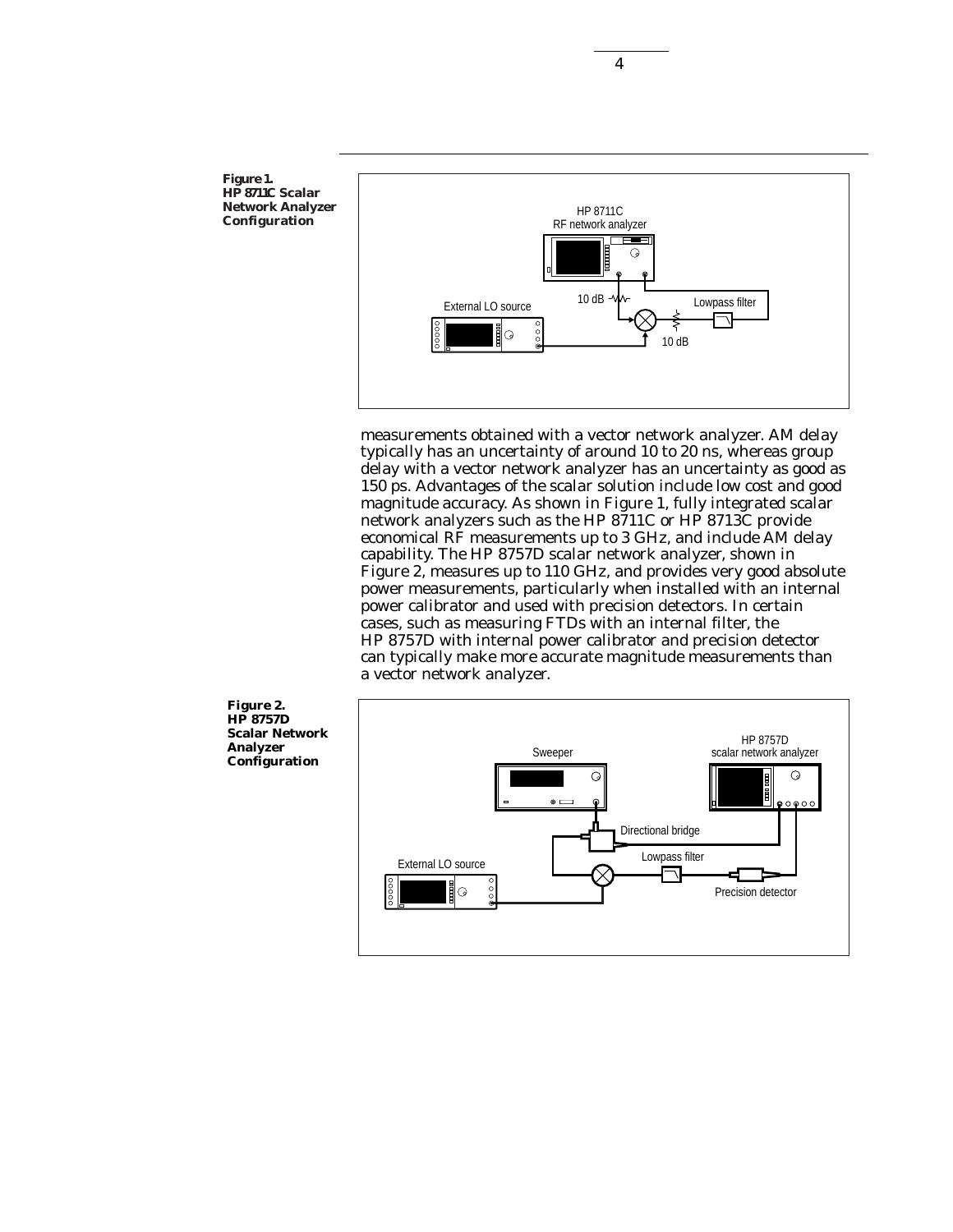# **Vector Network Analyzer in Frequency Offset Mode Configuration**

A more versatile solution for FTD test is a vector network analyzer. A vector network analyzer uses a tuned-receiver narrowband detector, which allows measurements of both magnitude and relative phase. The vector network analyzer's frequency offset mode offsets the analyzer's receiver from it's source by a given LO frequency, and makes frequency-translation measurements possible.

There are two common vector network analyzer configurations for FTD measurements. The simplest configuration is shown in Figure 3, and is practical for testing upconverters and downconverters. This configuration allows magnitude-only measurements with a limited dynamic range. For example, if you are interested in the magnitude response of the FTD's passband, the HP 8753E vector network analyzer has 35 dB of dynamic range in the R channel and provides a quick and easy solution.



**Figure 3. Vector Network Analyzer in Frequency**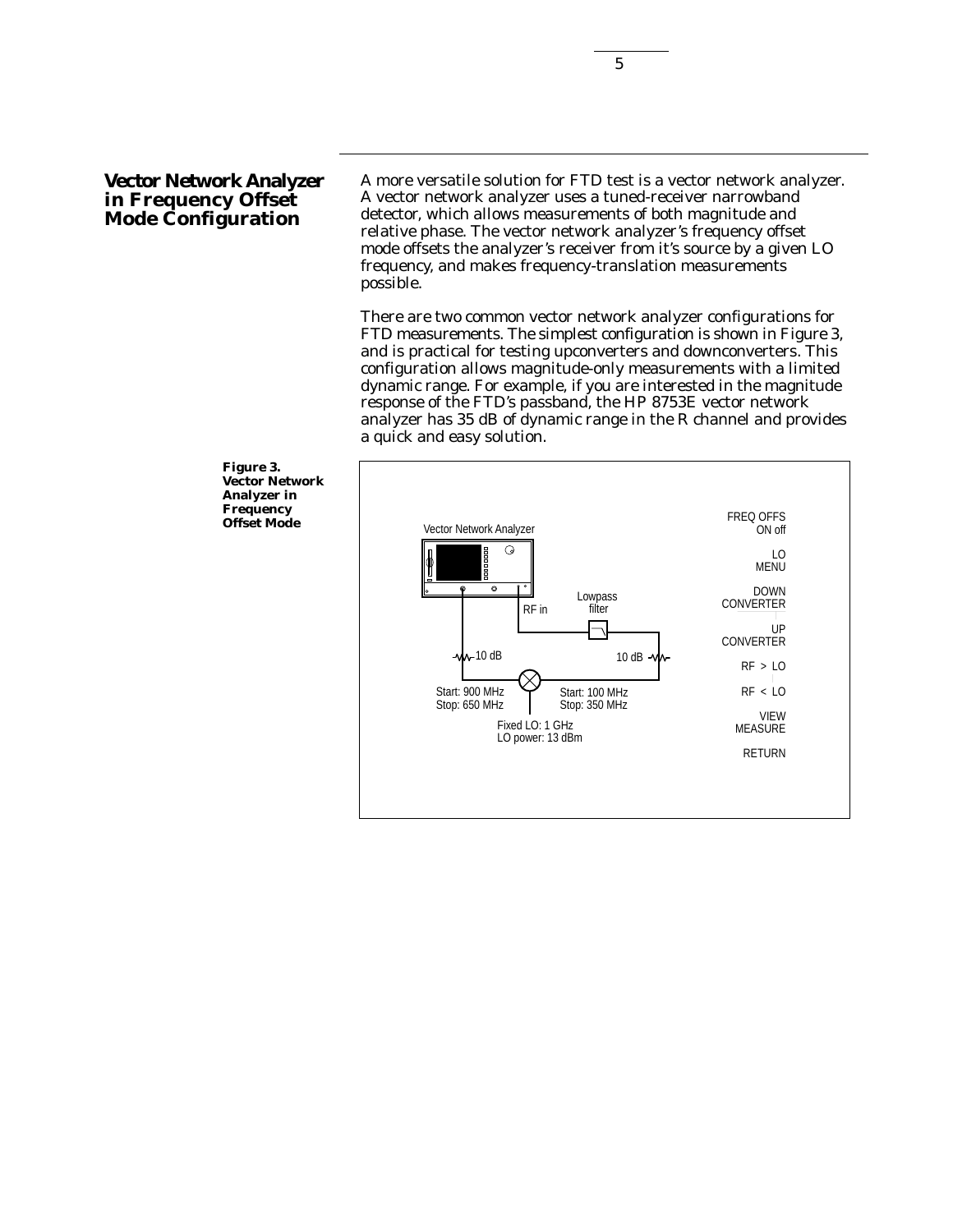To also measure the FTD's relative phase and out-of-band response, Figure 4 illustrates a high-dynamic range configuration. An alternative high-dynamic range configuration can be achieved by splitting the analyzer's RF output power between the device under test (DUT) and the reference mixer (This configuration is similar to the one shown in Figure 24). In both configurations the vector network analyzer has around 100 dB of dynamic range. A signal into the reference R channel is always necessary for proper phaselocking of the vector network analyzer. In addition, the R channel provides a reference for ratioed measurements such as relative phase or magnitude and phase tracking. Vector network analyzers such as the HP 8720D series and the HP 8753E have frequency offset capability to 40 GHz and 6 GHz, respectively.



**Figure 4. Vector Network Analyzer, High Dynamic Range Configuration**

# **The Upconversion/ Downconversion Technique**

A vector network analyzer in normal operating mode can also be configured for frequency-translation measurements. This configuration has two main advantages. First, the instrument can be used to measure a FTD's magnitude and relative phase response without the need for frequency offset. As shown in Figure 5, two mixers are used to upconvert and downconvert the signals, ensuring the same frequencies at the network analyzer's source and receiver ports. Second, this configuration provides a potentially more accurate method for measuring absolute group delay. You can simply measure two mixers and halve the response, accepting the resulting uncertainty. You can also use a more elaborate technique that involves characterizing the amplitude and phase of a calibration mixer and then applying external error correction for the most accuracy. Although this technique is more accurate, it is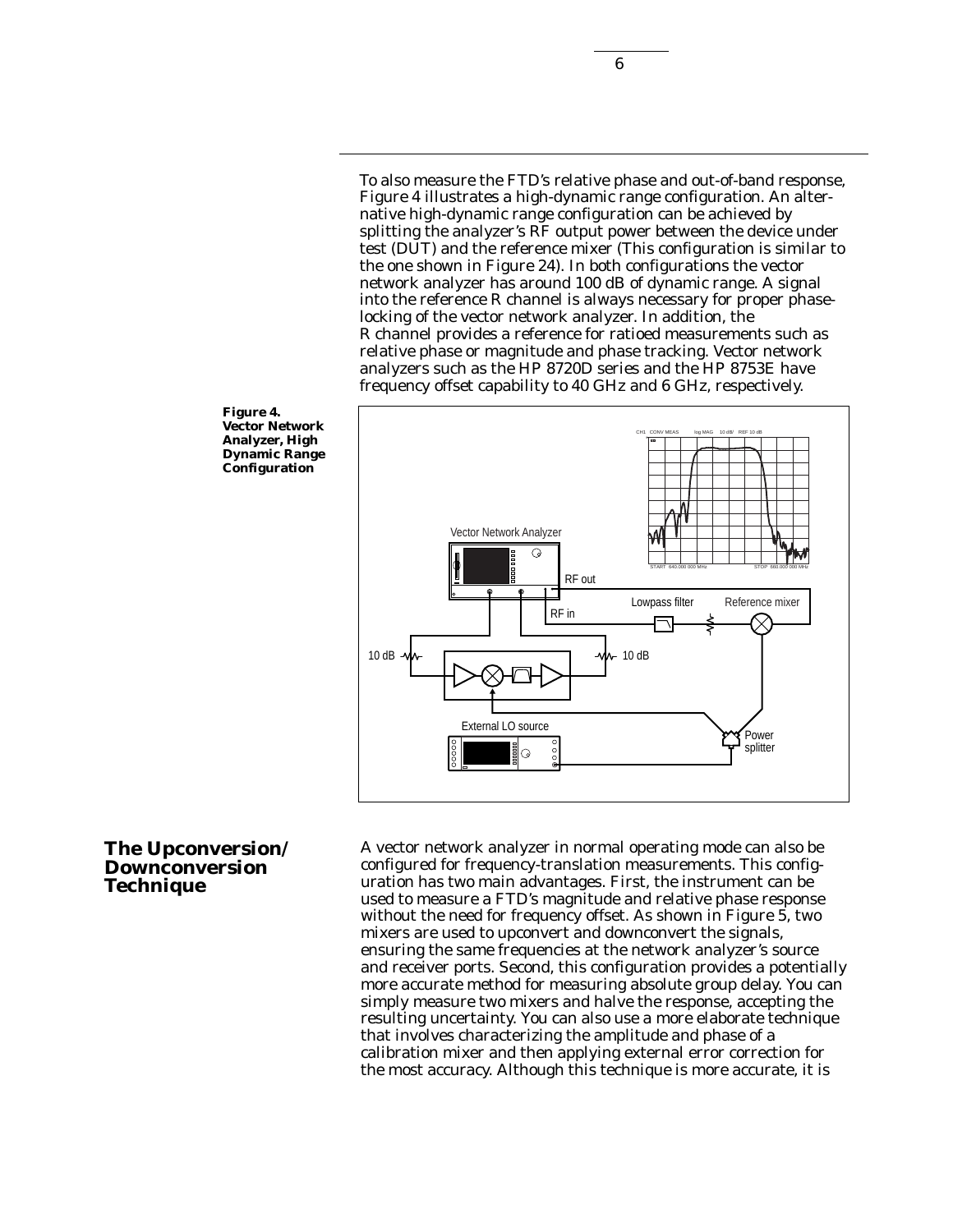7

also more complicated, requiring an external controller and an operator who is familiar with network-analyzer data transfer and error-term manipulation. Different levels of error correction can be applied to achieve the desired accuracy. This technique will be discussed in more detail in the section titled, *Absolute Group Delay — A More Accurate, Lower Ripple Technique.*

DUT<sub>IE</sub> Bandpass Bandpass Bandpass<br>DUT<sub>IE</sub> filter <sub>IF</sub>Mixer

LO

6 dB 6 dB 6 dB 6 dB 6 dB

Power splitter

IF <u>I</u> IF A RF

Vector network analyzer

Bandpass filter



External LO source

LO

 $\odot$ 

# **Conversion Loss**

**Definition and Importance of Conversion Loss**

Conversion loss, as shown in Figure 6, measures how efficiently a mixer converts energy from one frequency to another. It is defined as the ratio of the output power to the input power at a given LO (local oscillator) power. A specified LO power is necessary because while the conversion loss of a mixer is usually very flat within the frequency span of its intended operation, the average loss will vary



**Figure 6. Conversion Loss**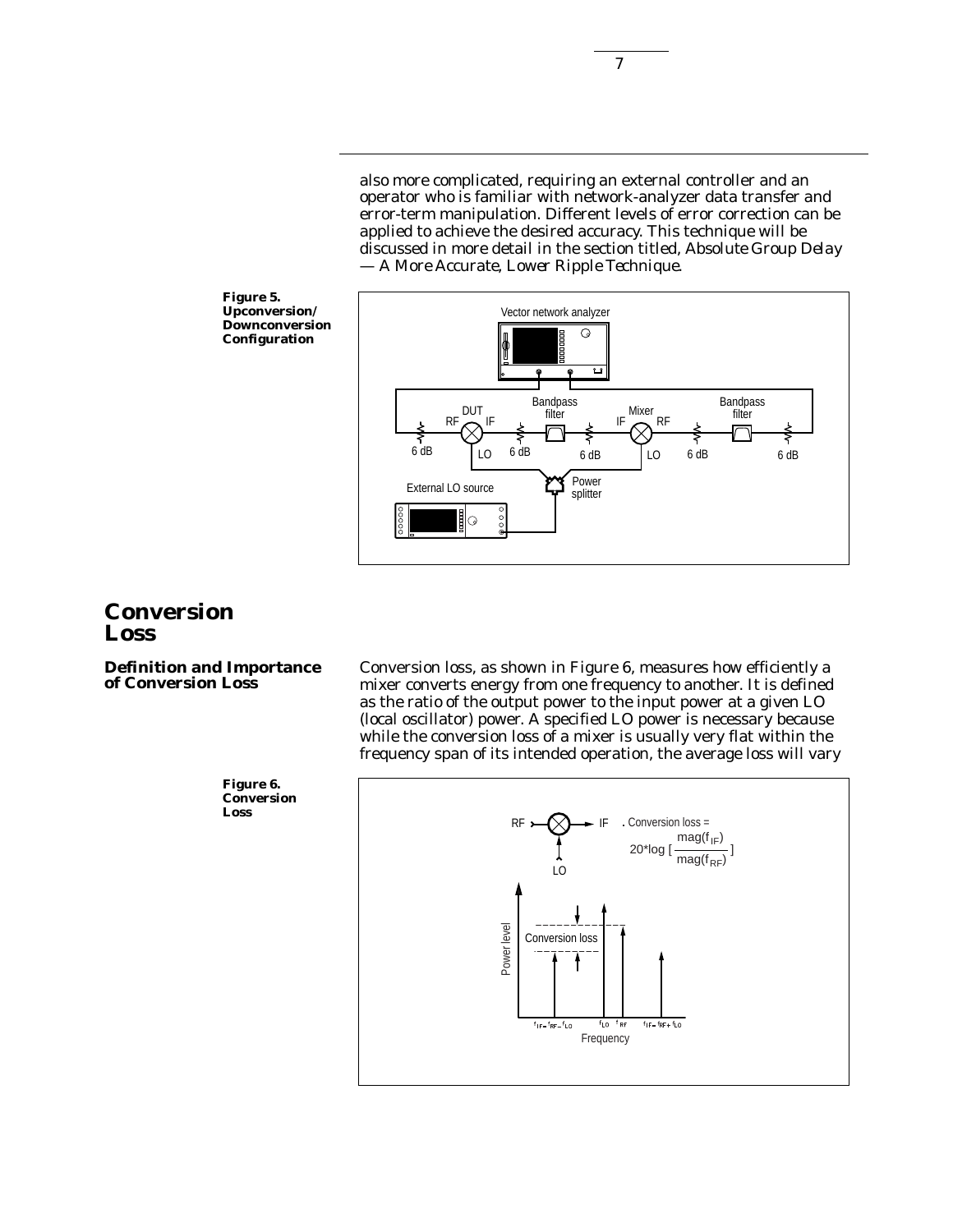with the level of the LO, as the diode impedance changes. As shown in Figure 7, conversion loss is usually measured versus frequency, either the IF frequency (with a fixed LO) or the RF frequency (with a fixed IF). The configuration for a fixed IF measurement is different from those described up to this point. (See the *Fixed IF Measurement* section.)

8

**Figure 7. Two Types of Conversion Loss Measurements**



Figure 8 illustrates the importance of a flat conversion-loss response. The DUT is a standard television-channel converter. The input signal consists of a visual carrier, audio carrier and a color subcarrier. Since the frequency response of the converter has a notch in the passband, the color subcarrier is suppressed and the resulting output signal no longer carries a valid color-information signal.

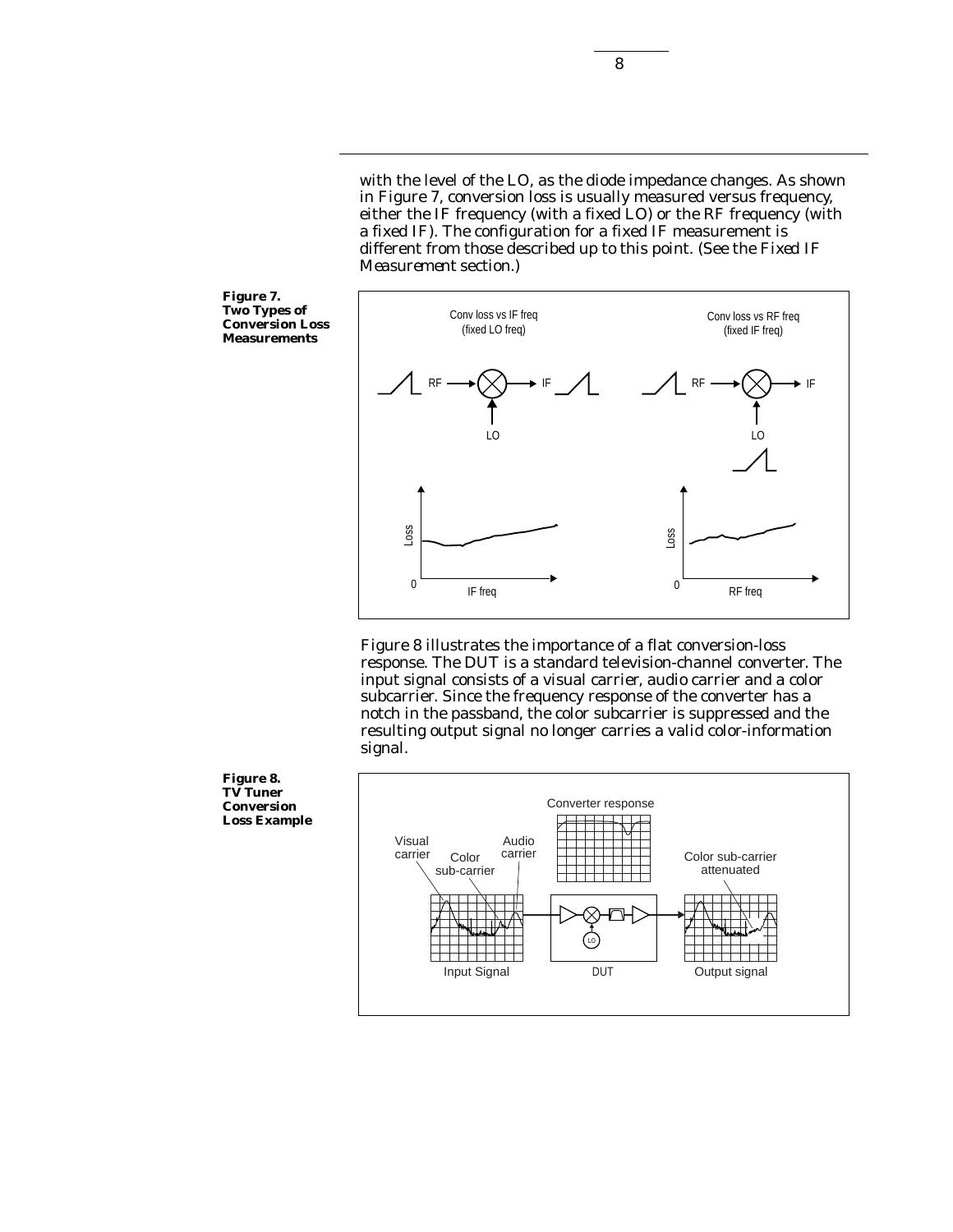# **Measurement Considerations**

**Mismatch Errors**

Conversion-loss measurements can be made with either a scalar network analyzer or a vector network analyzer, using the configurations shown in Figures 1 through 5. The measurement uncertainties are different for each type of analyzer. For both types of analyzers, the two main systematic errors are port mismatch and frequency response. The scalar network analyzer approach requires additional care to minimize errors due to the analyzer's broadband detector. For some vector network analyzers, an internal process, called sampling, and phase-lock requirements can also create errors. Next we will examine each of these error terms and explore techniques to minimize their effects.

Mismatch errors result when there is a connection between two ports that have different impedances. Commonly, a device's behavior is characterized within a  $Z_0$  environment, typically having an impedance of 50 or 75 ohms. Although the test ports of a network analyzer are designed to be perfect  $Z_0$  impedances, they are not. The imperfect source and receiver ports of the network analyzer create errors in the calibration stage. Therefore, even before a device under test (DUT) is connected, some errors have already been created in the calibration stage (see Figure 9). Once the DUT is connected, the total measurement uncertainty is equal to the sum of the calibration error plus the measurement error.

> Once the DUT is connected, interaction between the DUT's ports and the network analyzer's ports cause mismatch errors. As shown in Figure 9, mismatch effects generate three first-order error signals. The first is interaction between the network analyzer's source port and the DUT's input port. The second is between the network analyzer's receiver port and the DUT's output port.



#### **Figure 9. Mismatch Effects**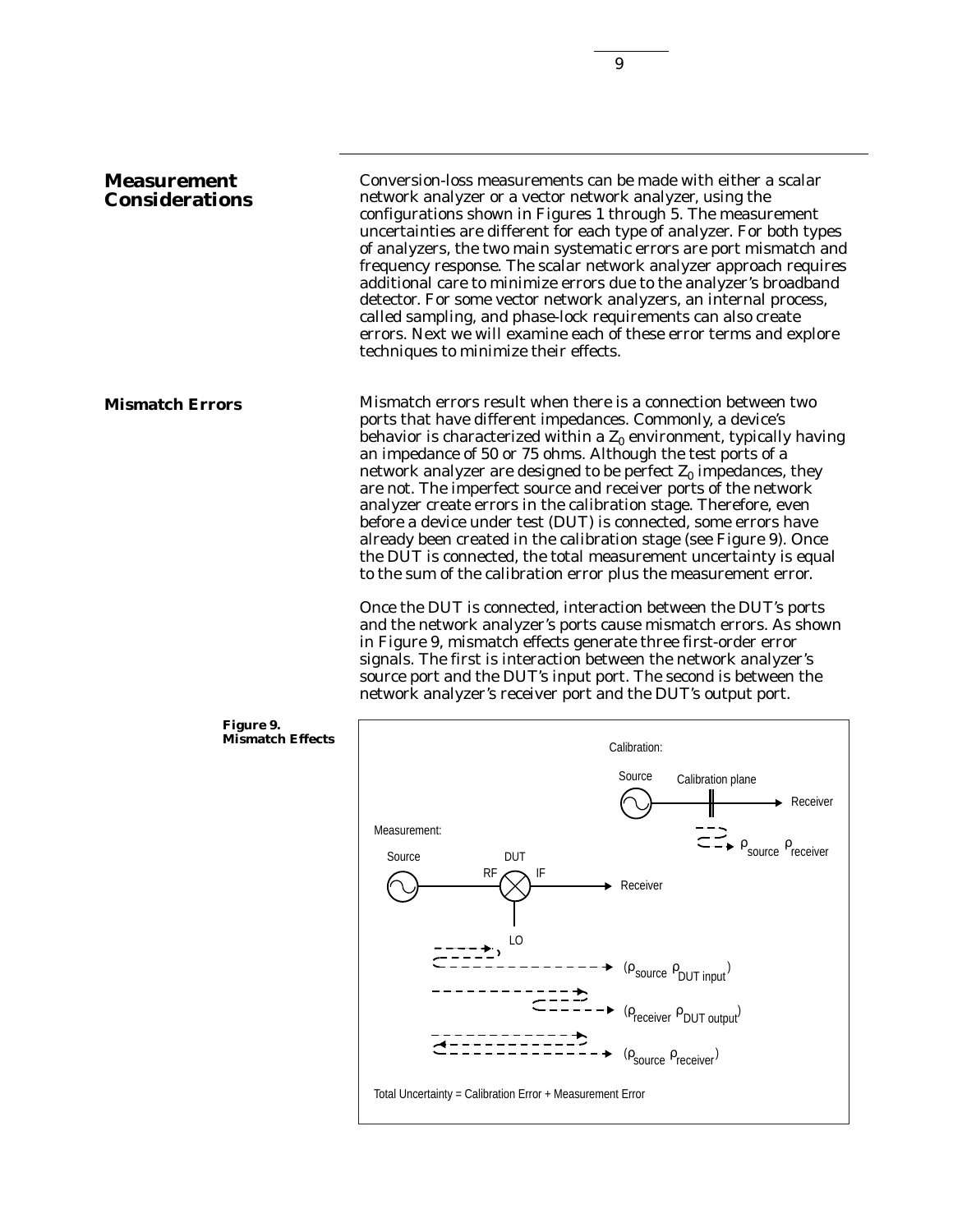The third is between the network analyzer's source port and receiver port. For an FTD measurement, this third interaction is usually negligible because the conversion loss and isolation of the FTD will attenuate the reflected signals. As frequency translation precludes conventional two-port error correction, attenuators can be used to improve port match.

By adding a high-quality attenuator to a port, the effective port match is improved by up to approximately twice the value of the attenuation. A high-quality attenuator has around 32 dB of port match. The effective match is a function of the quality of the attenuator as well as its attenuation, as shown in Figure 10.



As shown in Figure 11 and Figure 12, a well-matched attenuator can significantly improve the effective port match. For example, a 10-dB attenuator, with a port match of 32 dB, can transform an original port match of 10 dB into an effective match of 25 dB.



**Figure 10. Effective Match as a function of Attenuator's Match.**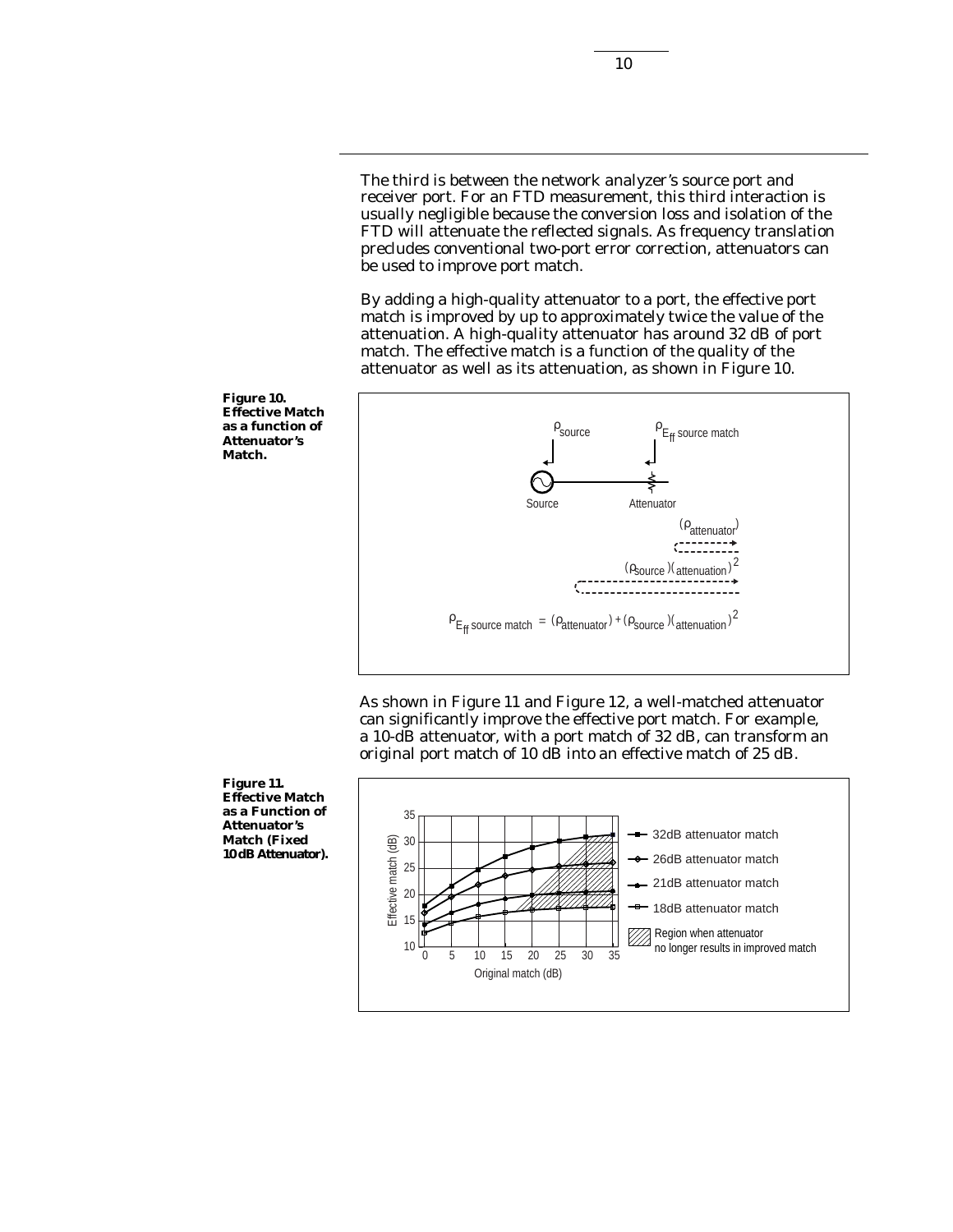However, as the match of the attenuator approaches the match of the original source, the improvement diminishes. As shown in Figure 12, the larger the attenuation, the more nearly the resulting match approaches that of the attenuator. However, excessive attenuation is not desired since this will decrease the dynamic range of the measurement system. The port match of an FTD can be poor, typically around 14 dB. Therefore, it is recommended that attenuators be placed at the FTD's input and output ports.



**Figure 12. Effective Match as a Function of Attenuation (Attenuator Match = 32 dB)**

**Considerations Unique to the Scalar Network Analyzer** Scalar network analyzers use different detection methods than vector network analyzers that should be considered when testing FTDs. Scalar network analyzers use broadband diode detectors. Although capable of both narrowband and broadband detection, the HP 8711 series, which includes the HP 8712C and HP 8714C vector network analyzers, uses broadband detection for FTD measurements. Therefore, if you use an HP 8712 or 8714, use the same FTD test considerations as you would for a scalar network analyzer.

#### **Importance of Proper Filtering**

A scalar network analyzer's broadband diode detector will detect any signal that falls within its passband. Although a broadband diode detector is an economical way to measure FTDs, it also can allow certain detection errors. The diode detector will detect the desired IF signal, as well as other mixing products or spurious signals. To minimize the detection of undesired signals, a filter should be placed at the detector port to pass the desired IF signal but reject all other signals. Figure 13 shows an example of the incorrect measurements that might result when improper IF filtering is used in a scalar network analyzer configuration.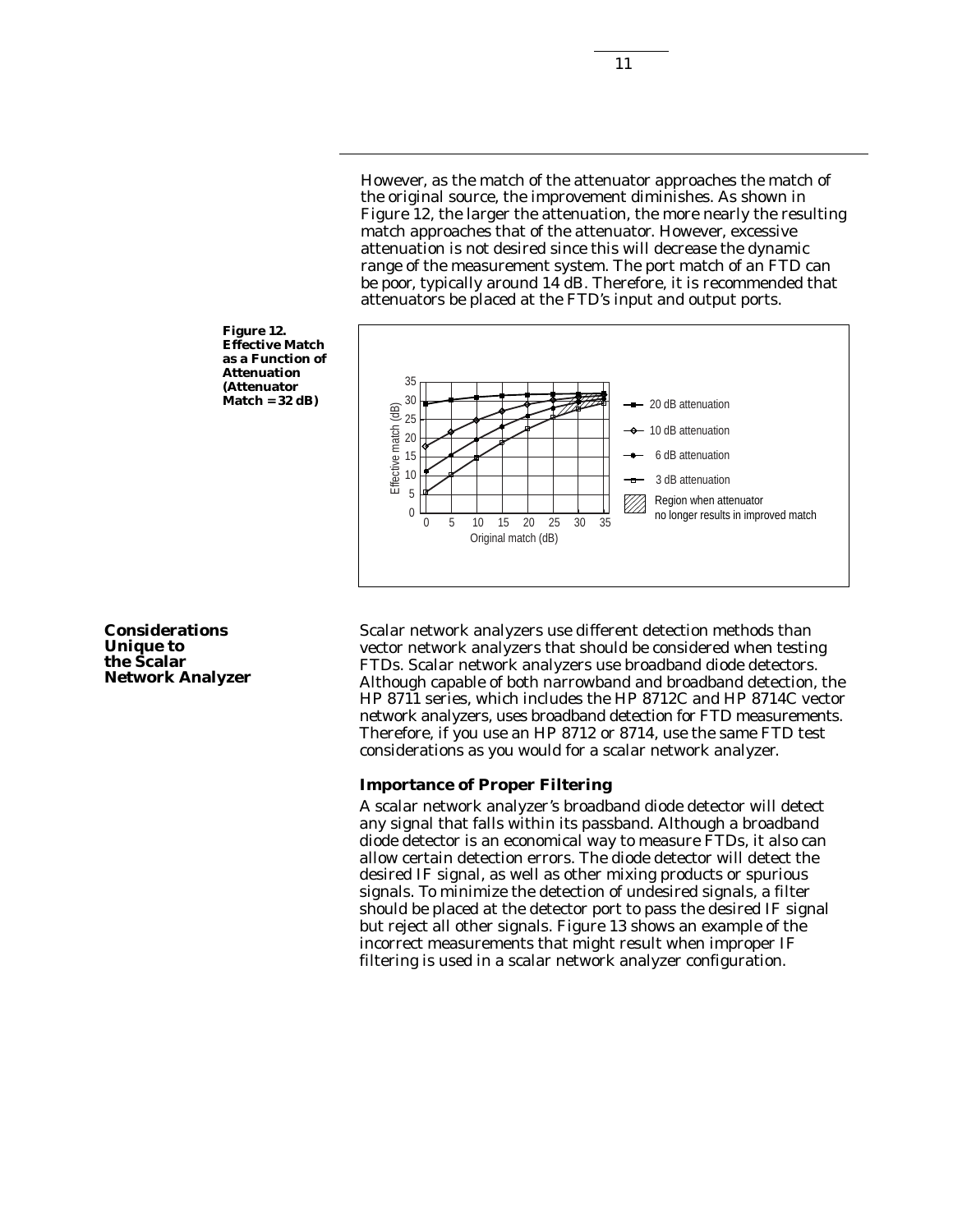

In Figure 13, the conversion loss measurement without the IF filter appears to be better than it really is. The lack of an IF filter generates erroneous results. The broadband diode detector cannot discriminate the frequency of the received signal(s)  $-$  it measures the composite response. If the source is set at 1 GHz, it is "assumed" that this is the frequency of the detected signal. Any signal that falls within the passband of the diode detector will be detected. If the output of a DUT is composed of the desired IF signal plus the image frequency, LO and RF feedthrough and other spurious signals, the diode detector will detect the composite of all the signals within its passband. This composite signal will be incorrectly displayed as a response that occurs at 1 GHz.

#### **Frequency Response Error**

Without performing any sort of calibration on a scalar or vector network analyzer, the frequency response of the test system cannot be separated from the FTD's response. One way to correct these errors is to perform a frequency-response normalization or calibration, using a through connection in place of the DUT.

For scalar network analyzers such as the HP 8757D, which very accurately measures absolute power, the normalization calibration can be performed in two steps. See Figure 21. First, the absolute RF power is measured and stored in memory. Second, the DUT is inserted and the absolute IF power is measured. Conversion loss is displayed using the Data/Memory format. The conversion loss value is very accurate since the measurements of the two absolute power levels, RF and IF, are very accurate. Ratioing two very accurate absolute power levels removes the frequency response error. In some cases, a scalar HP 8757D with an internal power calibrator and precision detector can make more accurate conversion loss measurements than a vector network analyzer. In the *Accuracy Comparison of the HP 8757D and a Vector Network Analyzer*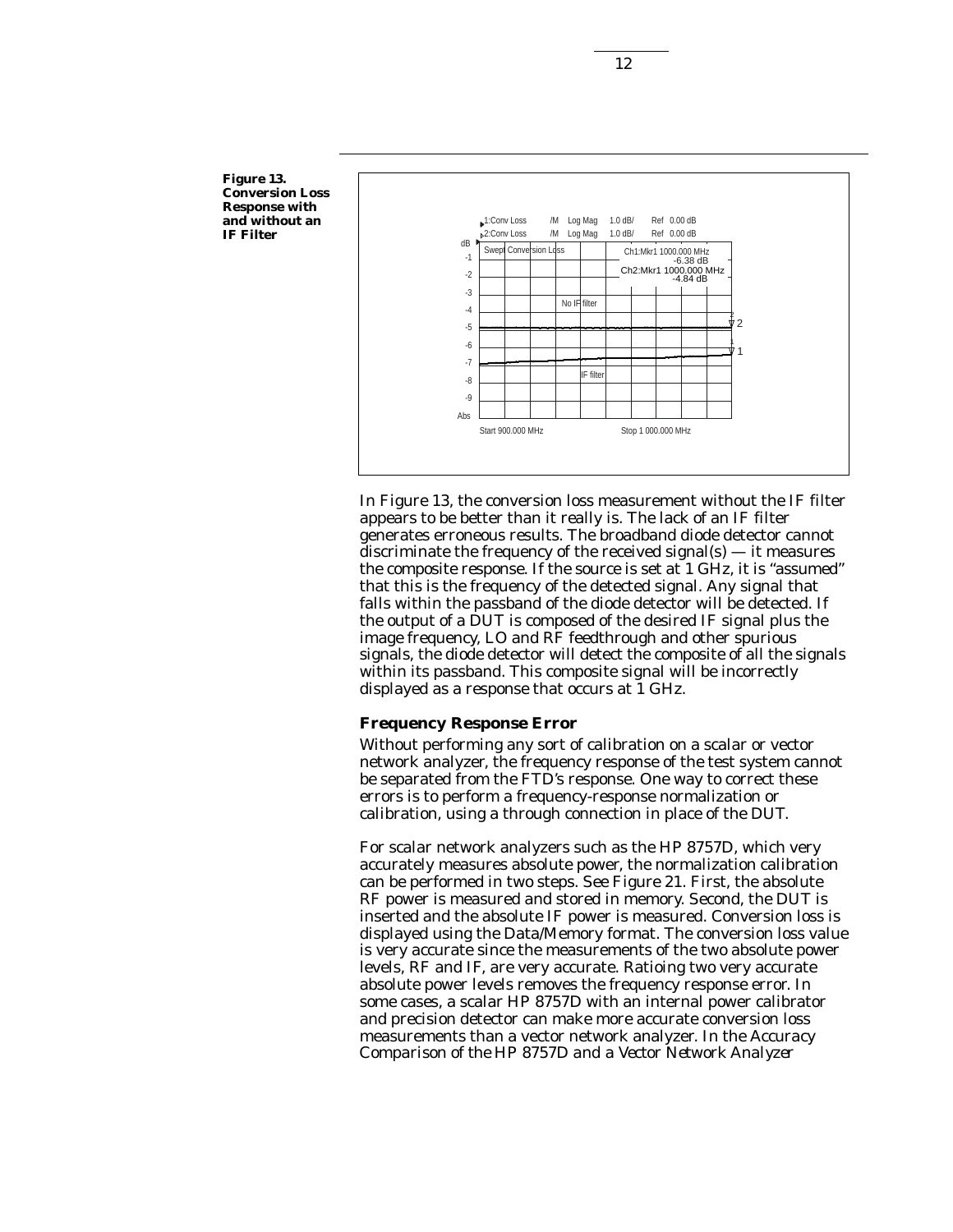section, error terms are used to illustrate how a scalar analyzer with internal power calibrator can be more accurate than a vector network analyzer.

For analyzers that do not precisely measure absolute power, corrections for the frequency response error are less accurate. The input and output of the DUT are at different frequencies, but the normalization can only be performed over one frequency range. The result is that part of the test system is characterized over a different frequency range than that which is used during the actual measurement.

There are two choices for the frequency range used for the normalization: either the DUT's input (RF source) range, or the DUT's output (receiver) range. The normalization should be done to correct the portion of the test system that contributes the largest uncertainty; for example, this would be the portion with the most loss or frequency roll-off. Systems and components tend to have poorer performance at the higher frequencies, therefore the calibration should normally be performed at the higher frequencies. In general, high-quality, low-loss cables and connectors should be used to minimize frequency-response errors.

For higher accuracy, combine a normalization calibration with external error-term correction. During the normalization, only one section of the test configuration should be connected, either the DUT's input range or the DUT's output range. For highest accuracy, the removed section can be characterized separately. An external computer is used to extract the removed section's S-parameters from the network analyzer. This data is then used to modify the network analyzer's error terms to account for the effects of the removed section.

Now that we have covered the important measurement considerations of the scalar network analyzer, let's continue with a discussion of the vector network analyzer. The important considerations include: the need for proper filtering, an accurate and stable LO, and power meter calibration for the most accurate measurements.

## **Importance of Proper Filtering**

A vector network analyzer has a narrowband tuned receiver. Since the received signal is heavily filtered by an internal narrowband IF filter, broadband detection issues encountered by the scalar network analyzer are not present. However, proper filtering is still very important for vector network analyzers with sampler-based receivers, such as the HP 8753E and the HP 8720D.

## **Sampling Architecture and Issues**

A sampler-based receiver consists of a voltage-tunable oscillator (VTO), a pulse generator, and a sampler (switch). The VTO drives the pulse generator, which in turn drives the sampler. As a result, with proper tuning of the VTO, this combination replicates a downconverted input signal at the correct intermediate frequency (IF)

**Considerations Unique to the Vector Network Analyzer**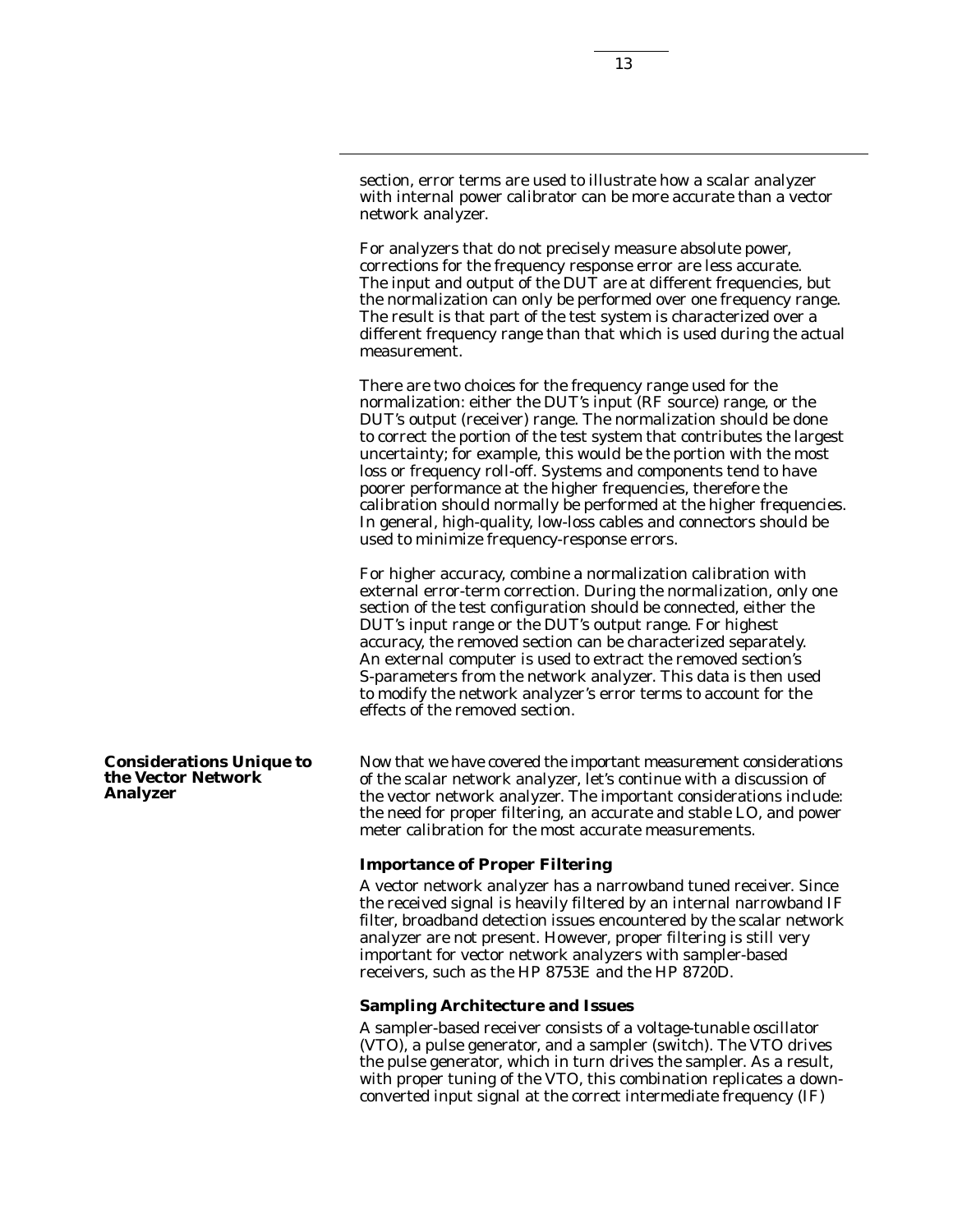for further processing. This combination is similar to a harmonic mixer in which the harmonics of the LO are generated in the mixer, and the input signal can mix with any harmonic. With proper tuning of the LO, one of the LO harmonics is offset from the input signal to produce the correct IF signal.

Since there are many LO harmonics, any signal (desired or not) that is one IF away from any of the LO harmonics will be downconverted to the network analyzer's IF and detected. To illustrate this sampler effect, let's use the HP 8753E as an example.

The IF of the HP 8753E vector network analyzer is 1 MHz. Errors might result because the incoming signal is not filtered until after it is downconverted to the IF. If there is only one signal at the receiver, this signal will mix with one LO harmonic and is properly downconvert to 1 MHz. However, if there are multiple signals that are 1 MHz away from any of the LO harmonics, these signals will be downconverted to 1 MHz, which creates erroneous responses.

Figure 14 illustrates an example of this sampler effect where the desired IF output signal of the mixer is 110 MHz. In order to correctly detect this signal, the HP 8753E will use a VTO of 54.5 MHz, where its second harmonic (109 MHz) will properly downconvert 110 MHz to the desired 1 MHz IF signal. In the illustration, we show two mixer products (6 LO-2RF and 9 LO-RF) that would also produce IFs at  $1$  MHz. Notice that these two spurs occur on either side of the LO harmonics (18 VTO and 42 VTO, respectively), but as long as they are 1 MHz away, they will be downconverted to 1 MHz. Aside from the signals which

**Figure 14. Diagram of Spurious Measurement Responses**

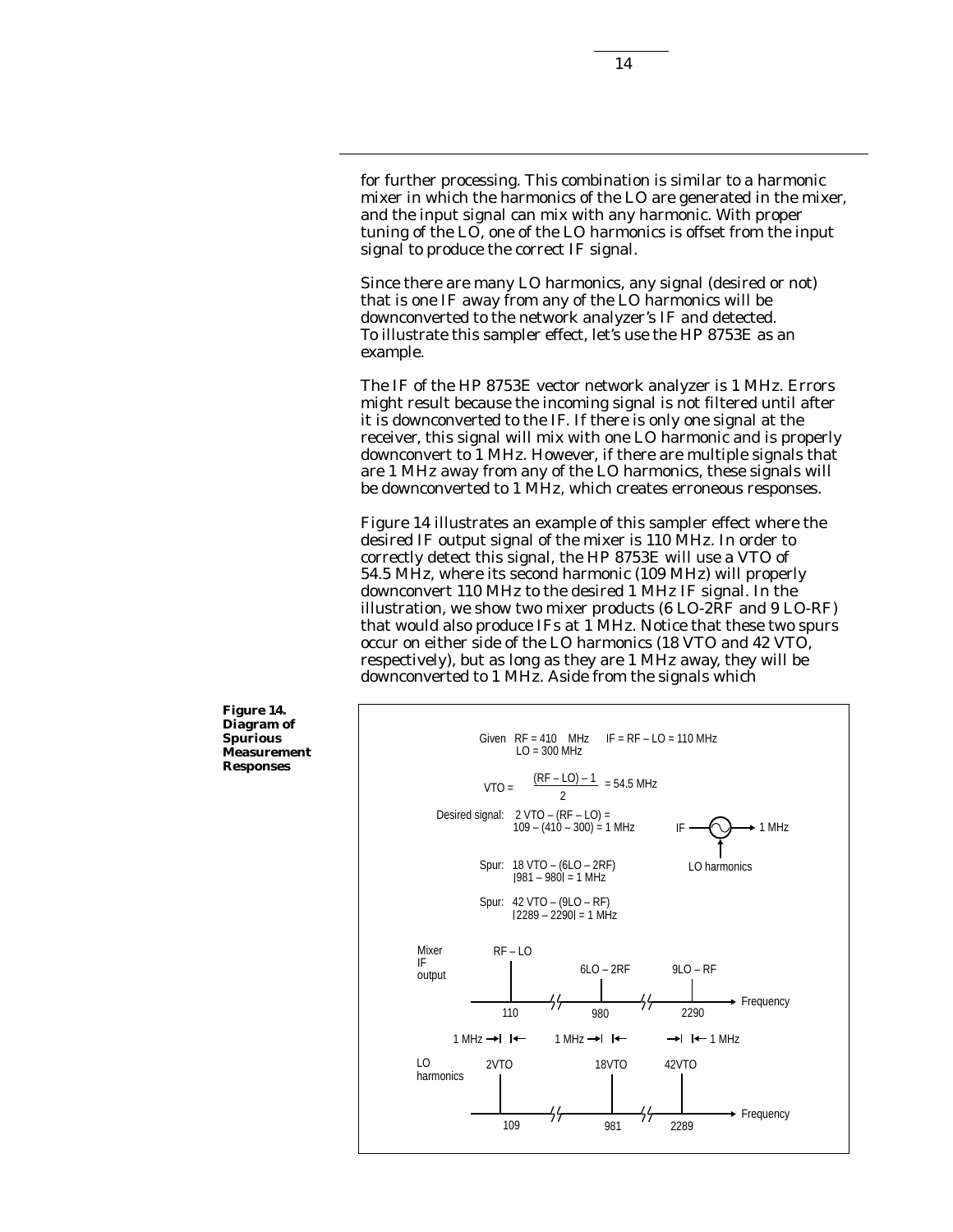downconvert to 1 MHz, signals that will directly pass through the finite passband of the 1 MHz bandpass filter can cause problems. In the HP 8753E, IF BWs from 10 Hz up to 6 kHz are available. As shown in Figure 15, wide IF BW allows any signal that falls within the passband to be detected. For this reason narrow IF BWs are recommended. However, narrower IF BWs result in slower measurement speed.

Several techniques can significantly minimize spurious responses. One technique is to use adequate filtering at the network analyzer's receiver port. Another technique, as illustrated in Figure 15, is to reduce the instrument's IF bandwidth. Reducing the IF bandwidth will more selectively filter signals in the instrument's IF signal path. A third technique is to avoid frequency spacings equal to the IF. In the case of the HP 8753E, the IF is 1 MHz. Therefore 1 MHz and multiples thereof should be avoided when choosing frequencies and frequency spacings. A fourth technique is to avoid or eliminate certain frequencies that might cause spurious responses. A spur prediction program, available in the HP 8753-2 product note, predicts the frequencies that might cause spurious responses. Modifying the frequency selection or use the analyzer's frequency list mode, in which the internal source will step from one continuous wave (CW) signal to the next, to avoid these frequencies. This program, written in HP BASIC 5.0, is customized for the HP 8753 series and swept IF mixer measurements, although it can be modified for other measurements such as fixed IF. This program only predicts the possible occurrence of a spur it does not predict its power levels, and it does not consider RF and LO subharmonics.

**Figure 15. Effects of IF BW on Spurious Measurement Responses**

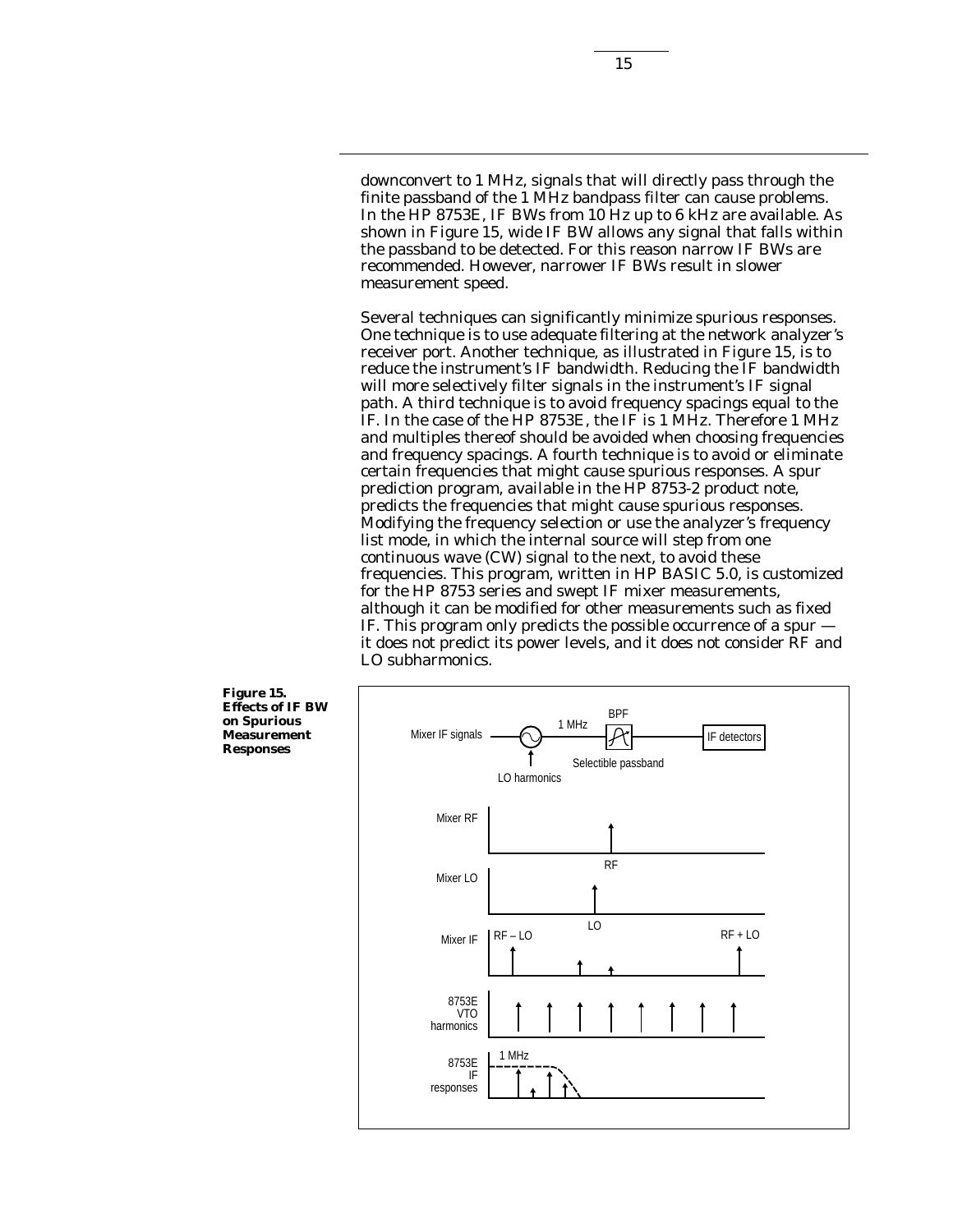# **R-Channel Phase-Locking Considerations**

For FTD tests, using frequency offset mode with a vector network analyzer, many times you are required to remove the R-channel jumper and input a signal into the R Ref-In port. Once an external signal is introduced into the R channel, proper filtering at the Ref-In port is essential. Certain requirements must be met in order for the R channel to phaselock properly. First, the signal into the R channel must be within a specified power level throughout the entire IF range. For example, in the HP 8753E vector network analyzer, the R-channel signal must be between –35 dBm and 0 dBm throughout the selected IF range, otherwise proper phase lock will not occur. If the R-channel filter does not cover the entire IF range, modifying the selection of the IF range accordingly will eliminate the phase-lock error. For example, if the IF range is set from 10 MHz to 300 MHz, but the R-channel filter is already rolling off at 300 MHz, then change the IF stop frequency to around 250 MHz, or use a different filter. The second requirement is that the R-channel sampler needs to phaselock with the correct signal. If there are spurious signals entering the R-channel sampler, it might try to establish phase lock with an improper frequency. This situation can be avoided with proper R-channel filtering. (If you are using the HP 8712C or HP 8714C vector network analyzers, R-channel considerations are irrelevant because broadband detectors are used.)

# **LO Accuracy and Stability**

For the vector network analyzer, the use of an accurate, stable LO is required for accurate magnitude and relative phase measurements. As shown in Figure 3, a network analyzer in the frequency offset mode will automatically set its internal source to sweep over the corresponding RF range once you have entered the necessary information (i.e., IF range, LO information, upconversion or downconversion, RF <> LO). Therefore, if the LO source is not accurate, a network analyzer will not receive the anticipated IF signal. As a result, the IF signal can fall on the skirts of the IF filter or worse, it can fall entirely outside of the filter passband. In the first case, this inaccuracy is transferred to the measurement results, and in both cases, phase lock can possibly not even occur.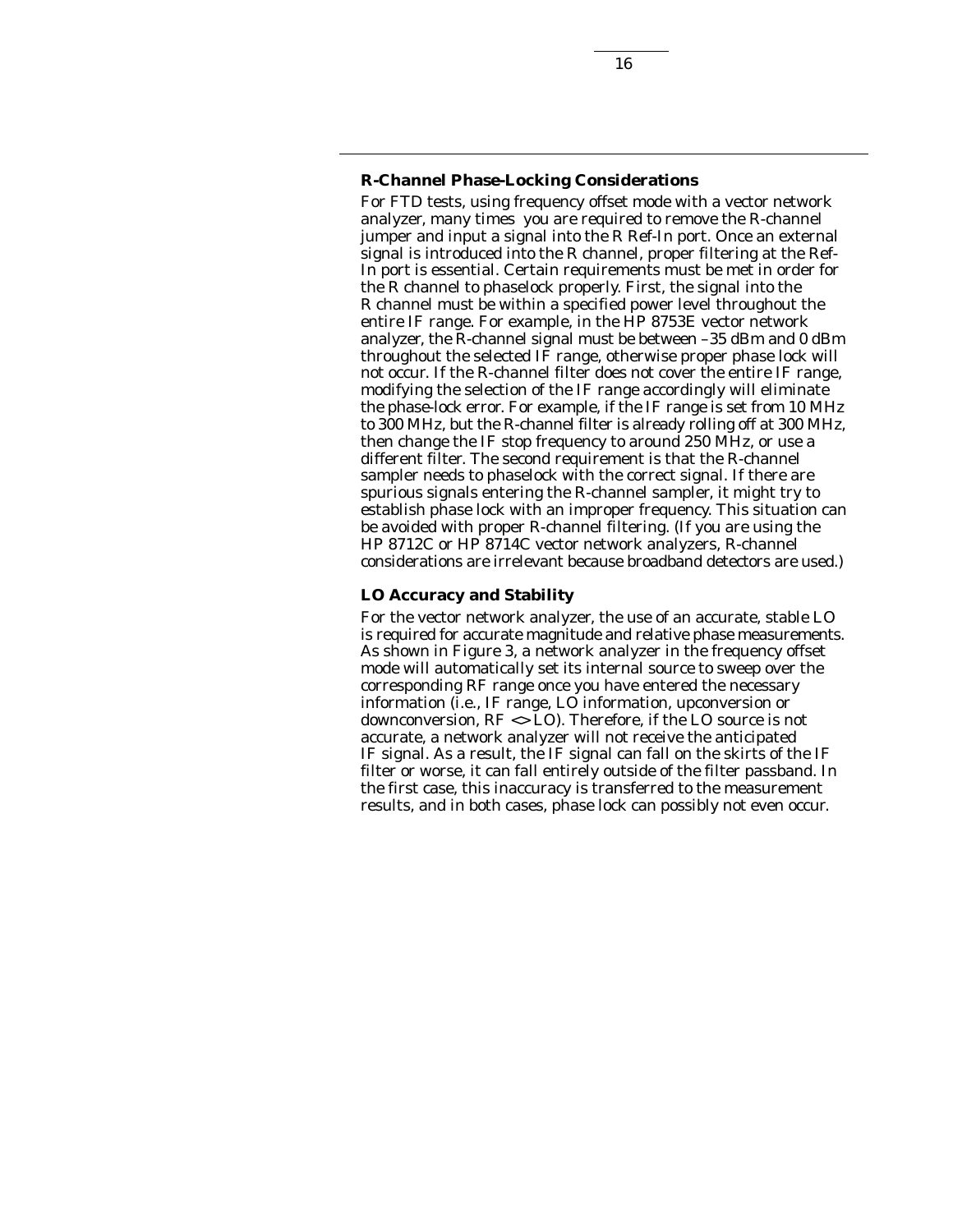This LO accuracy and stability requirement can be explained with the help of Figure 16, which illustrates the block diagram of the HP 8753E in frequency offset mode. At the start of the sweep, the RF source is pretuned to the IF frequency plus the LO offset, then the main phase-lock loop (PLL) is locked up. The receiver will sweep over the IF range, and the source will track it with the fixed offset. As shown, the mixer's IF signal is downconverted in the R-channel sampler to provide the 1 MHz phase-lock signal. Therefore, the LO source must be stable and accurate in order to provide an LO signal that will properly convert the mixer's RF input to its desired IF output. This mixer's IF signal, once downconverted by the sampler, is compared to an internal 1-MHz reference signal where a resulting voltage, proportional to their phase difference, is used to fine-tune the RF source. If the mixer's IF signal is too far from the expected receiver's frequency, then it might lie outside the acquisition range of the PLL. The phase-lock algorithm will not work and a phase-lock error is displayed. For example, the HP 8753E requires a LO frequency accuracy of within a few kHz of the nominal frequency.

**Figure 16. HP 8753E Block Diagram of Frequency Offset Mode**

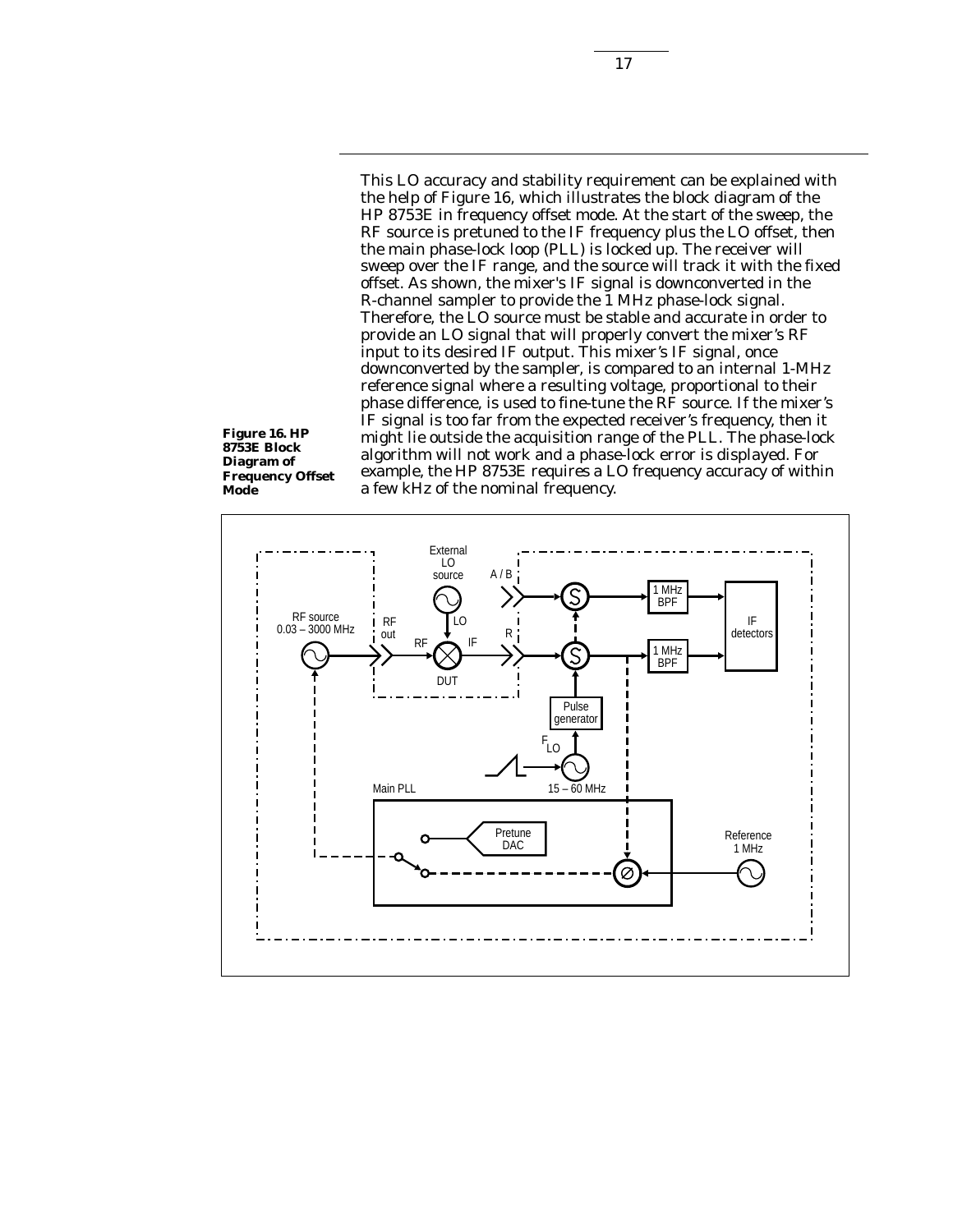# **Power Meter Calibration**

Some vector network analyzers, such as the HP 8753E and the HP 8720D, are capable of using power meters to enhance their source and receiver accuracy. This power-meter calibration can significantly minimize frequency response error, as well as correct for some mismatch effects. The following discussion relates to a downconverter measurement, although the same concepts also apply for upconverters. It is a three-step process:

- 1. Perform power-meter calibration over the IF range.
- 2. Perform response calibration over the IF range.
- 3. Perform power-meter calibration over the RF range.

The power-meter calibration procedure needs to be done correctly or it can lead to unexpected errors. Let's look at each step for performing a power-meter calibration.

#### **Step 1. Perform power-meter calibration over the IF range.**

The purpose of this step is to calibrate the network analyzer's source for a very accurate power level over the IF range. After this, a response calibration completely corrects the receiver's frequency response over the IF range. With the power-meter calibration, the accuracy of the power meter is transferred to the network analyzer.

First, the power meter is preset and zeroed. The network analyzer is set to sweep over the IF range.

Before connecting the equipment as shown in Figure 17, you need to ensure that the R channel will phase lock properly. For network analyzers, such as the HP 8753E, that do not have an internal/external switch for the R channel, you must turn on the frequency offset before disconnecting the R-channel jumper. This step is important since it prevents the network analyzer from attempting to do a "pretune calibration" when there is no valid R-channel signal. If the network analyzer attempts a pretune calibration without a valid R-channel signal, the pretune constants would be invalid. Once the pretune constants are erroneous, proper phase lock will not occur even with a valid R-channel signal. If this should happen, reconnect the R-channel jumper and allow the automatic pretune calibration to fix itself. This step is not necessary for an HP 8720D with Option 089 which provides an internal/external R-channel switch.



**Figure 17. Configuration for Power Meter Calibration over the IF Range**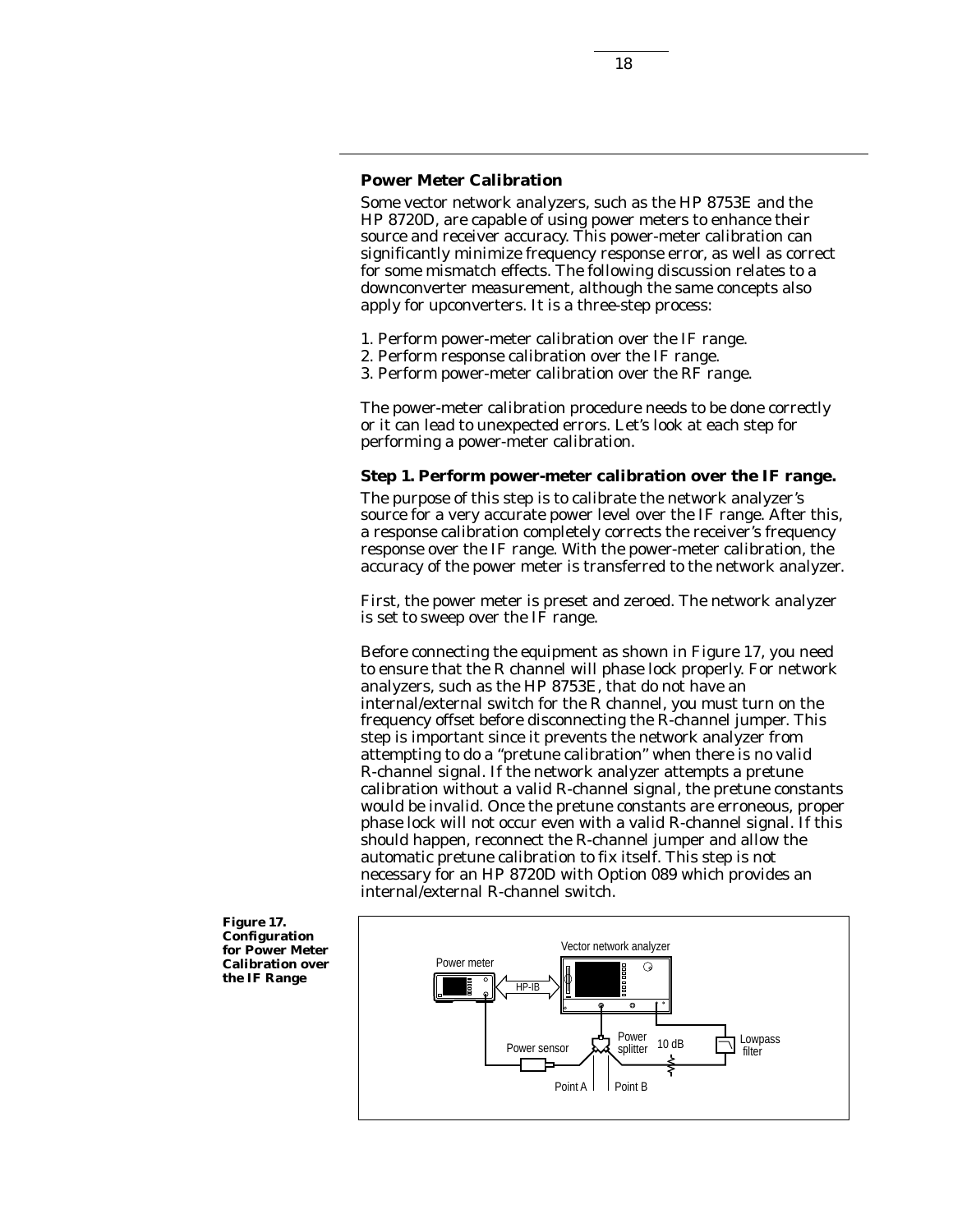At this point, the LO frequency should be at 0 Hz, so that the source and receiver are at the same frequency. Connect the equipment as shown in Figure 17. The power at point A and B are assumed to be the same, but actually are not. Therefore, it is important to make points A and B as symmetrical as possible. For example, if point B is connected to one arm of the power splitter, then ideally the power sensor should also be connected directly to the other arm of the power splitter (that is, without any additional accessories such as an adapter or cable). Figure 17 is configured so that the mixer's IF port will eventually be connected to point B.

A 0 dBm power level is optimal. Power meters are most accurate at 0 dBm because they use a precision 50-MHz 0-dBm source as their reference. If the frequency response table of the power meter is used and the measured power is close to 0 dBm, very high measurement accuracy can be achieved (typically better than 0.05 dB). However, point B differs from point A by the tracking error of the splitter and this adds approximately another 0.2 dB of uncertainty. Select the network analyzer's source power so that point A and B will be 0 dBm.

Set the power-meter calibration power level. The number of calibration points should be set at this time. Using no more than 26 or 51 points usually yield very good results. The number of points can then be increased before calibrating the network analyzer's receiver. The power-meter calibration constants will be interpolated over the new points. Another time-saving technique is to use one receiver calibration for different frequency ranges. This is accomplished by calibrating over the largest frequency span, then turning calibration interpolation on and changing the span and number of points. Interpolation errors are quite small, usually adding less than 0.05 dB to the total uncertainty.

During the power-meter calibration, it is important to connect the equipment as shown in Figure 17. If point B is unterminated, errors will result due to reflections at this port. Terminate point B with the components within the IF path, such as the attenuator, filter and cabling. This closely reproduces the same condition during the calibration as in the transmission measurement. With the components connected, the power-meter calibration will account for mismatches due to these components (such mismatches contribute to unleveled power levels at both points A and B). An alternative technique would be to terminate point B with a good  $Z_0$ termination.

During the power meter calibration, via the HP-IB interface, the network analyzer will automatically read the output from the power meter at each frequency point and adjust its source power exactly by successively resetting and measuring the power. In most instances, two readings are sufficient to settle to within 0.02 dB of the required power at point A.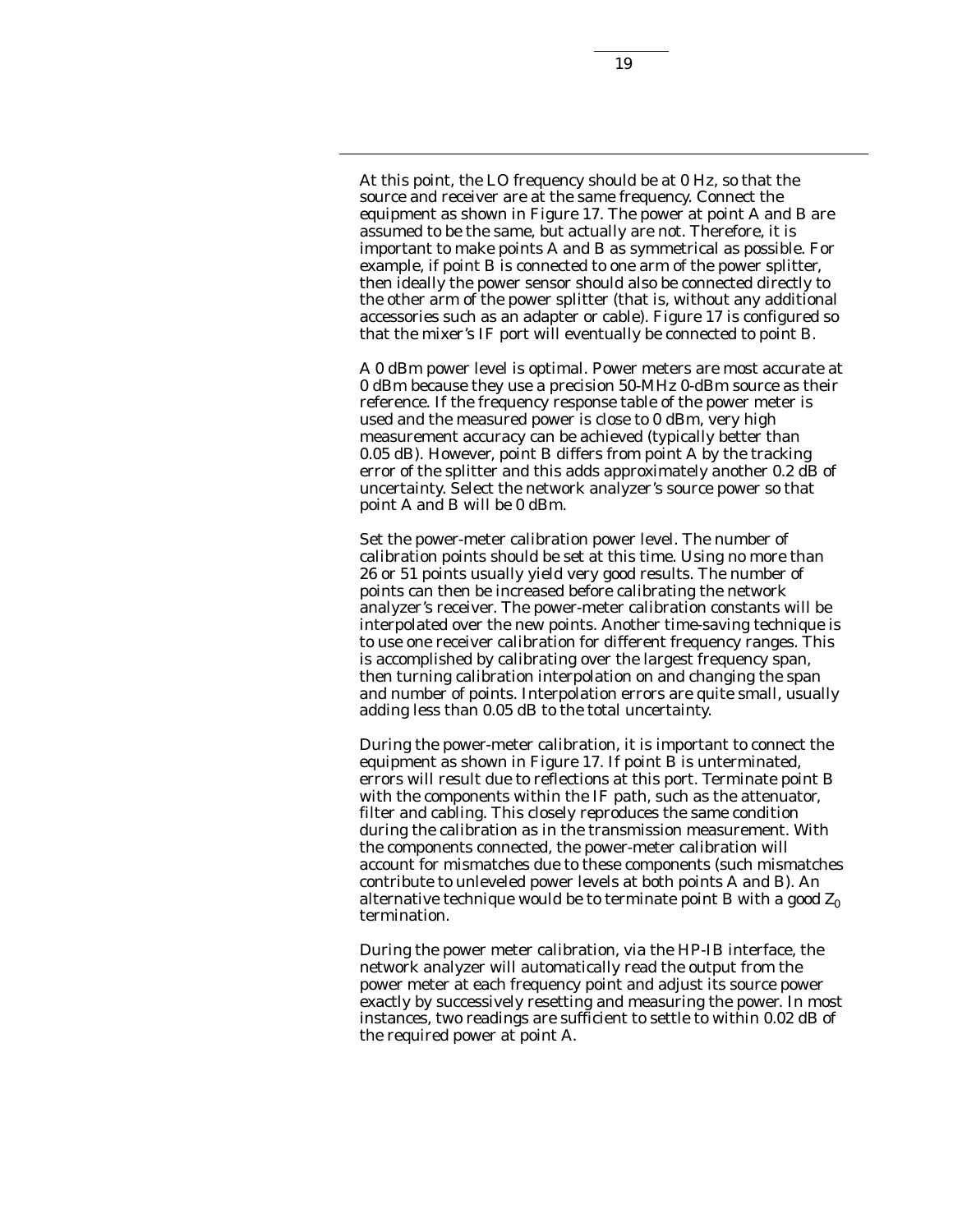# **Step 2. Perform response calibration over IF range.**

With a very accurate power level at point B, now calibrate the network analyzer's receiver for accurate absolute power measurements over the IF range.

The equipment is still connected as shown in Figure 17. As mentioned earlier, the power into the R channel must be within the correct power range (–35 to 0 dBm, in the case of an HP 8753E), throughout the selected IF range, or proper phase lock will not occur.

Examine the R-channel response. The values displayed for the R channel can appear surprising. Notice that the values displayed are positively offset by approximately 16 dB. For example, with a signal of 0 dBm, the R channel will display approximately  $+16$  dBm. Normal operation usually displays ratioed measurements (A/R or B/R). A mathematical offset is used to account for the differences between the R-channel path and the A-or B-channel path. The network analyzer cannot discern that the signal is directly applied to the R sampler, so the signal level is displayed approximately 16 dB too high. This offset and the frequency-response error are accounted for after a response calibration is performed on the R channel.

Go to the calibration menu and perform a response calibration. The through standard in Figure 17 is composed of the attenuator, filter, and cabling. After the response calibration, the R channel will indicate 0 dBm. At this point, the accuracy of the power meter has been transferred to the network analyzer's receiver at point B. In addition, the analyzer has accounted for the frequency response of the through standard. Point B is now calibrated for a very accurate 0 dBm absolute power reading.

#### **Step 3. Perform power-meter calibration for RF range.**

This last step, another power-meter calibration over the RF range, provides a very accurate power level at the RF port of the mixer.

An alternative is to do one power-meter calibration for both the RF and IF ranges. As mentioned earlier, power-meter calibration interpolation is a useful, time-saving tool. To save time, the first power-meter calibration can be performed over a frequency range that encompasses both the RF and IF range. Then turn on interpolation to preserve the calibration in the separate RF and IF ranges. This does compromise accuracy to some extent.

Connect the equipment as shown in Figure 18. Once the appropriate information such as the LO information, upconversion/downconversion, and RF <> LO have been set, the network analyzer will automatically set the RF range. After selecting the desired calibration power at port B, perform the power-meter calibration.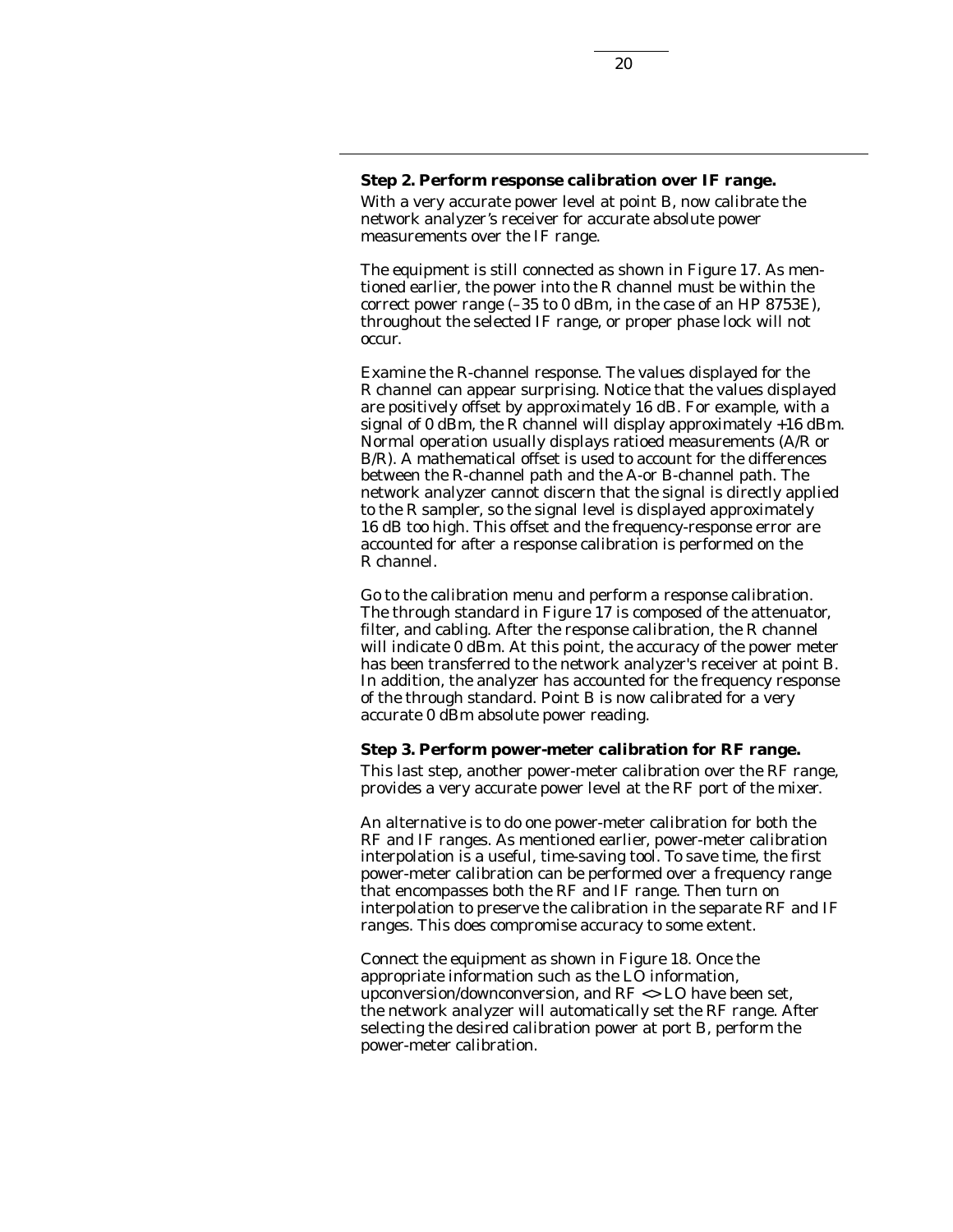

Upon completion of the power-meter calibration, a very accurate reading of the DUT's absolute output power is displayed on the R channel, which has been calibrated to 0 dBm. Notice that the reading is not necessarily the conversion loss of the DUT; it is the absolute power reading of the DUT's output power. For example, if the DUT has a 6 dB conversion loss when stimulated with –10 dBm of RF input power, the R channel will display –16 dBm. If you want the R channel to display the conversion loss directly, then in Step 1 select the power at point B to be the RF drive power for the DUT's RF port. The disadvantage here is some loss in accuracy; power meter calibration is most accurate at 0 dBm power level.

# **Power-Meter Calibration for a High-Dynamic-Range Measurement**

For a high-dynamic-range configuration, Figure 19 is analogous to Figure 17 above. Notice that the R-channel jumper is connected, since a valid signal is required into the R channel for phase locking. In this configuration, the R channel is used only for the purpose of phase locking. It is not included as a direct path in the actual measurement. This is the high-dynamic range configuration you should use for performing Steps 1 and 2.



**Figure 19. Power Meter Calibration over the IF Range, High-Dynamic-Range Configuration.**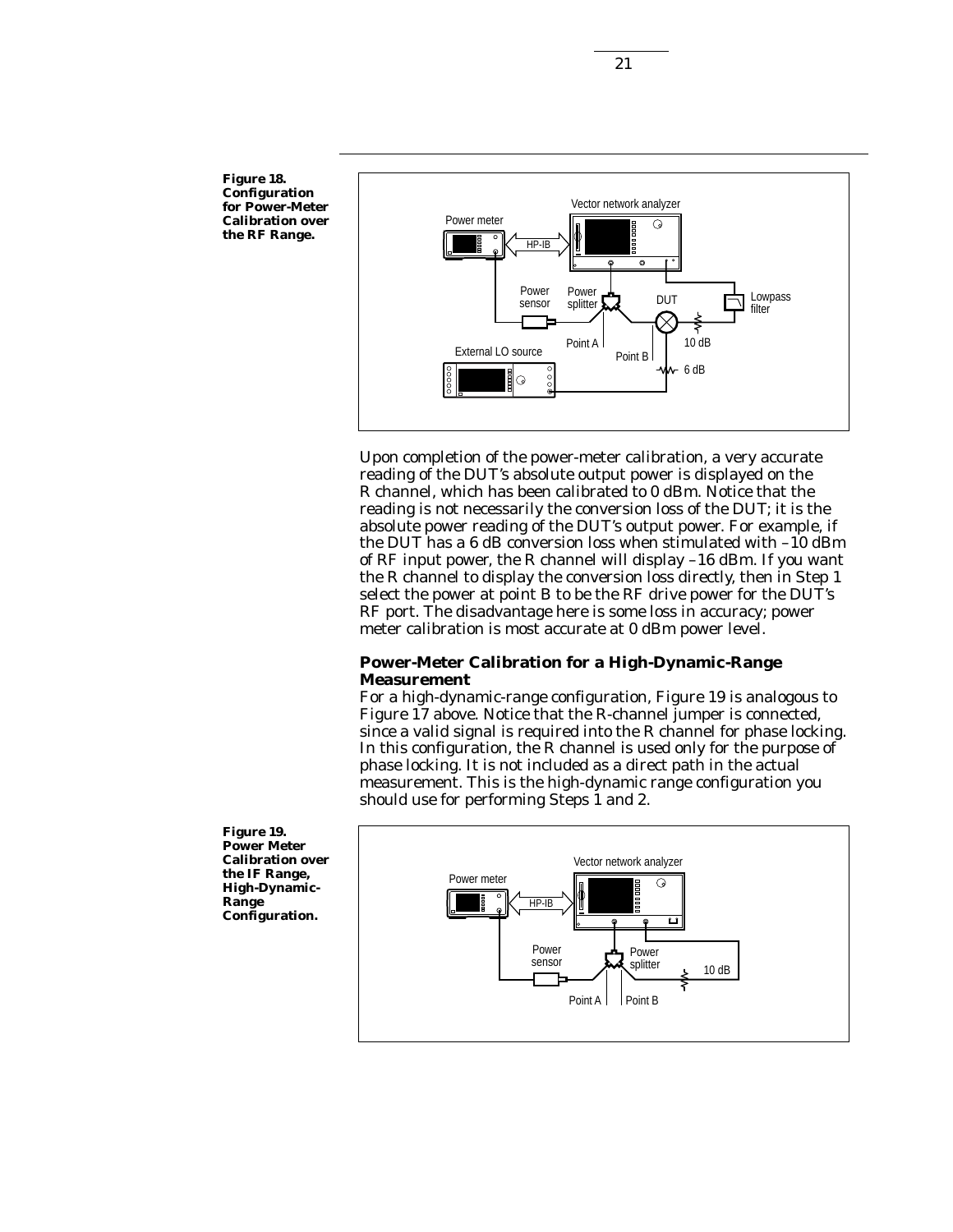Figure 20 is analogous to Figure 18. This high-dynamic-range configuration is useful for devices that includes a filter, as shown. A filter is especially important in the R channel to suppress spurious signals that can cause false phase locking. A filter into the B channel might not be necessary. This is the configuration you would use for performing Step 3.



**Figure 20. Power Meter Calibration over the RF Range, High-Dynamic-Range Configuration**

# **Accuracy Comparison of the HP 8757D and a Vector Network Analyzer**

In some cases, an HP 8757D with an internal power calibrator and precision detectors will make more accurate conversion loss measurements than a vector network analyzer with power meter calibration. To illustrate the difference in accuracy, let's look at the the error terms involved in a downconverter measurement in either case.

In Figure 21a, the source is set to the RF range. The precision detector very accurately detects the absolute power at its port over the RF range. The resulting errors are  $m_1$ , the mismatch error, and  $r_{\text{detector RF}},$  the uncertainty in the detector's calibration over the RF range. The  $r_{\text{detector RF}}$  error is very small, approximately  $\pm$  0.18 dB.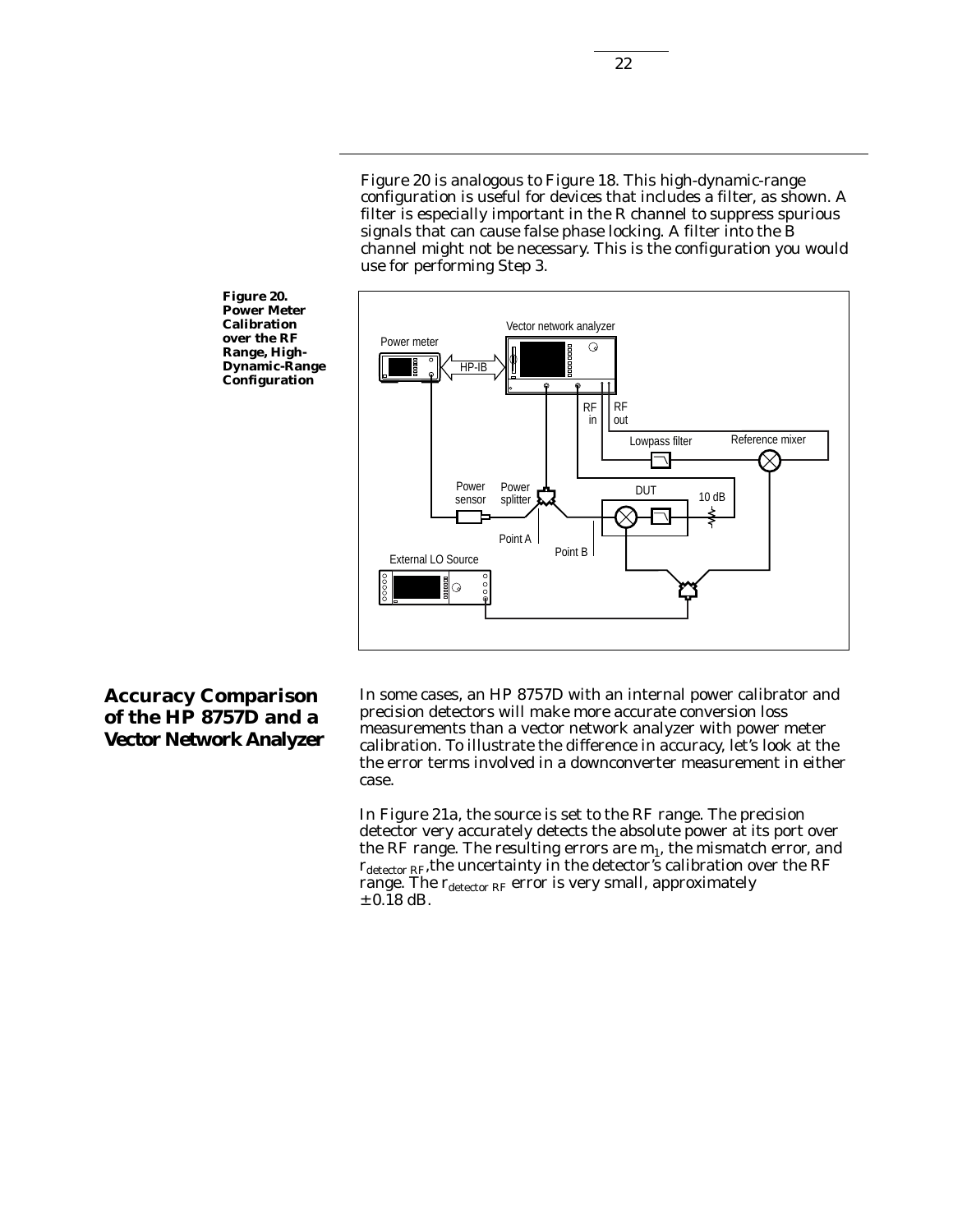**Figure 21. (a) Absolute Power Measurement over the RF Range (b) Absolute Power Measurement over the IF Range.**



Next, the RF response is stored into memory. The purpose of this step is to correct for the frequency response of the attenuator and the source,  $r_{\text{source RF}}$ .

In Figure 21b, the DUT is connected. The errors consist of mismatch errors, m2 and m3 , and the uncertainty of the detector's calibration over the IF range,  $\rm r_{detector~IF}$ . The latter error is very small. Notice that an attenuator is not used at the output of the DUT since the precision detector measures most accurately at its port. If additional devices, such as an attenuator or filter, are added, their effects will add additional calibration steps and therefore added uncertainty. This configuration is especially advantageous for FTDs with internal filters.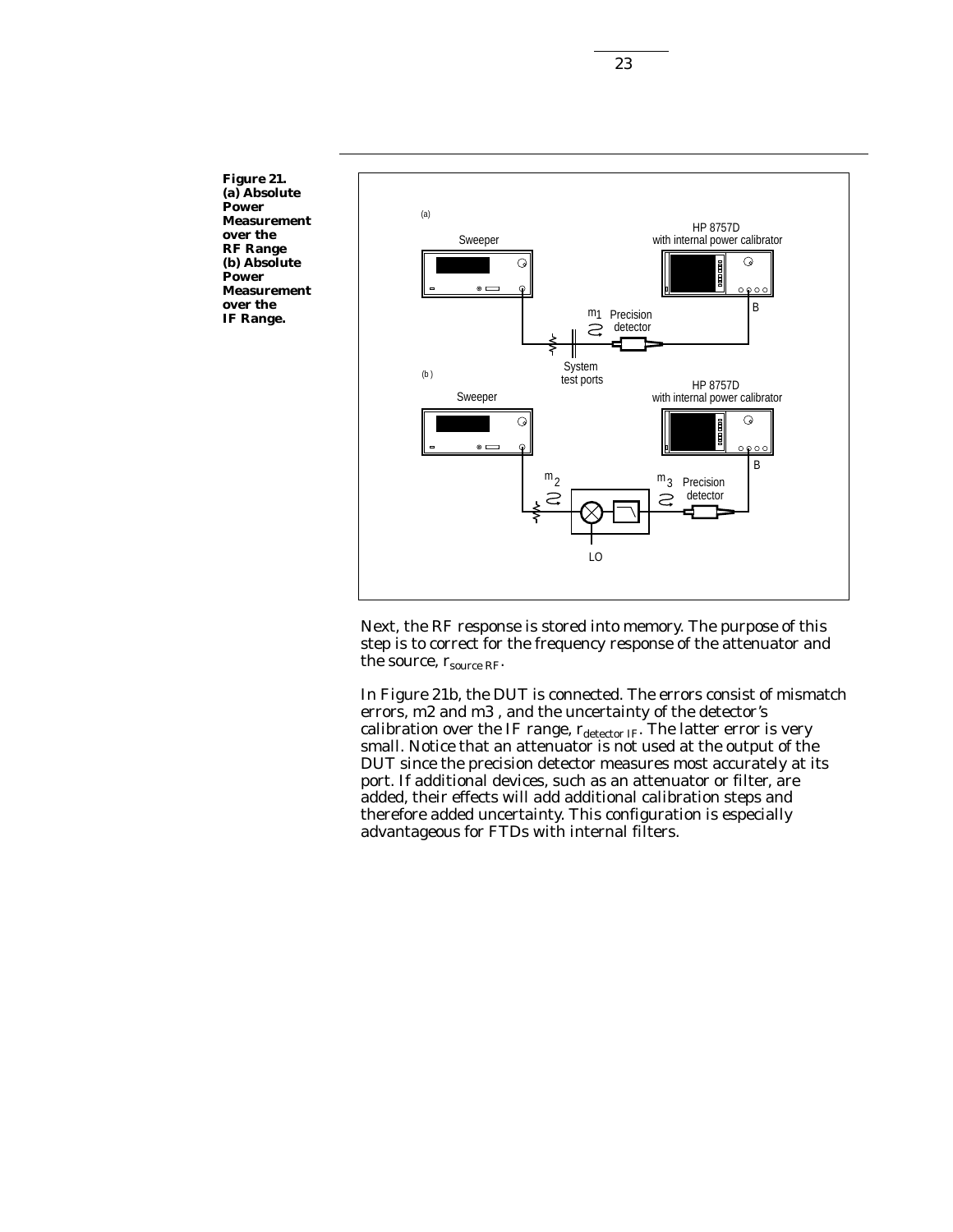In this HP 8757D calibration and measurement, the total uncertainty is equal to the sum of three uncorrected mismatch error terms,  $m_1$ ,  $m_2$ , and  $m_3$ . The detectors errors are very small and are negligible.

With the vector network analyzer with power-meter calibration, five mismatch errors result. Let's take a closer look at the error terms involved in a vector network analyzer with power meter calibration measurement.

In Figure 22a, the source is set to the IF range. A power meter calibration is performed. The errors consist of the mismatch error,  $m_1$ , and the source frequency response error over the IF range,  $r_{\text{source IF}}$ . The latter error is small.

In Figure 22b, a normalization calibration is performed. Errors =  $m_2$  +  $r_{receiver IF}$ , where  $m_2 = m_1 + r_{detector IF}$  and  $r_{receiver IF}$  is the receiver frequency response error over the IF range.

In Figure 22c, the source is set to the RF range and a power meter calibration is performed. Errors =  $m_3 + r_{source}$  RF, where  $r_{source}$  RF is the source frequency response error over the RF range.

In Figure 22d, the DUT is connected. Mismatch errors,  $m_4$  and  $m_5$ , are generated. As illustrated, the total uncertainty is due to five uncorrected mismatch error terms,  $m_1$ ,  $m_2$ ,  $m_3$ ,  $m_4$ ,  $m_5$ . The other errors are relatively small.



**Figure 22. (a) Power Meter Calibration over the IF Range. (b) Normalization Calibration over the IF Range. (c) Power Meter Calibration over the RF Range. (d) DUT is Measured.**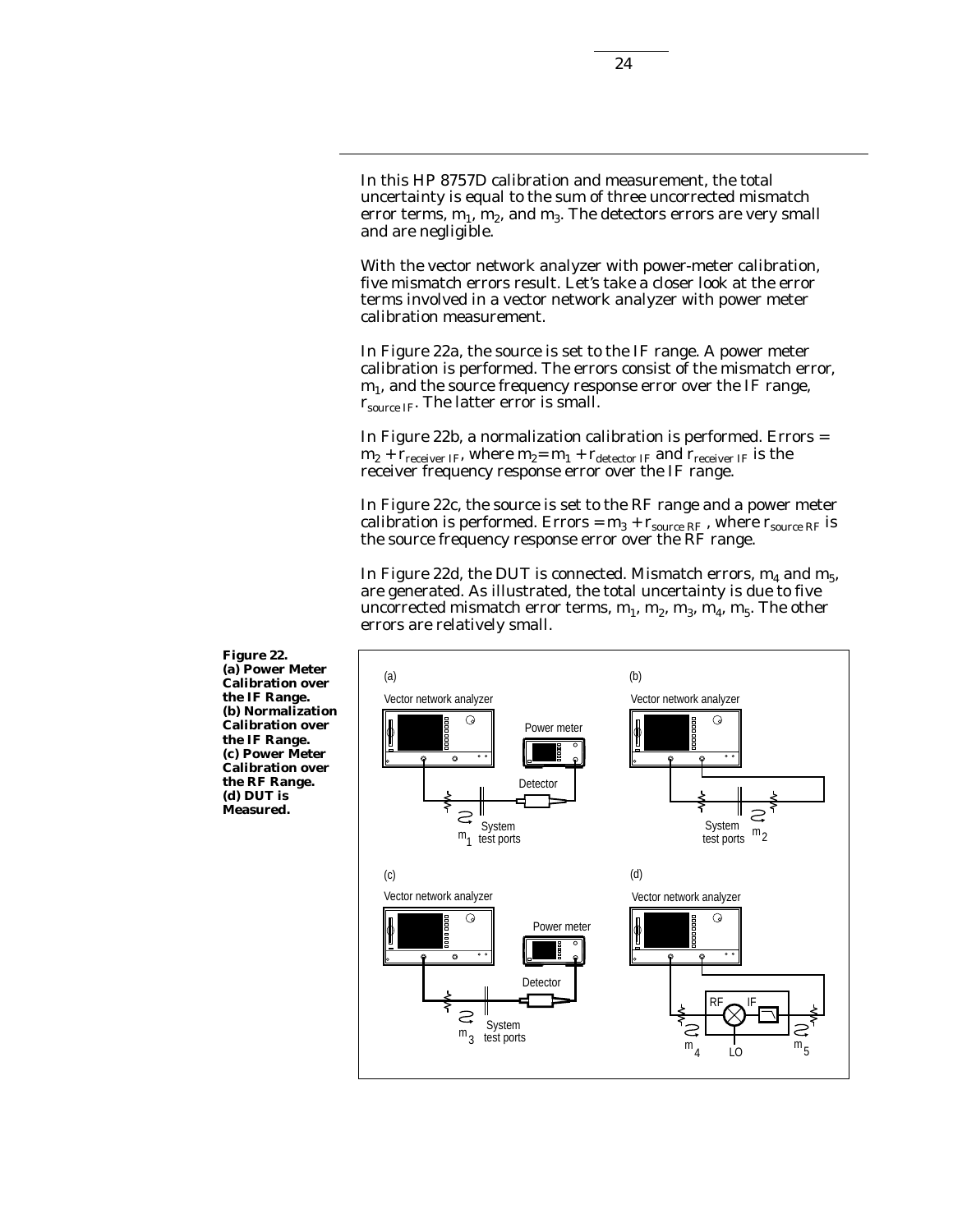In summary, the HP 8757D with its internal power calibrator and precision detectors can be more accurate than a vector network analyzer with power meter calibration since there are less connections, resulting in less mismatch effects and therefore less measurement uncertainty. However, the vector network analyzer is capable of further error correction using error-term manipulations with an external computer. With additional error correction, the vector network analyzer might be the more accurate instrument. In the section, *Absolute Group Delay — A More Accurate, Lower Ripple Technique*, procedures for external error-term manipulations are discussed.

When a communication system receives a signal using a superheterodyne receiver, the information is downconverted to an appropriate frequency called the intermediate frequency. The components in the IF section of the receiver usually provide most of the gain and frequency selectivity of the communication system. Using a fixed IF allows a designer to optimize the IF filtering and amplification which yield the highest performance. Typical IF frequencies for FM radios are 10.7 and 21.4 MHz, radar receivers are 30 and 70 MHz and satellite receivers are 70 and 140 MHz. **Fixed IF Measurements**

> The other way in which conversion loss or gain flatness can be measured is by keeping the IF at a constant frequency. This is known as a fixed-IF measurement. In order to accomplish this, the LO must sweep in conjunction with the RF input signal, keeping a constant frequency offset equal to that of the IF. In many cases, this measurement more closely matches the operation of the DUT in the actual application.

The most common way to perform this measurement is to use the vector network analyzer in a tuned-receiver mode (without frequency offset). Figure 23 illustrates this configuration. As shown, two external sources are used. One external source provides the RF signal and the other provides the LO signal. Both sources sweep in a stepped-frequency mode under the direction of a measurement controller via the HP-IB bus. This measurement is an ideal candidate for automation using the built-in testsequencing or IBASIC capability of many modern network analyzers. Also, notice that an external reference must be connected between the VNA and the sources (i.e. a 10 MHz reference). When testing a tuner with a fixed-IF sweep, the controller must be able to tune the internal LO. If an analog voltage is used, then a programmable power supply or digital-toanalog converter is needed. If the LO is tuned digitally, the proper interface must be used.

Testing a mixer under fixed IF conditions can also be accomplished with one external source and the network analyzer under the control of an external computer. The configuration is very similar to Figure 23, except there is only one external LO source and a computer interface for both the network analyzer and the external LO source. The configuration is shown in Appendix C.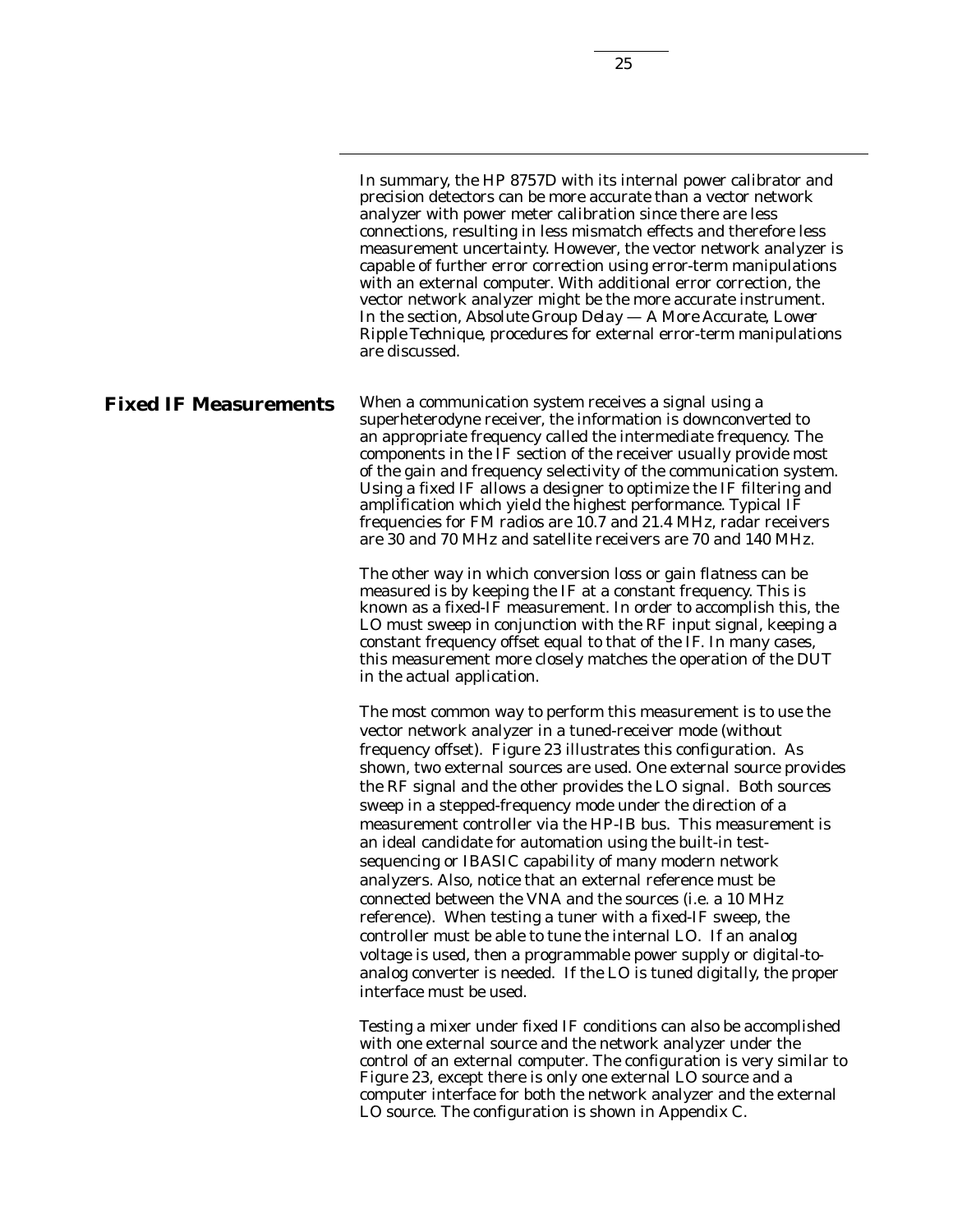Two cases should be considered for a fixed IF measurement. In both, the LO and RF frequencies are stepped over their respective ranges but in each case the network analyzer is configured slightly differently.



The first considers the FTD as a downconverter, where the RF output frequency of the analyzer is stepped over the RF range and the analyzer measures a fixed IF frequency at the R-channel input. The second uses the FTD as an upconverter and the output frequency of the analyzer (test port 1) is fixed at the IF frequency. The analyzer must measure the stepped RF frequency at the R-channel input. Both measurements are accomplished using the frequency offset mode capability available on many modern network analyzers. This tuned receiver mode allows measurement to be made at frequencies other than that of the analyzer's internal source.

The *Appendix* provides a program for a fixed IF measurement on a mixer that operates as a downconverter. This HP Basic for Windows program uses the HP 8753E as the RF source and receiver and the LO signal is provided by a HP ESG-D3000A signal generator. The LO source commands are written in SCPI, so any compliant signal generator will work. The program sets an absolute power level to the mixer's RF input port and measures the absolute power level at the IF port. The analyzer's receiver is first calibrated at the fixed IF frequency, then the analyzer's RF source level is set. The difference between the two signals is the conversion loss of the mixer under test. The program assumes the RF drive level from the test port remains constant over the stepped frequency range and also does not include insertion loss from the test port cable. The accuracy of the measurement can be enhanced by including a power-meter calibration at the IF and RF ranges as detailed in the HP 8753E Operating Manual. Care must be taken to ensure adequate signal level to the R-channel input or the system will not phase lock to the IF signal. The R-channel input requires a signal level between 0 dBm and –35 dBm. Adequate filtering is also required to prevent spurious response from entering the receiver.

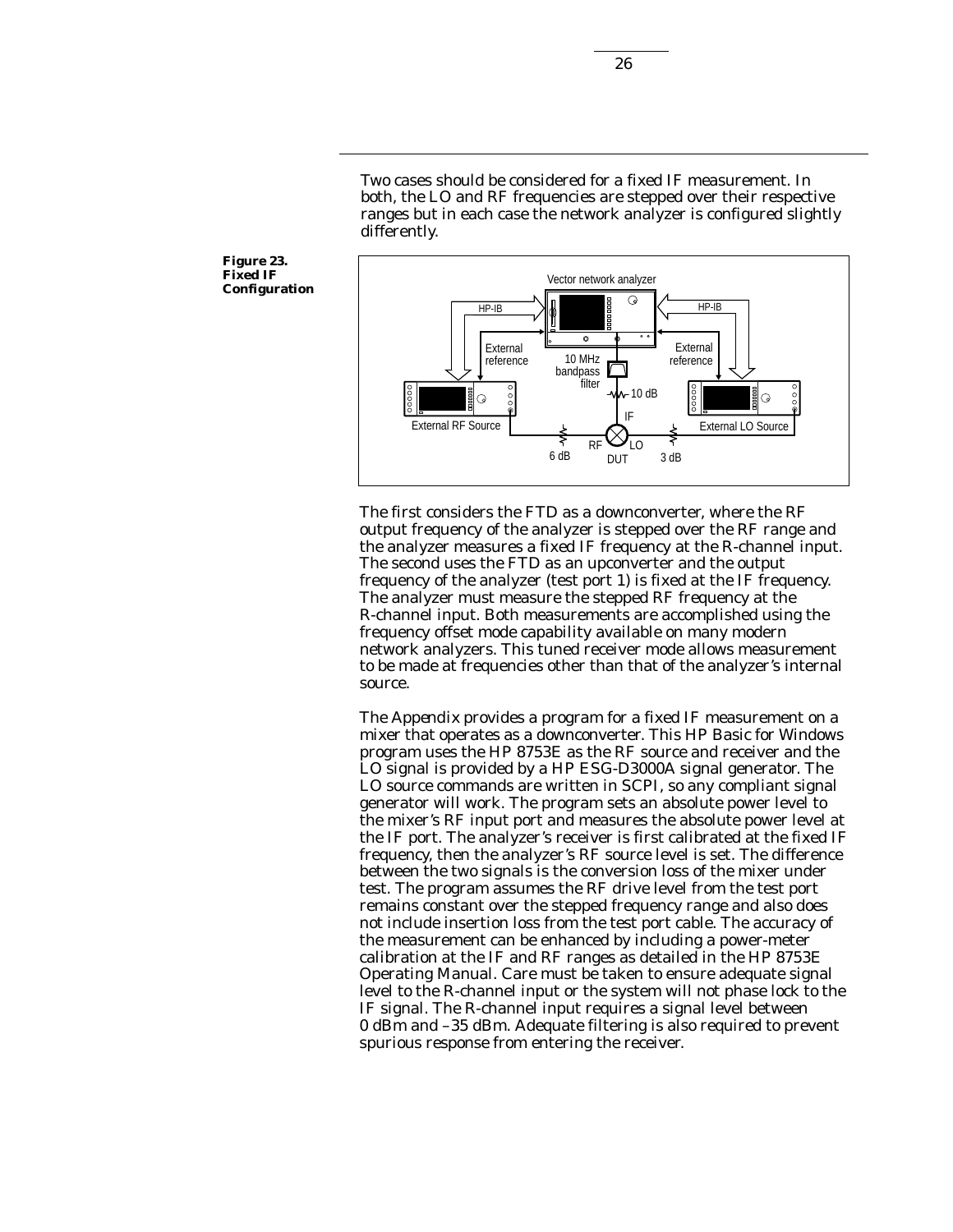# **Relative Phase Measurements**

# **Relative Phase and Magnitude Tracking**

Measuring mixer relative phase parameters such as tracking, relative phase linearity and group delay requires a vector network analyzer. Relative phase between two mixers can be measured, but the absolute phase response of a single mixer cannot. In order to make a phase measurement of a FTD, a second mixer is needed to provide a reference phase signal. This reference mixer is needed because when the analyzer is in frequency-offset mode, the source and receiver function at different frequencies and phase is not defined between two different frequencies. This reference mixer needs to be driven by the same RF and LO signals that are used to drive the mixer under test. The IF output from the reference mixer is applied to the reference phase-lock R channel of the vector network analyzer.

The capability to measure the amplitude and relative phase match between frequency-translation devices such as mixers is increasing in importance as the number of multichannel signal processing systems increases. These multichannel systems, such as directionfinding radars, require that the signal transmission through each channel be amplitude- and phase-matched. To achieve the required match between channels, each channel usually is manufactured with matched sets of components.

The match between FTDs is defined as the difference in amplitude and relative phase response over a specified frequency range. Also, the tracking between FTDs is measured by how well the devices are matched over a specified interval after the removal of any fixed offset. For example, this interval can be a frequency interval or a temperature interval, or a combination of both.

The configuration shown in Figure 24 can be used to make magnitude and relative phase matching measurements. First, one DUT is measured and its response is stored in memory. Then the second DUT is measured and the analyzer's data/memory feature is used to compare them. The analyzer accounts for the response of the test system since the two DUTs are measured with exactly the same conditions.



**Figure 24. Mixer Matching — Magnitude and Group Delay**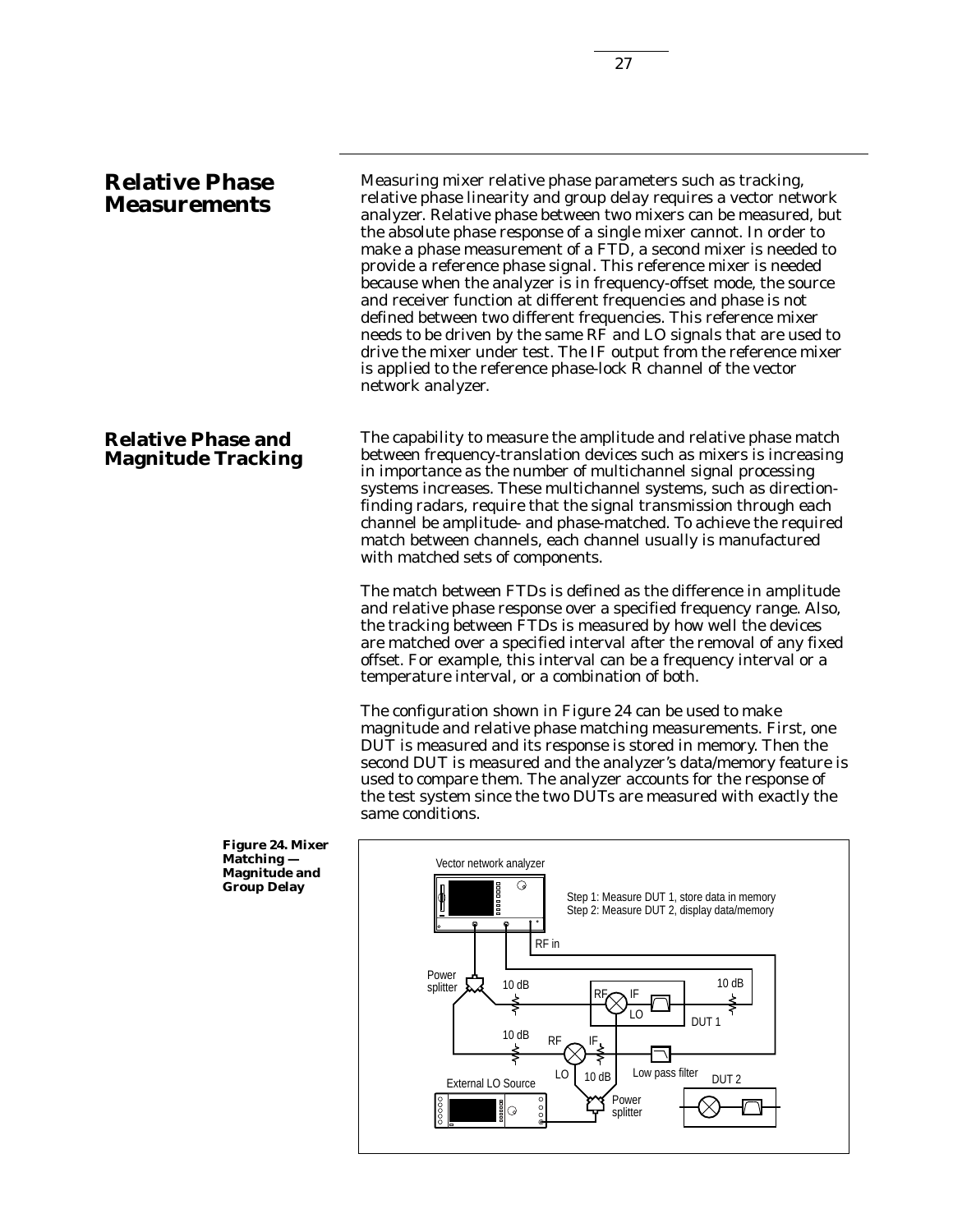

Figure 25 shows the magnitude and relative phase match between the two DUTs.

If both DUTs must be measured simultaneously (for tuning), then you can place one DUT in the B channel and one in the R channel. However, in this configuration you are limited by the dynamic range of the R channel. Therefore, the DUT in the R-channel path should not have a filter. If it does, you can only view the DUT's passband match. For two DUTs with internal filters, you cannot simultaneously view the response using the configuration in Figure 24.

Figure 26 illustrates a configuration that takes advantage of the high dynamic range of the A and B channels. The analyzer compares channel A and B and can be used to actively display A/B responses, or for making high-dynamic-range measurements such as tracking of out-of-band responses. In this case, the R channel is used only for phase locking.



**Figure 26. Simultaneous Tuning and High-Dynamic Range Configuration**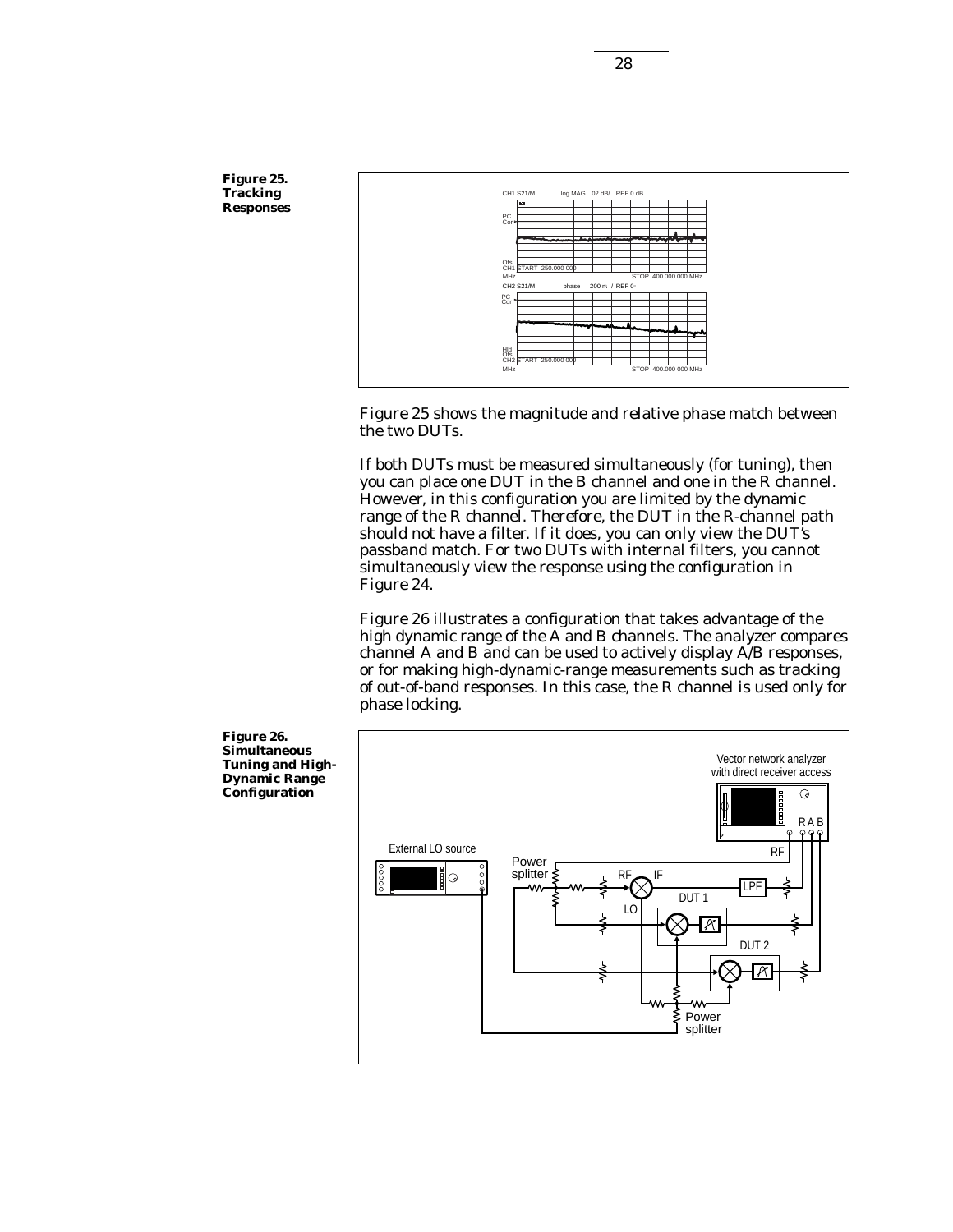**Important Parameters when Specifying Group Delay**

Group delay is a measure of a signal's transition time through a device. Relative group-delay measurements can be made with the same setup as that shown for relative phase measurements.

The result of a group-delay response depends on many measurement factors, including aperture, averaging and IF bandwidth. When using a network analyzer to obtain a group-delay response, we calculate the slope of the phase over a frequency increment. As illustrated in Figure 27, if we want to obtain the group delay at a particular frequency, we do not calculate the tangent at that frequency point. Rather, we find the values of the frequency points on either side of the frequency of interest and calculate the corresponding phase slope. As shown, the two methods yield different results. The frequency points on either side are determined by the aperture that is used. The default aperture is equal to the smallest increment between the frequency points.

Aperture = frequency span / (number of points  $-1$ )





The aperture, which is used to calculate group delay, can be adjusted. This adjustment control is called the "smoothing aperture." With the smoothing aperture control, you can adjust the network analyzer to use a wider frequency increment to calculate the phase slope, although you are limited to 20% of your frequency span.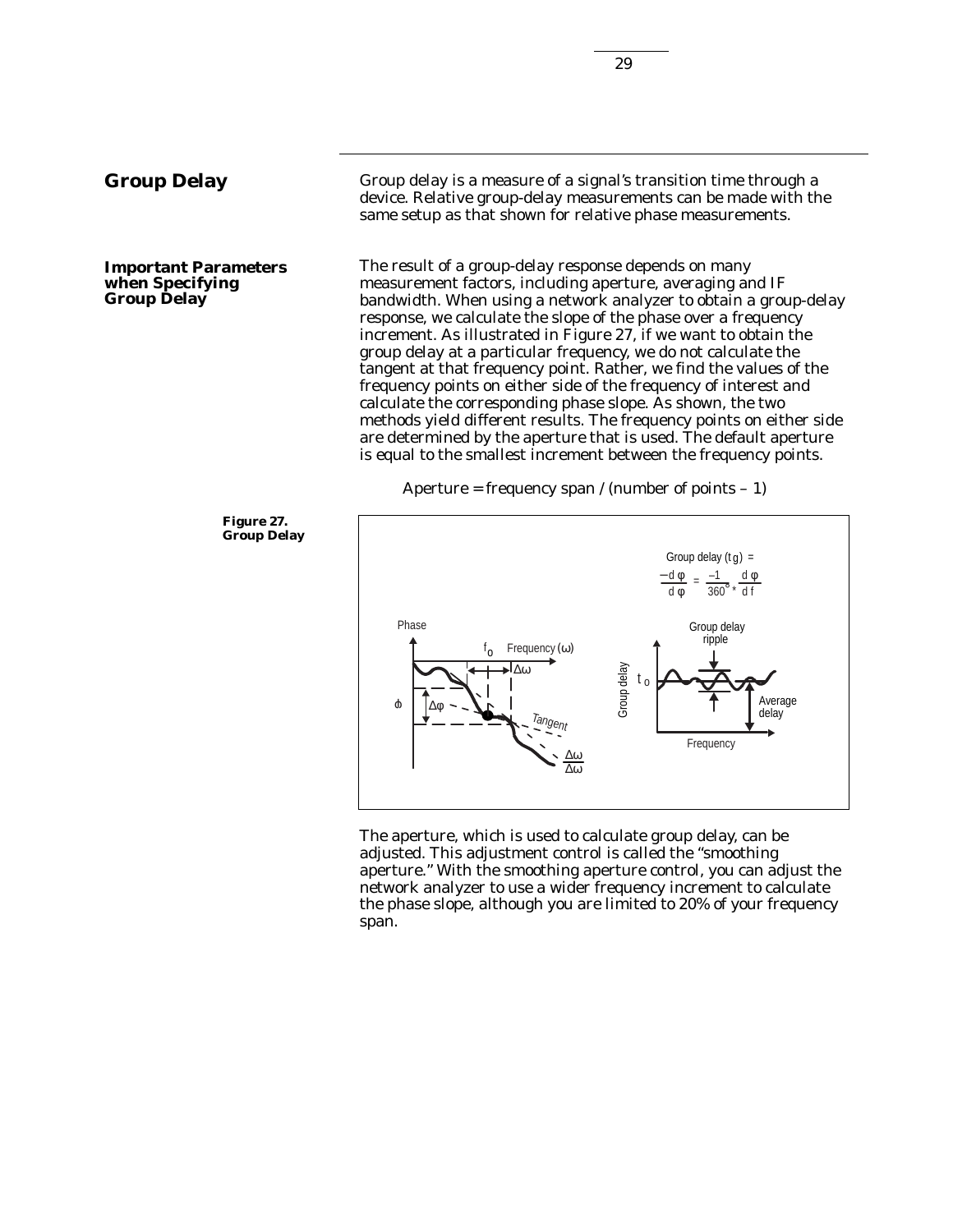Figure 28 illustrates the trade-off between resolution and noise as a function of aperture. Any effects in the phase response directly affect the group-delay response. For example, noise in the phase response directly translates into noise in a group-delay response. It is the aperture that determines the information that is transferred from one response to the other. For example, if you set a narrow aperture, the noise in the phase response becomes more significant, making the group-delay response noisier. At the same time, a narrow aperture allows you to see variations in the groupdelay response, which you would miss otherwise. But, if you increase the smoothing aperture too much you begin to lose resolution since the peaks start to disappear. Figure 28 illustrates how dramatically different the group delay responses can be, depending on the smoothing aperture settings. Always specify the smoothing aperture when making a group delay measurement.



If you do not want to trade off resolution and noise, you can achieve a balance by trading off some measurement speed. Using averaging or narrowing the IF bandwidth results in slower measurement speeds, without degrading resolution or noise.

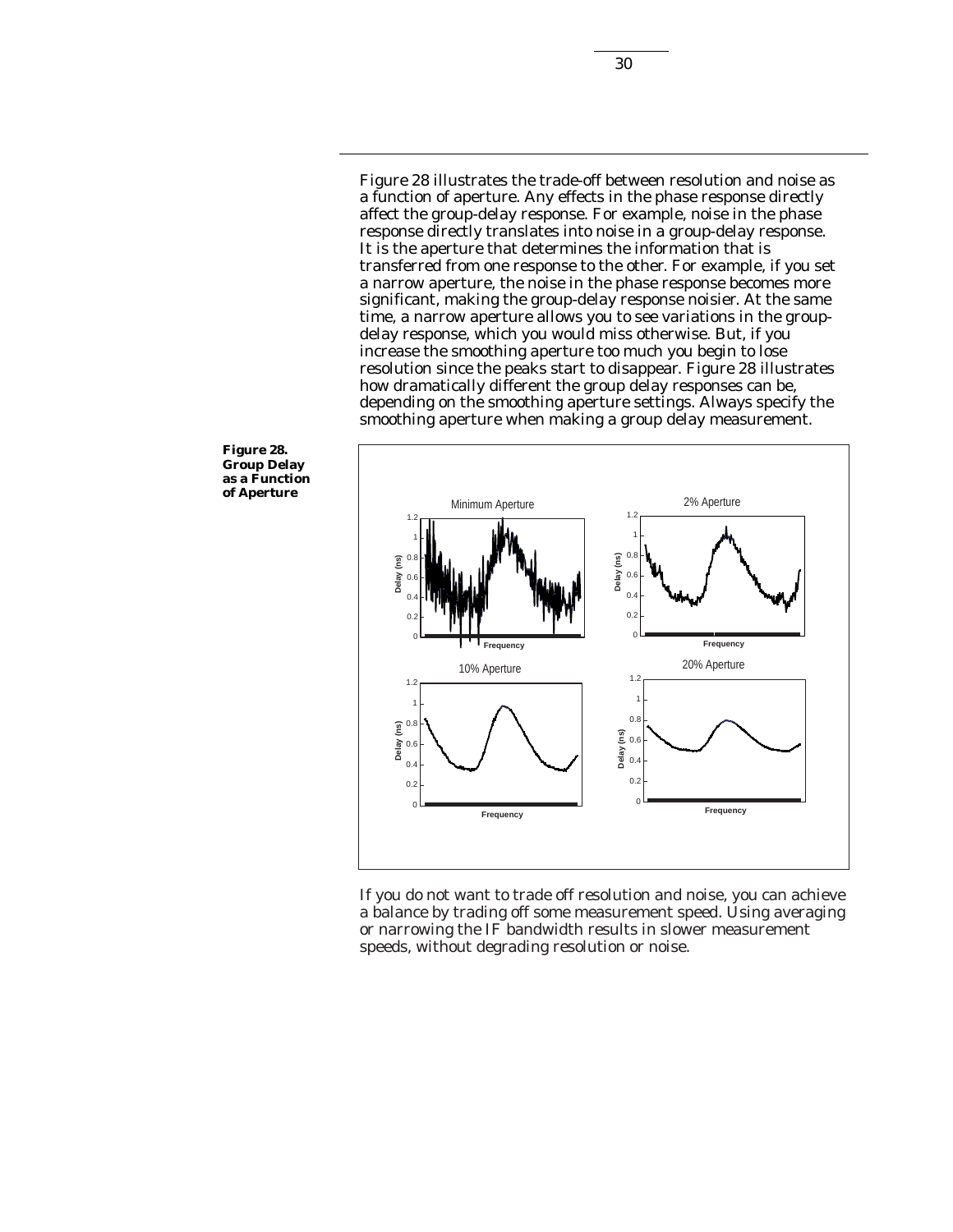## **Absolute Group Delay**

If you are interested in absolute group-delay measurements a calibration mixer is required. When measuring the group delay of a linear device, standard vector error correction calls for a through connection (delay=0) to be used as a calibration standard. The solution to the problem of measuring the delay of a nonlinear device like a mixer is to use a calibration mixer with very small group delay as the calibration standard. Two mixers have been characterized by Hewlett-Packard Company for this purpose:

| Mixer         | <b>Frequency Range</b> | <b>Group Delay</b> |
|---------------|------------------------|--------------------|
| ANZAC MDC-123 | 30 MHz to 3.000 MHz    | $0.5$ ns           |
| MCL ZFM-4     | dc to 1.250 MHz        | $0.6$ ns           |

The group delay values were obtained by measuring three samples of each mixer, using the upconversion/downconversion configuration shown in Figure 5. The measured group delay was very consistent, with flat frequency response. For example, a pair of MDC-123 mixers was measured, resulting in 1 ns of group delay. A single mixer, then, must have a group delay between 0 and 1 ns. Therefore, one can state that the group delay of the MDC-123 is 0.5 ns, with an accuracy of  $\pm$  0.5 ns. This is a very conservative uncertainty window. Therefore, the uncertainties of both mixers are equal to their respective group delay, although these are worse-case estimates. After the through calibration and you are ready to test the frequency-translating DUT, enter a value of electrical delay to compensate for the group delay of the calibration mixer (–0.5 ns for the MDC-123 or –0.6 ns for the ZFM-4). The resulting accuracy derived from this technique is typically the group-delay uncertainty of the calibration mixer.

An important consideration to remember when selecting a calibration mixer is that the delay of the device should be as small as possible. The convention is to select a mixer with very wide bandwidth compared to the mixer to be tested — the wider the bandwidth, the smaller the resulting delay. For further information regarding the desirable characteristics of a calibration mixer, see the Appendix section, *Calibration Mixer Attributes*.

Another technique for measuring absolute group delay uses an upconversion/downconversion configuration that yields more accurate results. The technique is discussed in the section, *Absolute Group Delay — A More Accurate, Lower Ripple Technique.*

Measuring the group delay of converters and tuners with inaccessible internal LOs is very difficult using the method described above because we lack the necessary phase-coherent LO for phase locking. Fortunately, an alternate method exists that is based on modulation delay. This technique can measure group delay on devices without needing a reference mixer. Using a frequency-response normalization, absolute and relative group delay can be measured.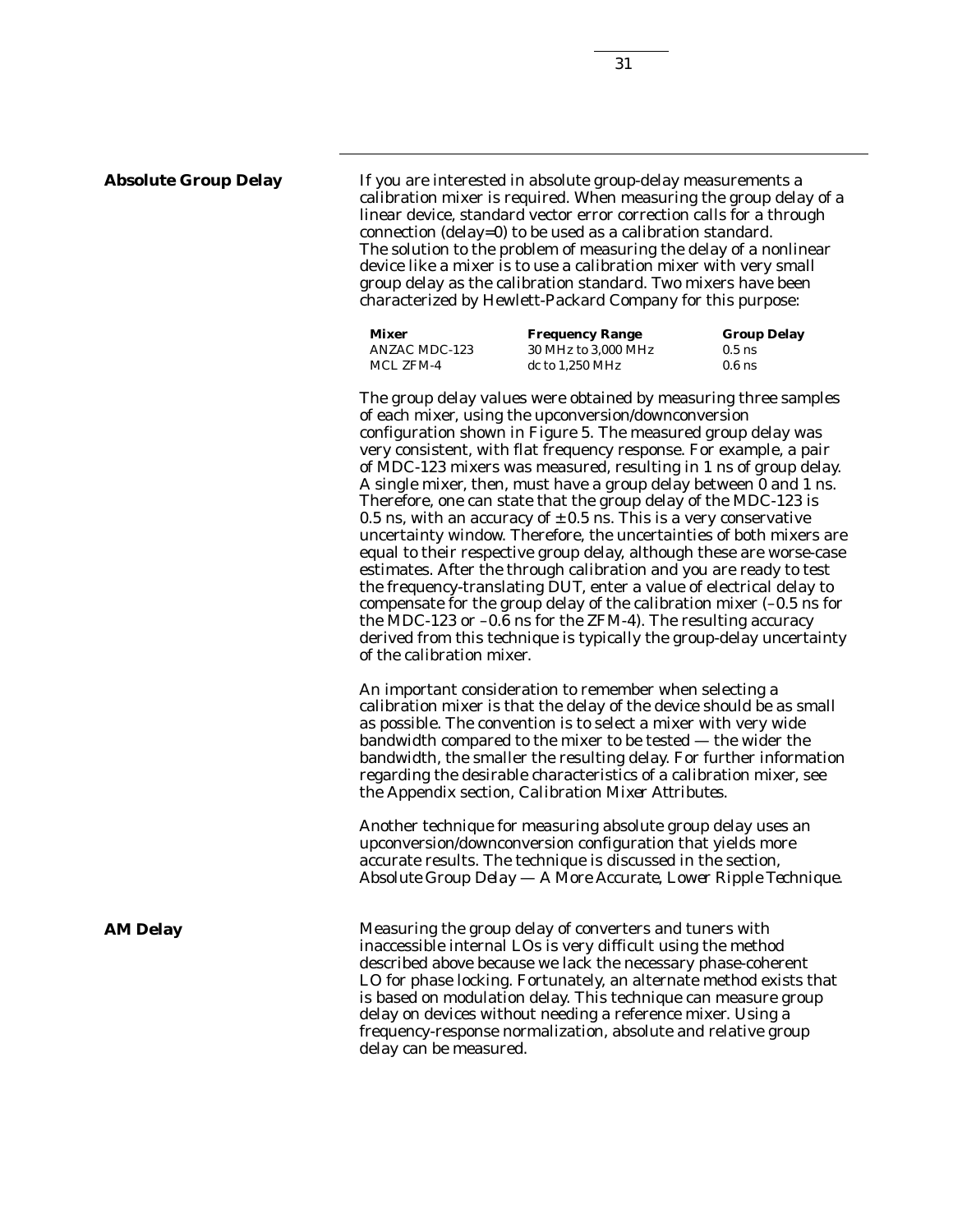As shown in Figure 29, the modulation-delay method for measuring group delay is accomplished by amplitude modulating or frequency modulating an RF carrier with a low-frequency sinusoid. Then the carrier is swept through the frequency-translating device, the IF output is demodulated, and finally, the phase of the demodulated signal is compared with the original baseband modulation tone (which can be derived by demodulating the carrier at the input to the DUT). As the carrier is swept through the DUT, the phase of the modulation varies proportionately to the phase response of the device itself. Group delay is calculated as follows:

$$
Gd = -\Theta e^{\circ} \div (360 \cdot f_{mod})
$$

where  $\theta_{e}$ ° is the phase difference between the demodulated input and output carriers in degrees, and fmod is the modulation frequency. The aperture of this measurement is equal to twice the modulation frequency. The effects of aperture are the same as the phase-derivative method of measuring group delay previously discussed. As the aperture gets larger, the measurement becomes less noisy, but resolution degrades.



AM-delay measurements are easily performed with the HP 8711C series of network analyzers (see Figure 30). A response normalization calibration is performed without the DUT connected. Then the DUT is connected for relative or absolute group-delay measurement. The aperture of this measurement is fixed at 27.8 kHz, with typical accuracy around  $\pm$  10 to 20 ns. The accuracy of this technique is limited by the diode detectors, which has less sensitivity than the narrowband detectors used in the HP 8753E or HP 8720D. Group-delay accuracy with the HP 8753E or HP 8720D is more accurate, typically around the ps range, depending on the smoothing aperture settings. As shown in Figure 30, the phasederived method (top response) is less noisy than the AM delay method (bottom response). However, vector network analyzers use a phase-derived method of group delay measurement, making it difficult to measure group delay of FTDs with internal inaccessible LOs.

**Figure 29. Modulation Delay Method for Measuring Group Delay**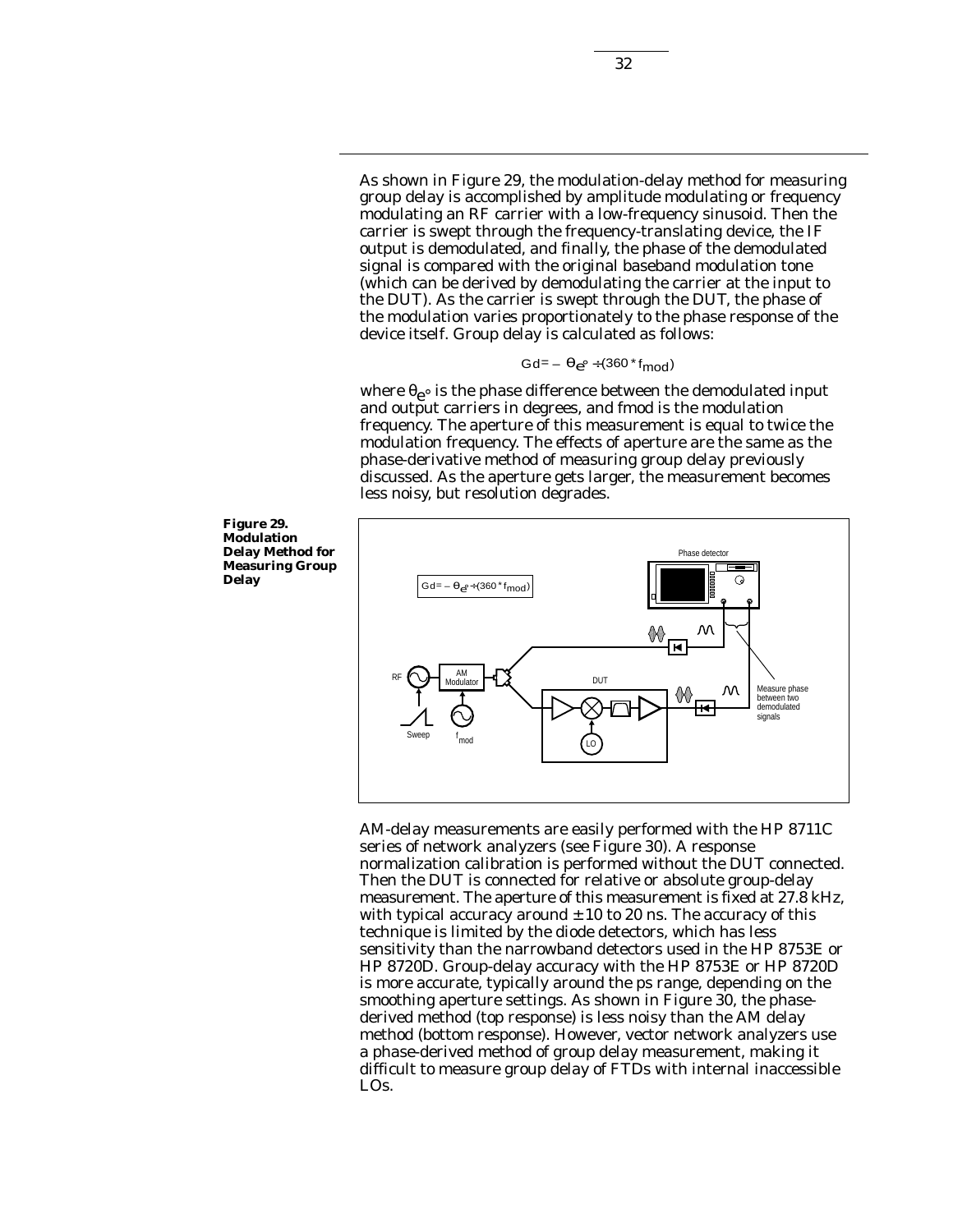**Figure 30. AM Delay Measurements using the HP 8711 Series**



# **Reflection Measurements**

Now that transmission measurements have been covered, let's move on to reflection measurements. Reflection measurements are linear, even when testing frequency-translating devices since the reflected signal does not undergo a frequency shift. Therefore, these measurements are essentially the same as for filters and amplifiers, with a few minor variations. The systematic errors in the test system and the calibration techniques used to remove them are the same. Narrowband detection should be used if available.

Mixers are three-port devices, and the reflection from any one port depends on the conditions of the other two ports. When measuring reflection on a three-port device, it is important to terminate the ports that are not being tested with an impedance typical of actual operation. While this is often the characteristic impedance  $Z_0$ (usually 50 or 75 ohms), it could also be more complex. For example, if the IF port of the mixer is directly connected to a filter, then this filter should be used when testing RF- or LO-port reflection. In this case, it might be necessary to disconnect the IF port of the mixer from the test set and connect the appropriate load impedance.

When testing the RF or IF ports, the LO signal should be applied at the power level that will be used in actual operation. Since the bias point and impedance of the mixer diodes is a function of LO level, the reflection at the other ports will also be a function of LO level.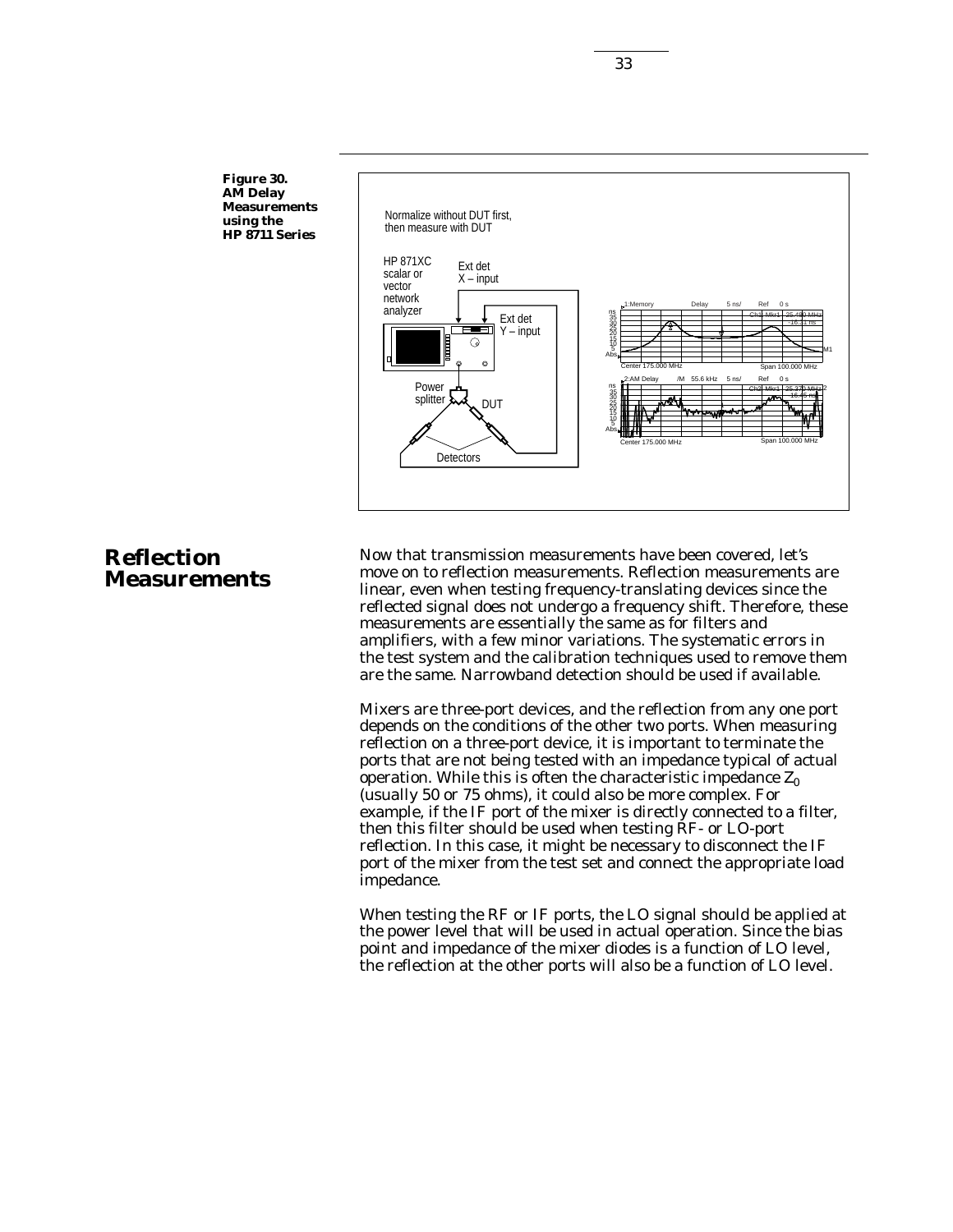Figure 31 shows the different RF-port VSWR results obtained with a broadband load versus the IF termination that would be used in actual operation. The lower trace was measured with the IF port terminated with a 50-ohm load. The upper trace was terminated with a filter and then a 50-ohm load. The effect of mismatch between the mixer and filter is readily apparent. Usually, the mismatch is even worse in the stopband where the match is typically quite poor. This is a very common operating environment for a mixer. This measurement was done using narrowband detection.



The measurements of VSWR on the LO and IF ports are very similar. For IF-port SWR, the RF port should be terminated with a matched impedance and the LO signal should be applied at its normal operating level. For the LO port VSWR, the RF and IF ports should both be terminated in conditions similar to what will be present during normal operation.

Testing converters and tuners is easier since there are only two ports and the LO will already be at the correct power level. The same requirement for proper termination of either the RF or IF port also applies.

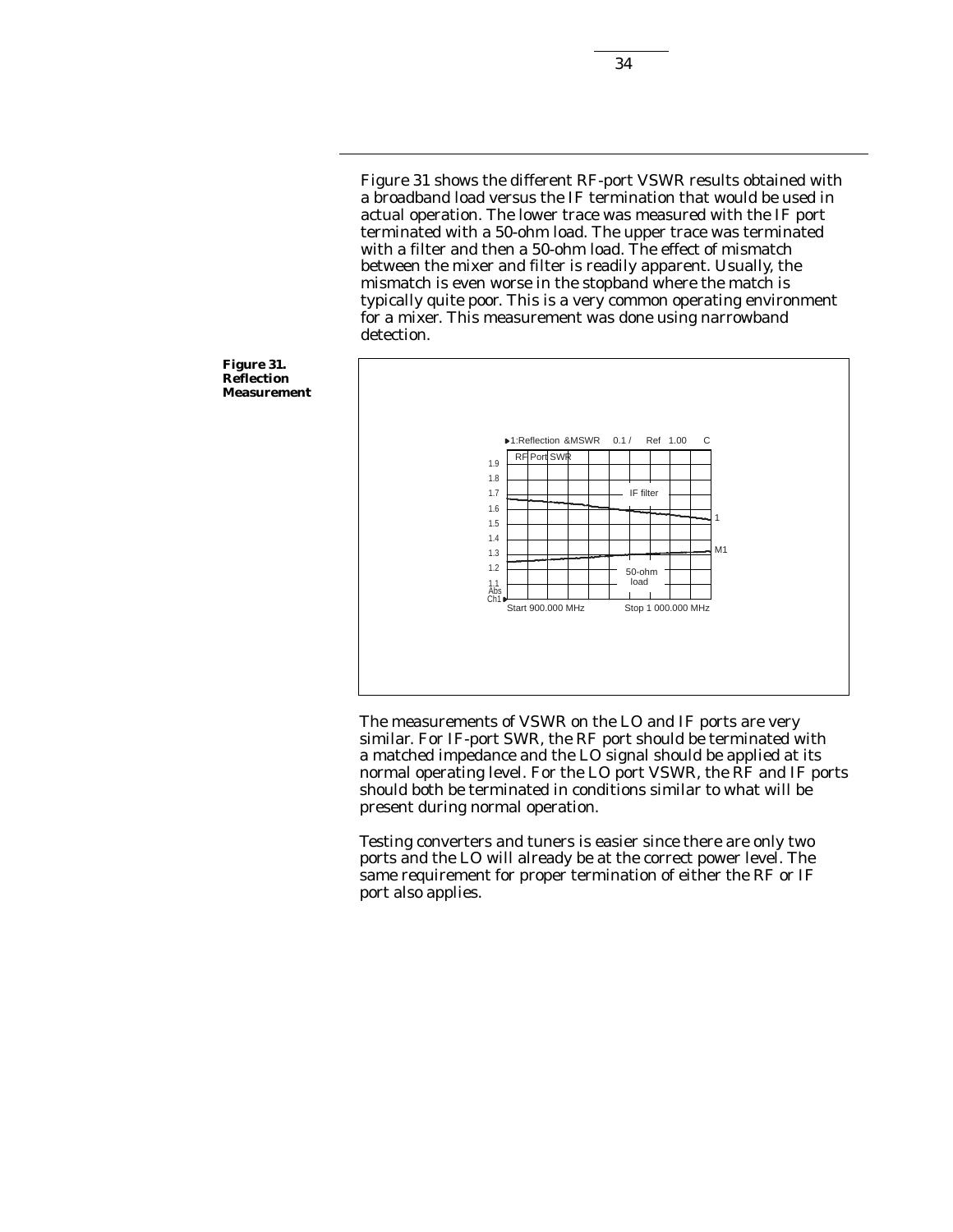# **Isolation Measurements**

Isolation is a measure of the leakage or feedthrough from one port to another. The more isolation a mixer provides, the lower the feedthrough will be. Isolation is a transmission measurement since the stimulus is applied at one port and the response is measured at another. However, you are measuring a signal at the same frequency as the stimulus, and not the frequency-shifted signal. As is the case for reflection measurements, isolation/feedthrough is dependent also on the termination and LO power on the ports not being tested.

Three main isolation terms are of interest: RF-to-IF feedthrough, LO-to-IF feedthrough and LO-to-RF feedthrough. The latter term is often important if the mixer is near the front end of the receiver or tuner that is connected to a cable or antenna. In this case, significant LO leakage could cause interference in other frequency bands.





Both the LO isolation terms are small for single- and doublebalanced mixers. RF to IF feedthrough is also low in doublebalanced mixers. RF feedthrough is usually less of a problem than LO to IF feedthrough because in most cases, the LO power level is significantly higher than the RF power level.

RF-to-IF feedthrough is measured with the same instruments and setup used to measure conversion loss (except frequency-offset mode is not needed when using a vector network analyzer such as the HP 8753E). Because the source and receiver frequencies are the same, set up the network analyzer to use narrowband detection to make the measurement. The only difference in the hardware configuration is that the IF filter needs to be removed so the RF feedthrough will not be filtered out. Depending on which network analyzer is used, a frequency-response calibration or full two-port calibration should be performed to improve measurement accuracy.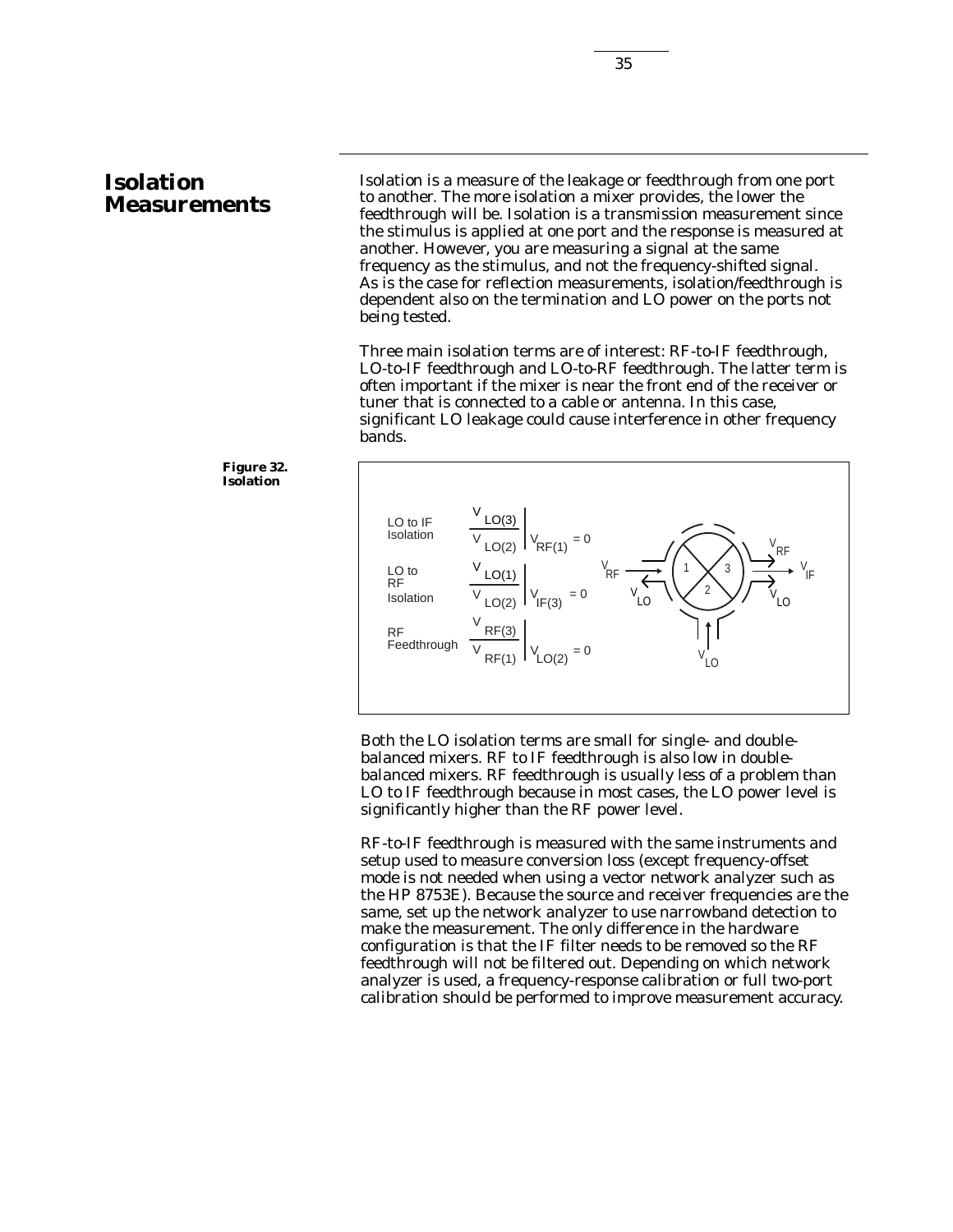The RF feedthrough level is very dependent on the level of applied LO signal. For this reason, the measurement should be made with the LO signal present at its normal operating level.

LO feedthrough measurements are made the same way as described above. Remember to terminate the unused port with the proper impedance. The LO power level used for the measurement should be the same level that is used during actual operation of the mixer.



#### **Figure 33. RF Feedthrough**

# **Feedthrough Measurement of Converters and Tuners**

The procedure for measuring RF to IF feedthrough of a converter or tuner is identical to that of a mixer. Since an IF filter is often included in the DUT, the RF leakage is often very small. An instrument with high dynamic range should be used to make the measurement, and averaging and a reduced IF bandwidth can also be required to lower the noise floor of the test instrument.

Measuring LO leakage requires a different technique and test instrument. Since the LO port is typically inaccessible, a normal network-analyzer transmission measurement cannot be used. The best instrument to use for measuring LO leakage is a spectrum analyzer. The spectrum analyzer is connected to either the RF or IF port and tuned to the frequency of the LO signal. Again, the unused port should be terminated. If the LO frequency of the converter or tuner is known to within a few kHz, then the tuned-receiver mode of a network analyzer such as the HP 8753E could also be used to make this measurement.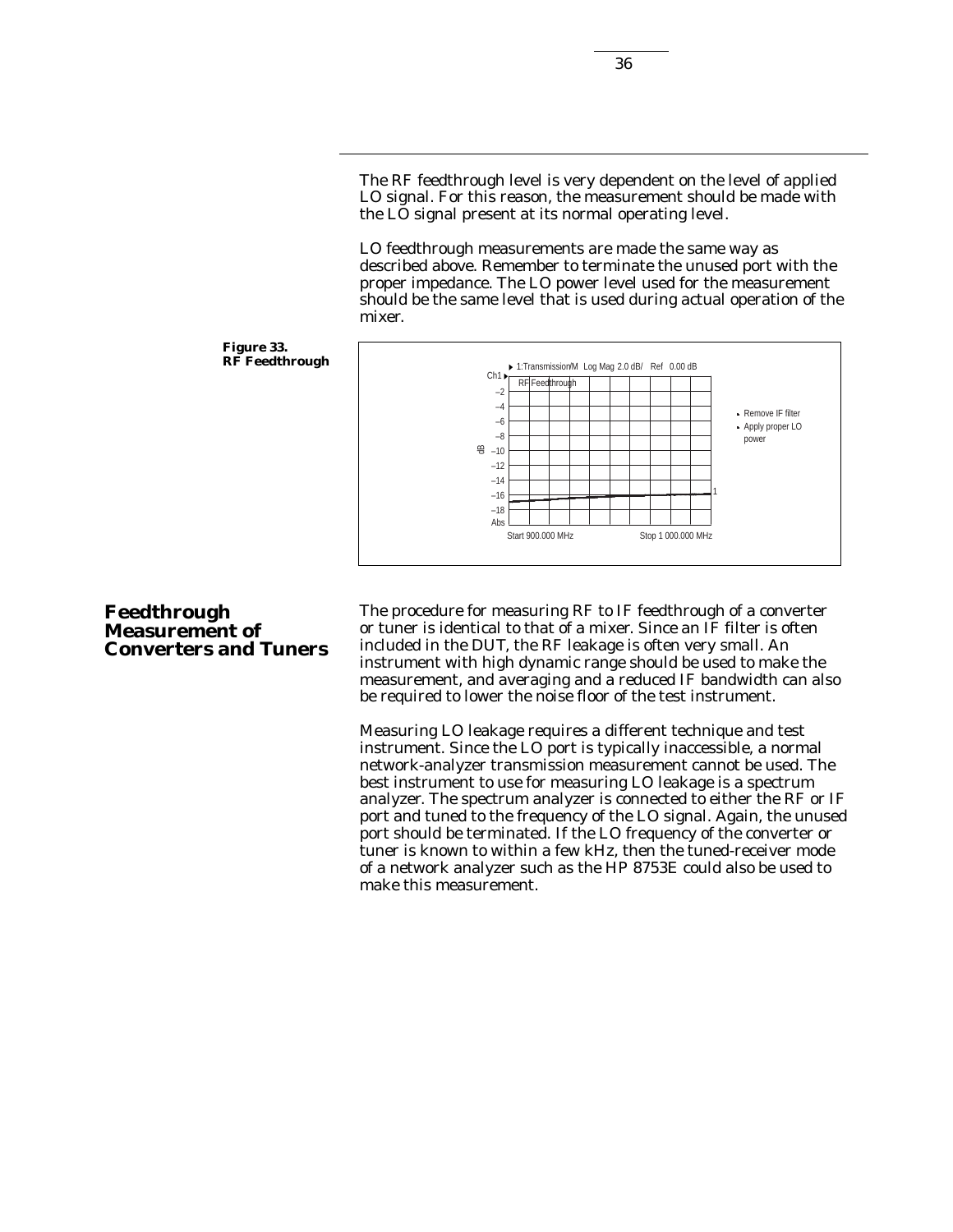The plot in Figure 34 shows a fairly high level of LO leakage present at the output of a converter. If a scalar network analyzer were used to measure conversion gain of this device, this signal could cause some measurement inaccuracy because the analyzer's broadband detectors would include the  $L\ddot{o}$  as well as the desired IF signal. In cases such as this, additional filtering should be added to reduce the level of the LO feedthrough when measuring conversion gain.



Up to this point, the possible test equipment configurations have been discussed, along with linear measurements such as conversion loss, relative phase, reflection, and isolation. One configuration that has not been thoroughly discussed is the upconversion downconversion configuration. This configuration is useful for testing FTDs on vector network analyzers that do not have a frequency offset feature. Furthermore, this configuration along with external error-term manipulation via an external computer can yield very accurate, lower ripple magnitude and phase measurements.

**Figure 34. Feedthrough of Tuners and Converters**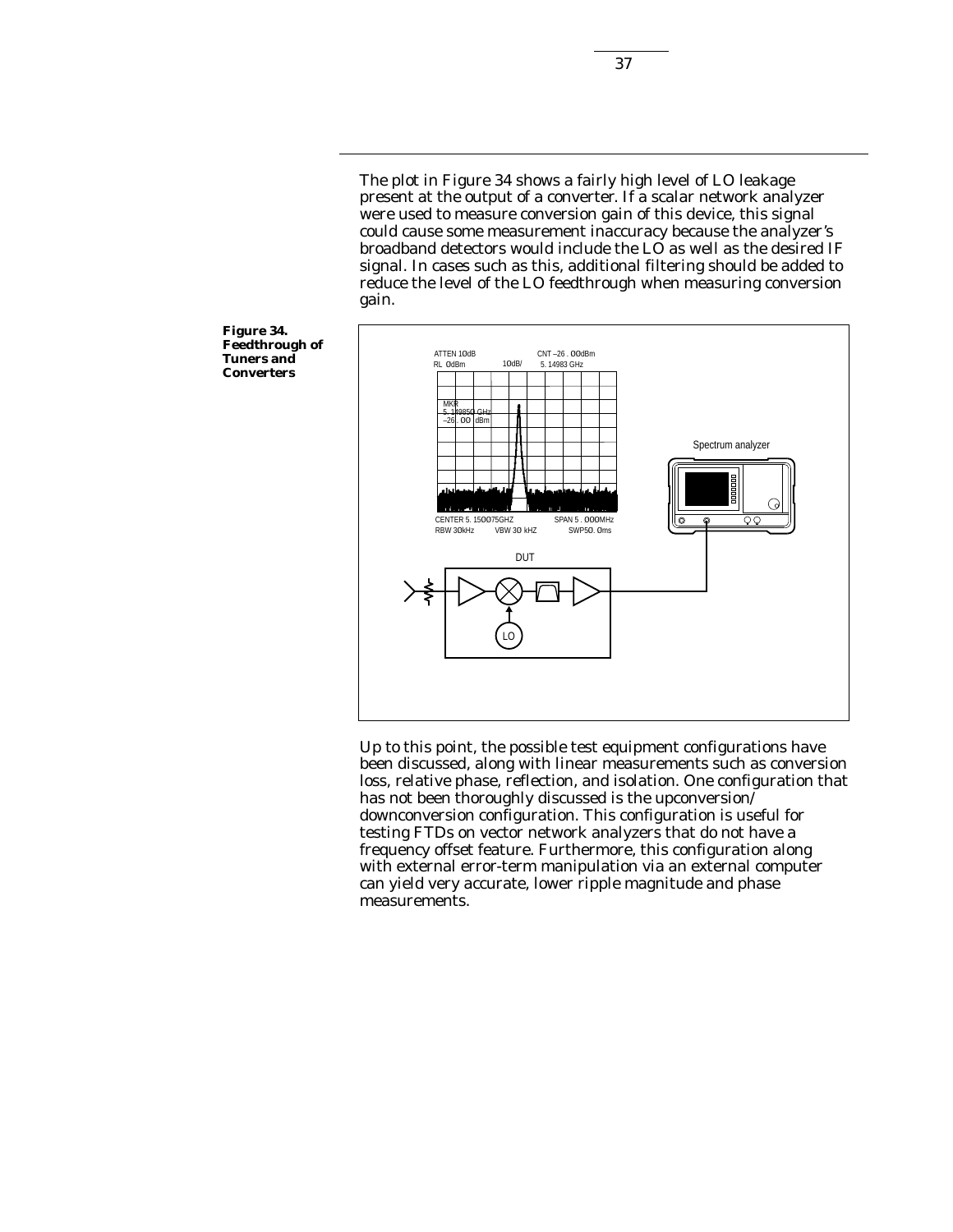# **Absolute Group Delay — A More Accurate, Lower Ripple Technique**

Although this section describes a more accurate technique for measuring absolute group delay, the same principles can be applied for making more accurate, lower ripple phase-related measurements such as relative phase and relative group delay, as well as very accurate conversion loss measurements.

This section provides more advanced techniques and the operator should understand network-analyzer data transfer and error-term manipulation. An external computer is required. Unlike the previous technique for absolute group delay (in which the DUT was measured against a single, absolute group-delay value representation of a golden mixer calibration standard), the accuracy of this technique depends on first fully characterizing the calibration mixer standard and then using vector error correction to calibrate the test system.

This technique uses an upconversion/downconversion configuration. It consists of a two-step process.

First, three mixer calibration standards are characterized. Mixer pairs are measured, in which one mixer is used as an upconverter and the other as a downconverter. This ensures the same frequency at the network analyzer's source and receiver ports. The data file of each individual mixer is mathematically extracted from the measured mixer-pair data. The individual mixer data file is stored in the computer for later use in the calibration stage.

Second, one of these calibration mixers is used to calibrate the test system. During the calibration, the calibration mixer is the through standard. Since the calibration mixer has been fully characterized, its effects can be removed.

The effects of the through standard are removed by modifying error-terms extracted from the network analyzer. The calibration mixer data files along with additional measured data are used to modify the extracted error-terms. These modified error terms are imported back into the network analyzer where the calibration calculations are performed. Therefore, the network analyzer perform all the error-correction calculations, but the external computer is used to modify the error terms.

Three different levels of error correction can be achieved depending on how much accuracy is needed. The first level removes frequencyresponse error, the second level removes frequency response and source mismatch, and the third level removes frequency response, source mismatch, and receiver mismatch. The complexity and the steps required increase for each level of accuracy. Each will be discussed in detail.

Let's begin with a discussion of the first step.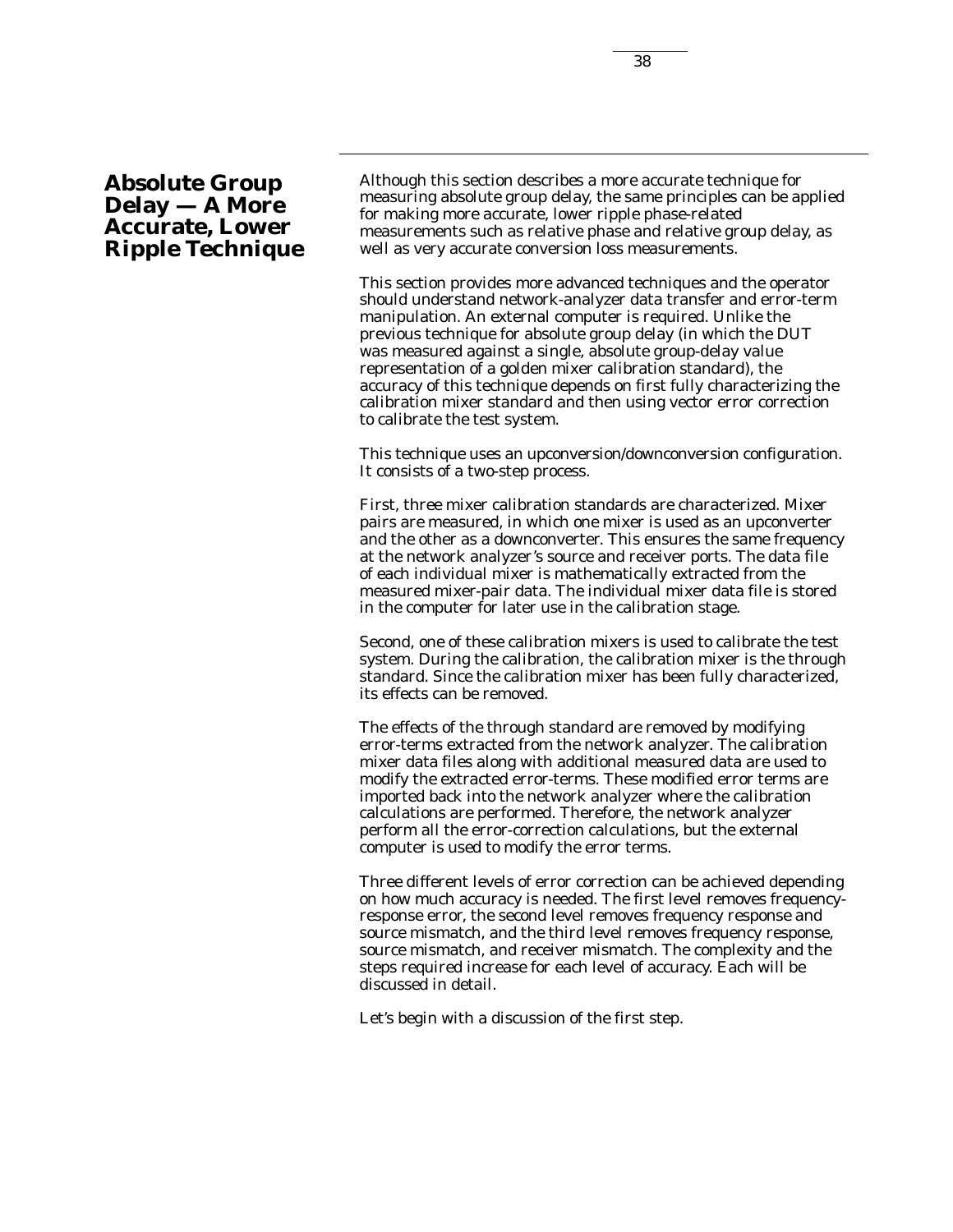# **Characterizing Mixer Calibration Standards**

When making FTD measurements the measurement accuracy of a network analyzer depends upon knowing and correcting for the reference (or calibration mixer standard) used during the calibration process. The calibration mixer, along with additional standards, is used to correct for errors within the test system. The calibration mixer also provides the necessary frequency translation required during the system calibration process. In order to use the calibration mixer as a standard, it must have certain attributes. See *Appendix A* for a list of attributes required in the calibration mixer.

There is no direct way to measure the absolute group-delay characteristics of a mixer. Instead, by measuring three similar mixers in pairs, the simple mathematical technique for solving three equations with three unknowns can be applied. This approach has been used by Hewlett-Packard for many years for characterizing the phase noise of unknown oscillators. This technique can be used to extract the absolute response of each mixer, thus providing the response information needed when the mixer is used as a calibration standard. While the math is basic, the actual measurement process is not. Making vector network analyzer measurements often requires correction of errors within the measurement system. This technique is further complicated by the frequency-translation process that is occurring. With proper measurement techniques and an understanding of the causes of measurement error, the calibration mixer can be accurately characterized and used as a standard.

The characterization process consists of measuring two mixers, an upconverter and a downconverter in order to obtain the same RF input and output frequency at the network analyzer's test ports. The vector network analyzer supplies and measures these RF signals. A common LO source is shared between the two mixers. A typical measurement configuration of a two-mixer pair and an IF filter is shown in Figure 35.

**Figure 35. Typical Configuration for a Mixer Pair**



Two key components are required when making upconverter and downconverter measurements on the mixer pairs:

*IF filter*: The function of the IF filter is to separate the desired mixing product from the undesired product.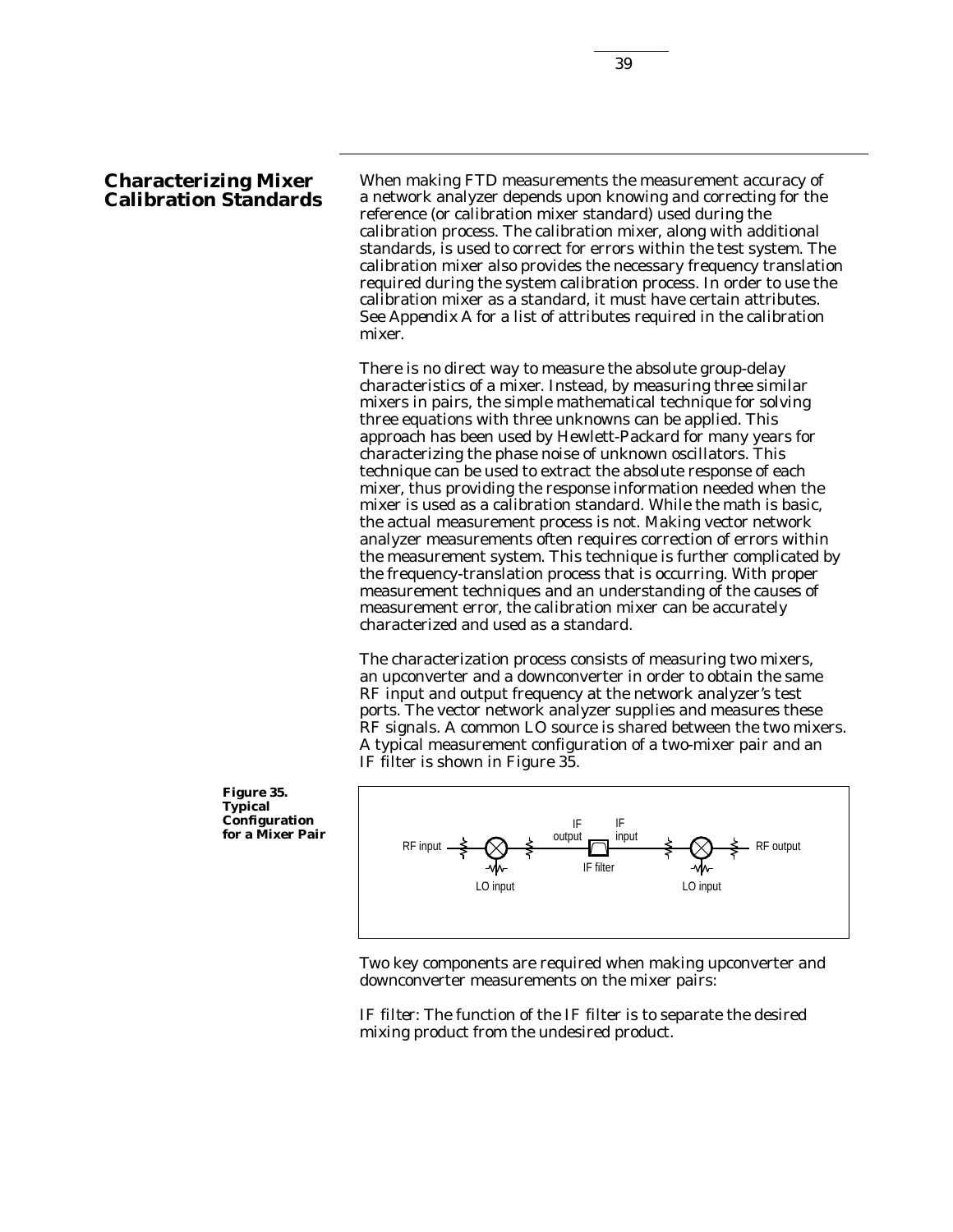*Attenuators*: These are used to insure well-matched ports on the individual mixers and the test system. Using sufficient attenuation and vector error correction during the characterization process will reduce these effects. You should avoid excessive attenuation since this may introduce unwanted noise in the measurement system, and possibly making the errors larger than a system with less attenuation. The value of attenuation to use will depend on your selected configuration. To review the effects of attenuation, please refer back to the *Magnitude Measurements* section. Another approach would be to replace the attenuation with an isolator between the first mixer and the filter. The isolator may be a good way to reduce mismatch effects while maintaining a low insertionloss measurement path in the system.

For convenience, each of the three calibration mixers will be labeled A, B, and C. Each mixer is a mixer assembly. For example, mixer A is an assembly consisting of a mixer and three attenuators, one connected to each port of the mixer. The RF port of the mixer A will be referred to as  $A_{RF}$ , the IF port as  $A_{IF}$ , and the  $A_{LO}$  port as ALO. The S-parameter for a reflected signal from the RF port will be referred to as  $S11A_{RF}$ . All measured S-parameters will consist of a complex number with real and imaginary values. The measurement group delay of mixer A will be represented by  $GD_A$ . The group delay is specified by  $GD_A$  with a value in the units of time. To simplify the equations throughout this paper, refer to Figure 36 as a guide.



The symbol F will refer to all the components, connected between the two mixers, such as the isolator, IF filter and any adapters. Port 1 of F is the input to the isolator, so a  $S11<sub>F</sub>$  measurement refers to the S-parameter of the reflected signal at the isolator's port. Refer to Figure 37 for a diagram of the filter assembly and equivalent schematic.

**Figure 37. Diagram of the Filter Assembly**



**Figure 36. Diagram of the Mixer Assembly**

**Labeling Conventions**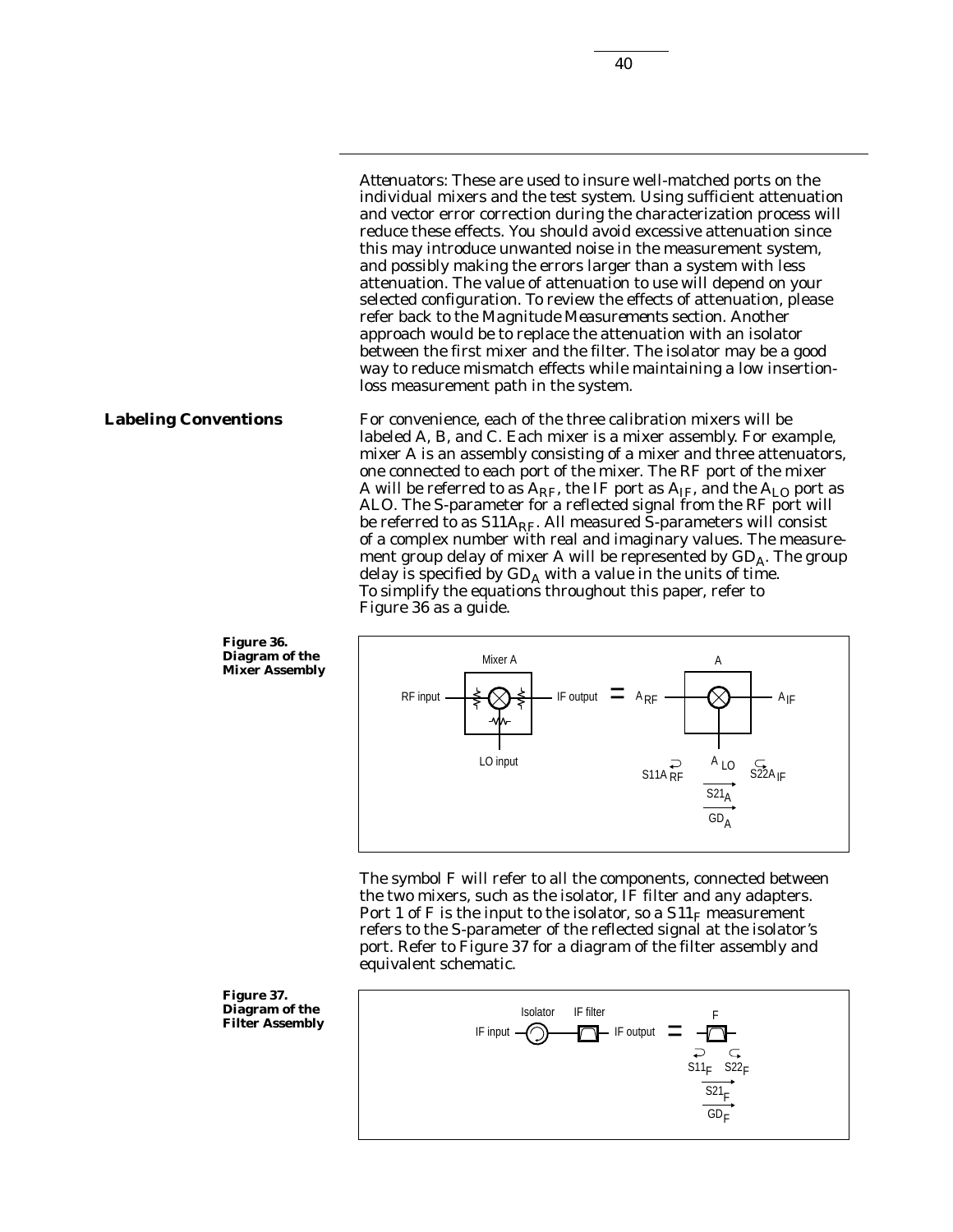To characterize each mixer-pair, the test configuration is as shown in Figure 38. A good measurement practice is to maintain short distances between the components and the VNA. Shorter cable lengths result in less ripple effects. If possible, connect test components directly to port 2 of the VNA and use a cable from port 1 to complete the measurement path (see Figure 38). This configuration will minimize ripple in S21 measurements caused by the receiver mismatch of the analyzer.



Prior to mixer characterization, several measurements need to be performed to verify a few basic assumptions and understand the factors that could influence the accuracy of the measurements.

#### **Upconversion = Downconversion**

When measuring the mixer pairs, one mixer will be used as both an upconverter and a downconverter. It is assumed that this mixer has the same characteristics in both modes of operation or *A* = *A\**, where *A* is the transmission response in the upconverter mode and *A\** is the response in the downconverter mode. A test can be performed to verify this assumption as a first order approximation. Since there is no direct technique for measuring absolute phase of a mixer, this measurement can only be made for the conversion loss of *A* or |*A|.* Measurements can be made on individual mixers using a scalar network analyzer or a VNA that is capable of performing frequency-offset measurements, such as the HP 8720D Option 089 and HP 8753E. The conversion loss of the mixers should be measured in both the upconverter and downconverter modes of operation. If the assumption that  $|A| = |A^*|$  is true, then the characterization procedure can proceed. If the equality does not hold, then the magnitude information gathered here should be used for the magnitude part of the calibration mixer's characterization data *(See Absolute Group Delay and Conversion Loss Calculations)*.



# **Measurement Assumptions**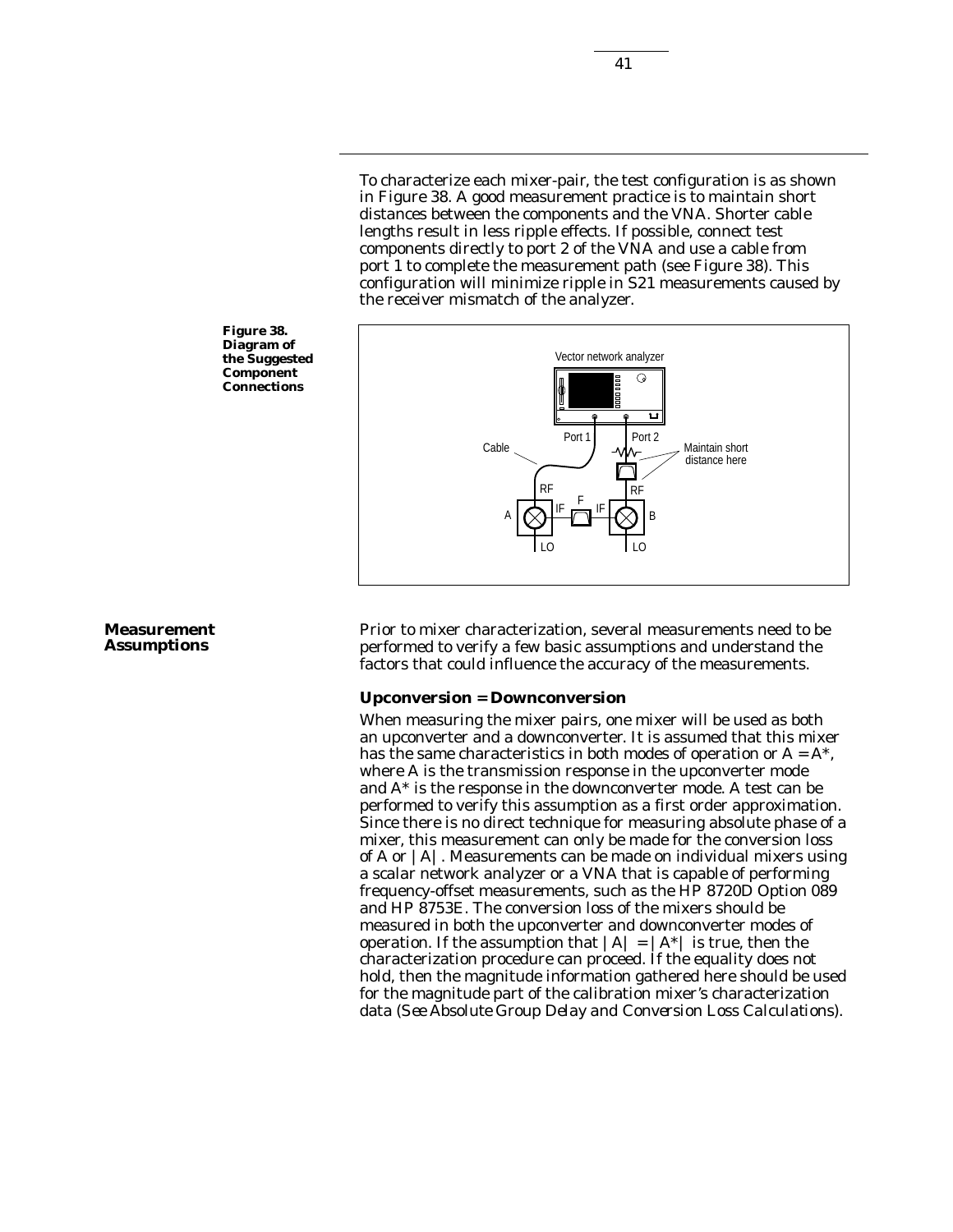# **Proper Filtering**

Depending on the level of filtering and isolation provided in the measurement system, some spurious signals may be measured by the network analyzer. It is beneficial to make an initial test on the VNA to verify the effects of "spurs" in the measured response. Performing measurements on a pair of mixers over the required RF and LO frequency ranges (using the connections shown in Figure 37) is required to determined if additional filtering or isolation is needed in the test system. This measurement will also be used to optimize the VNA settings for IF BW and IF averaging.

#### **LO Effects**

If measurements at different LO frequencies are required, it is necessary to verify the frequency response of the system components across the LO range. It is assumed that the LO drive level to the mixer is constant as the LO frequency is stepped through its specified range. If the LO drive level changes sufficiently to alter the mixer performance then adjustments may be required to minimize these effects. Mismatch effects may also change the LO drive to the mixers, therefore the addition of padding and isolation might be required to maintain the accuracy of the measurements. The LO source might also require amplification to sufficiently drive the two mixers.

The following measurements can be performed using the VNA in manual operation. Some of the repetitive measurements may be easily automated by a computer program such as HP VEE. In general, a computer will be required to retrieve measured data and error terms from the network analyzer. The computer will also be used to archive results to a disk for post-processing.

#### **Measurement of the Filter Assembly**

It will be necessary to characterize the filter assembly, *F*, by measuring all four S-parameters. This information is used later when extracting the frequency response of the individual mixers. To characterize the filter assembly, use a standard full two-port calibration at the IF frequencies. This test data should also contain the group-delay data for this assembly. Store all measured data to a computer file for post-processing.

**Test Procedures for Characterizing the Calibration Mixers**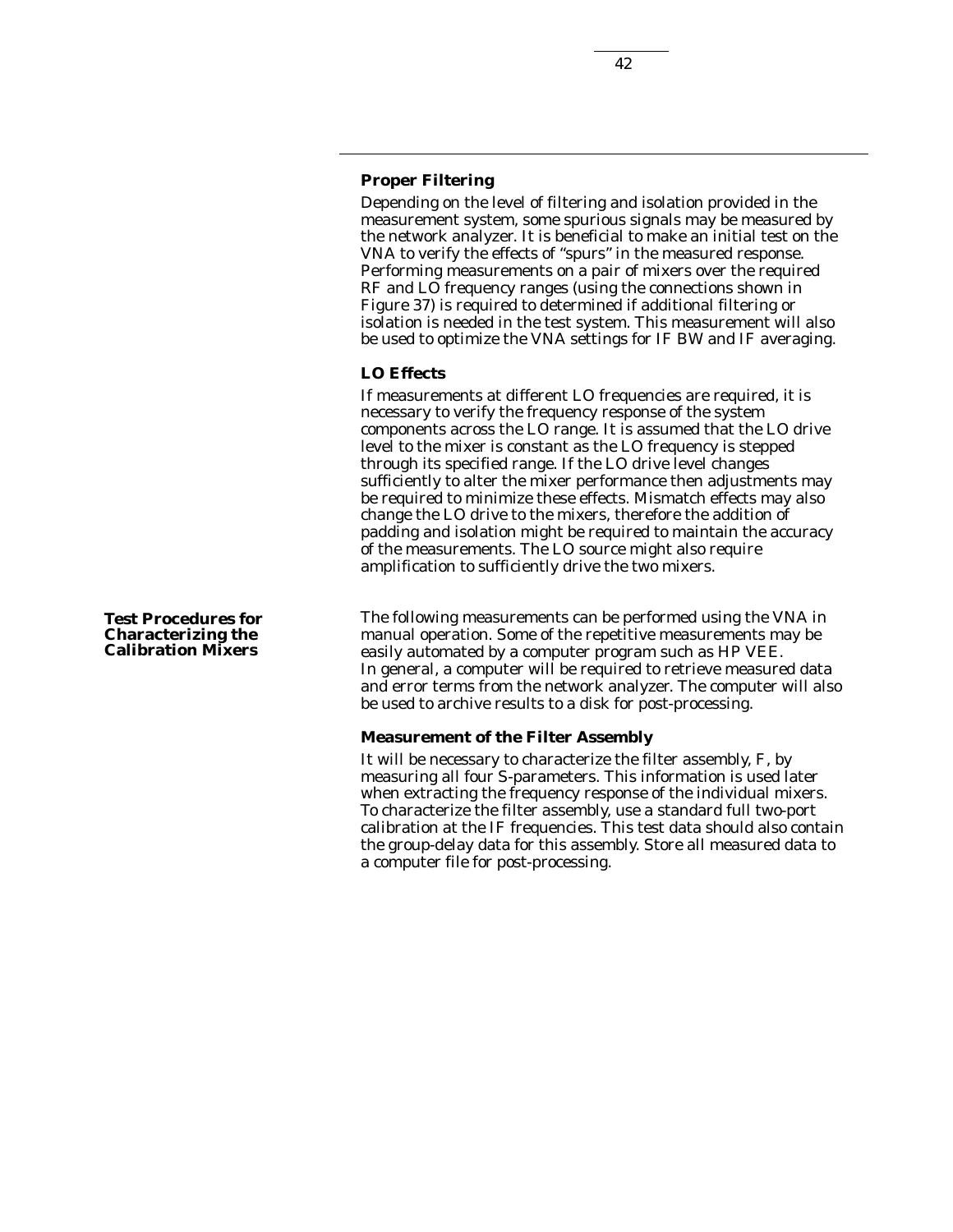# **Measurement of Mixer Pairs**

Measurements are now made on the set of mixer pairs. If the mixers are well matched, we can consider the transmission response, S21, of each mixer to be independent of the other, as well as independent of the IF filter's response. In this way, we can describe the overall S21 as the product of the two mixers and the filter:

43

If  $A = S21_A$  of Mixer A,  $B = S21_B$ , and  $C = S21_C$ ; F represents the measured  $S21<sub>F</sub>$  of the filter, and X, Y and Z represent the measured S21 of mixer pairs, AB, CB, and CA*\**, respectively, then the response of each can be expressed as

$$
X = A \cdot F \cdot B
$$
;  $Y = C \cdot F \cdot B$ ; and  $Z = C \cdot F \cdot A^*$ 

where *A*\* is the response of Mixer A in the downconverter position. This assumes the LO frequency and filtering is set to provide upconversion at the first mixer position at port 1 of the VNA. The system can also be configured to operate with downconversion in the first mixer position. Figure 39 shows the configuration for measurements made on X.

**Figure 39. Representation** of a Mixer Pair



In order to measure the mixer pairs, a standard full two-port calibration is performed over the RF frequency range. Figure 40 shows the configuration for the VNA calibration. Since the mixers are configured in an upconversion and downconversion pair, the VNA supplies and measures the same RF frequency at both ports. An RF bandpass filter is included in the calibration and is used later to filter out any spurious signals, such as LO leakage, which might enter the measurement port of the VNA.

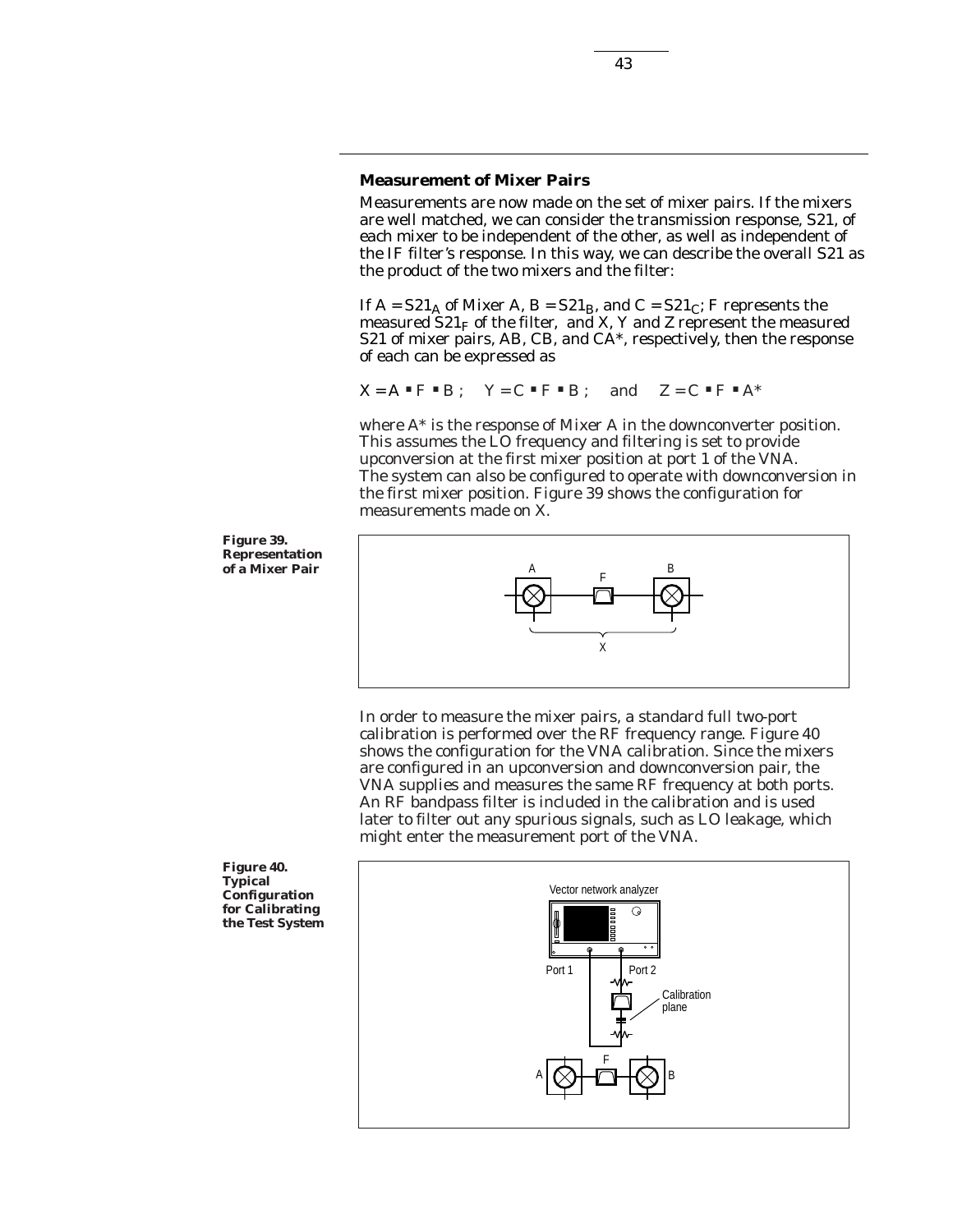During the calibration and measurement, it is best to use the step sweep mode. This sweep mode verifies phase lock at each measurement point and yields the highest accuracy. If the mixer pair is a noninsertable device, you should calibrate the VNA with the "swap-equal-adapter" technique. Please refer to the VNA user guide for the details of this calibration procedure.

#### **Required Mixer-Pair Data Files**

Once the test system is calibrated, each set of mixer pairs is measured, as shown in Figure 41, using the full two-port calibration. A set of measurements will be recorded for each mixer pair X, Y and Z. The measured transmission response of each set is saved to a file for data processing. As a minimum, the data files should contain the group delay and S21 (both magnitude and phase) for each set of measurements. As discussed earlier, care should be taken in selecting the appropriate group-delay aperture (please refer to the *Group Delay* section for more information). In some cases, a wider aperture may be required in order to smooth out spurious responses caused by improper IF and RF filtering in the test system. Also, adjusting the IF BW and IF averaging can aid in reducing the spurious signals and noise present in the measured data.



## **Optional Mixer-Pair Data Files**

Saving input and output match information of the individual mixers is beneficial if further error correction is required. Input and output match of the individual mixers can be measured using the techniques described in the previous *Reflection Measurement* Section.

An improved transmission response of the mixer pairs may be necessary. It is anticipated that some degree of measurement error will occur due to mismatch effects between the mixers and IF components. If the mismatch effects in the IF section introduce excessive ripples in the calculated transmission response, additional padding may reduce this mismatch.

**Figure 41. Typical Configuration for Measuring the Mixer-Pairs**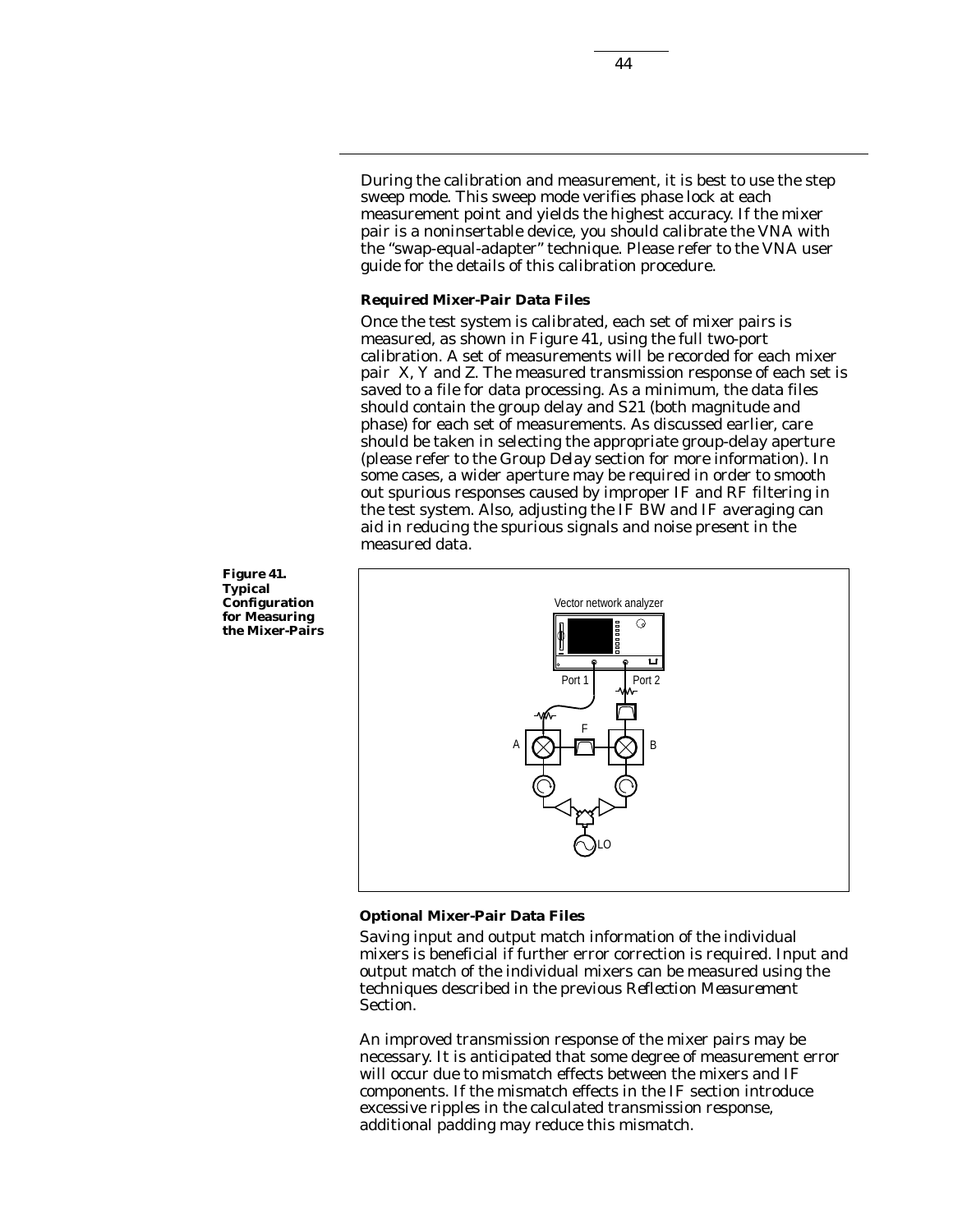Another technique to mitigate mismatch effects in the IF section is to apply additional error correction to the transmission response. Improving the transmission response is accomplished by measuring the match of all the IF ports, for example  $S22A_{IF}$ ,  $S11B_{IF}$ ,  $S11F$ and S22F, and then applying the following equation to the forward transmission tracking error term,  $E_{TF}$ , of the two-port error correction.

$$
E_{TF}^{NEW} = E_{TF}^{OLD} \times \left[1 - S22A_{IF} \times S11F\right] \times \left[1 - S11B_{IF} \times S22F\right]
$$

(S11F and S22F should have already been measured during the characterization of the F assembly.  $S22A_{IF}$  and  $S11B_{IF}$ , of mixer A and mixer B respectively, can be measured with a 1-port calibration over the IF range, using the techniques described in the previous *Reflection* section of this paper.)

The tracking error term can be extracted from the analyzer, via a computer running HP VEE, adjusted and inserted back into the memory of the VNA. All subsequent measurements of forward transmission on that mixer pair will be corrected for mismatch effects due to the IF components. Notice that adjustments of the forward transmission tracking error term must be performed for each mixer pair used. For example, when mixer C is used in the first position, the term  $S22A_{IF}$  is replaced by  $S22C_{IF}$ .

Once each set of mixer pairs has been measured, now calculate the absolute group delay and conversion loss of the individual mixers. The stored data files should contain the values of group delay, GD, for mixer-pairs X, Y, Z and the filter assembly F. The files should also contain the transmission response, namely  $S21_x$ ,  $S21_y$ ,  $S21_z$ and  $S21<sub>F</sub>$ . If different LO frequency settings are required, a different set of measurements will be required for each LO setting.

The measured data will now be processed in order to extract the absolute group delay and transmission response of each individual mixer. Once this information is obtained, each mixer can then be used as a calibration standard for measuring the absolute group delay of a device under test.

#### **Assumptions**

It is assumed that there is enough padding between the components to minimize the ripple effects caused by mismatch. If large ripples are seen in the magnitude and group delay data over frequency, it may be necessary to introduce additional error correction, as discussed previously. It is also assumed that *A* = *A\**. This condition was partially verified for magnitude in the preliminary measurements. The measured data will now be processed in order to extract the S-parameters and group delay of each individual mixer. As a check for the accuracy in the calculations, the magnitude of the calculated S21 for each mixer can be compared to the values measured using the frequency offset mode on the VNA. The two techniques should yield similar results for the conversion loss of the three individual mixers.

**Mathematics to Extract Individual Mixer Data**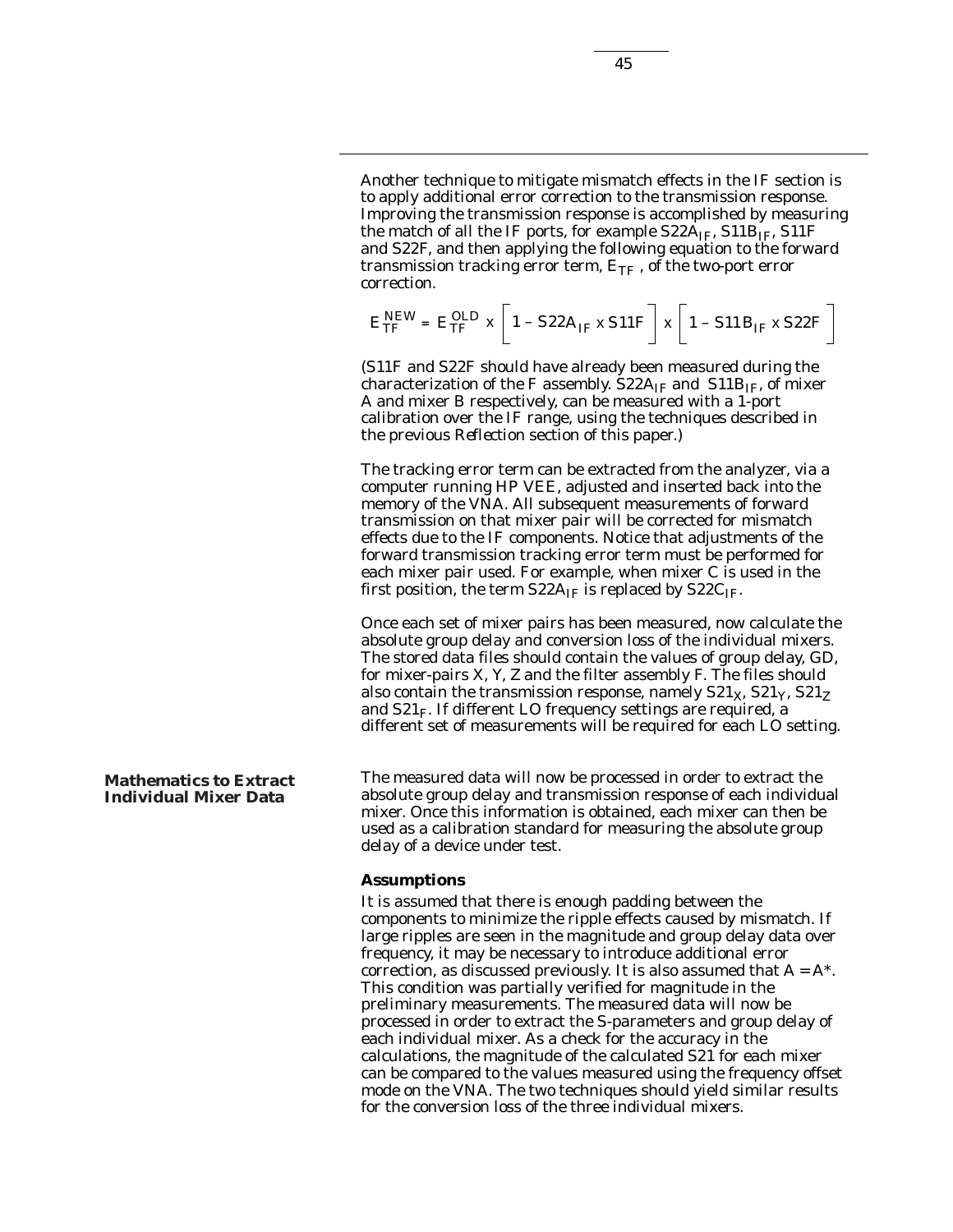## **Absolute Group Delay and Conversion Loss Calculations**

The absolute group delay of each mixer is calculated as follows, where  $GD_A$  is the absolute group delay of mixer A in the units of time.

$$
GD_A = \frac{GD_X - GD_Y + GD_Z - GD_F}{2}
$$
\n
$$
GD_B = \frac{GD_X + GD_Y - GD_Z - GD_F}{2}
$$
\n
$$
GD_C = \frac{-GD_X + GD_Y + GD_Z - GD_F}{2}
$$

The conversion loss of each mixer is calculated from the following expressions. The calculations are performed using complex numbers for all the S21 values.

$$
S21_{A} = \sqrt{\frac{S21_{X} \cdot S21_{Z}}{S21_{F} \cdot S21_{Y}}}
$$

$$
S21_{B} = \sqrt{\frac{S21_{X} \cdot S21_{Y}}{S21_{F} \cdot S21_{Z}}}
$$

$$
S21_{C} = \sqrt{\frac{S21_{Y} \cdot S21_{Z}}{S21_{F} \cdot S21_{X}}}
$$

However, if the assumption that  $A = A^*$  is not true, then measure A and A\* directly with a scalar network analyzer or vector network analyzer in frequency offset mode.

Record the group delay and magnitude of S21 for each mixer. Each mixer's final data file should now contain the frequency response for |S21| and group delay over the specified LO setting(s). It is anticipated that the phase information of the calibration mixer will be reconstructed from the group delay data. Now that the calibration standard has been characterized, it is possible to calibrate the VNA and measure absolute group delay and conversion loss of the frequency translation device under test.

When making accurate measurements using a VNA, the analyzer must be calibrated to remove the effects of systematic errors from within the test system. In a traditional VNA calibration, a series of known standards is connected at the test ports and measured. Next, a set of error terms is created, based on the measurements and knowledge about the standards. These error terms are used to correct subsequent measurements from errors contained within the test system.

**Calibrating the Test System with the Calibration Mixer**

**Calibration Configuration**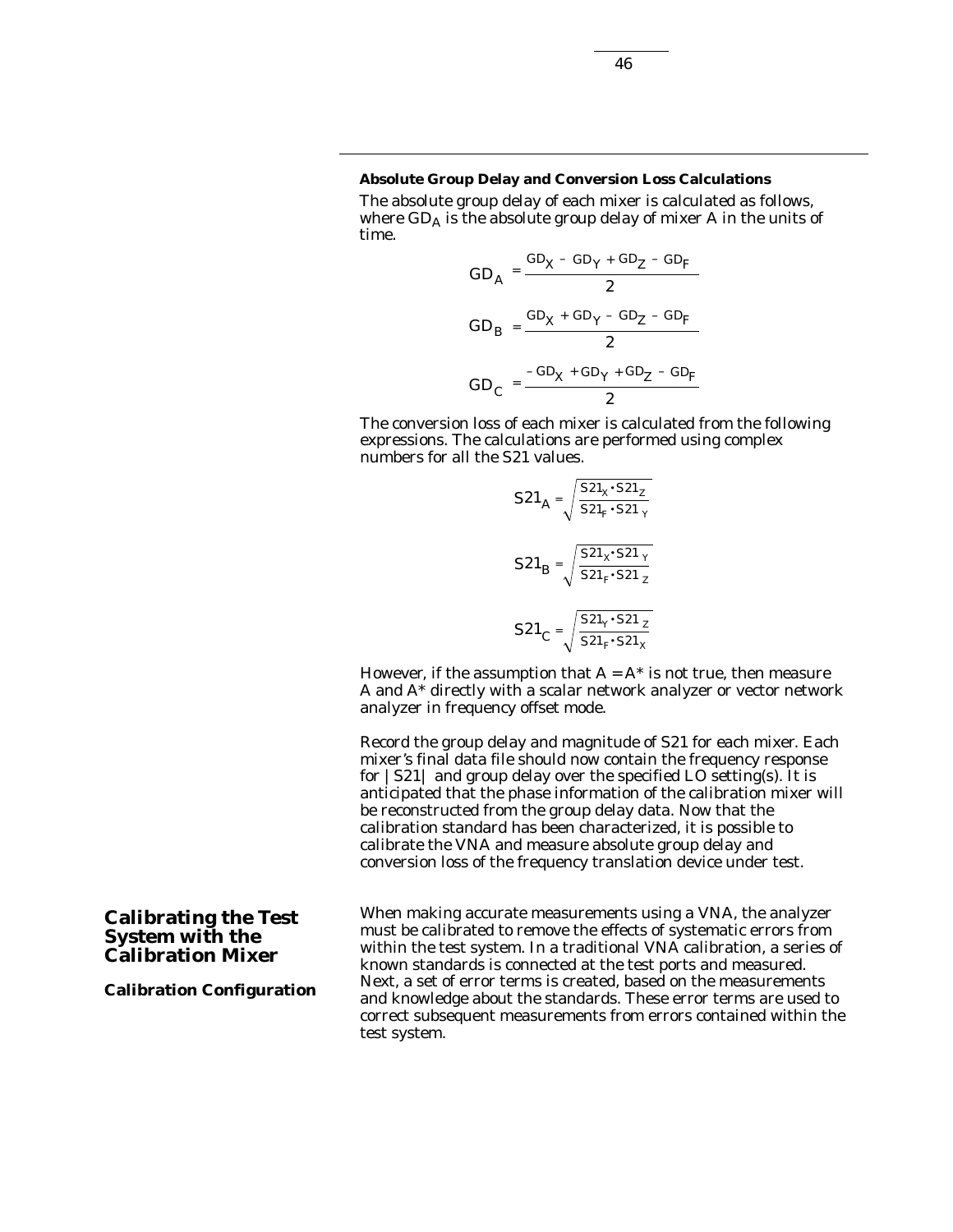To provide absolute measurements of frequency-translation devices, such as mixers, upconverters and downconverters, it becomes necessary to calibrate the system with a known device that can also translate the frequency during the test system calibration. A calibration mixer is used to calibrate the system after its absolute S-parameters are known. The systematic error terms can then be calculated based on measurements and knowledge of the standard(s) used.

A typical configuration of the test system, which includes the hardware interface chassis, is shown in Figure 42. The calibration mixer standard is connected between test ports 1 and 2 during the calibration stage. Once the system has been calibrated, and the effects of the calibration mixer accounted for, a DUT can be inserted between the test ports and measured. As a calibration verification check, the calibration mixer can be measured and compared to its stored data files. If the two sets of data files are not equal, then the test system has not been properly calibrated.



All connections to the test system will be performed at the system test port 1 and 2 as labeled in Figure 42. A coaxial calibration kit will be required when performing reflection calibrations of the test system at the system test port 1. If the calibration mixer or DUT is "noninsertable" into the test system at the system test ports 1 and 2, then use the swap-equal-adapter technique to compensate for the test-port connections.

The hardware interface chassis contains the necessary filtering, padding and frequency translation required by the test system and the DUT. The chassis is to remain connected to the VNA for the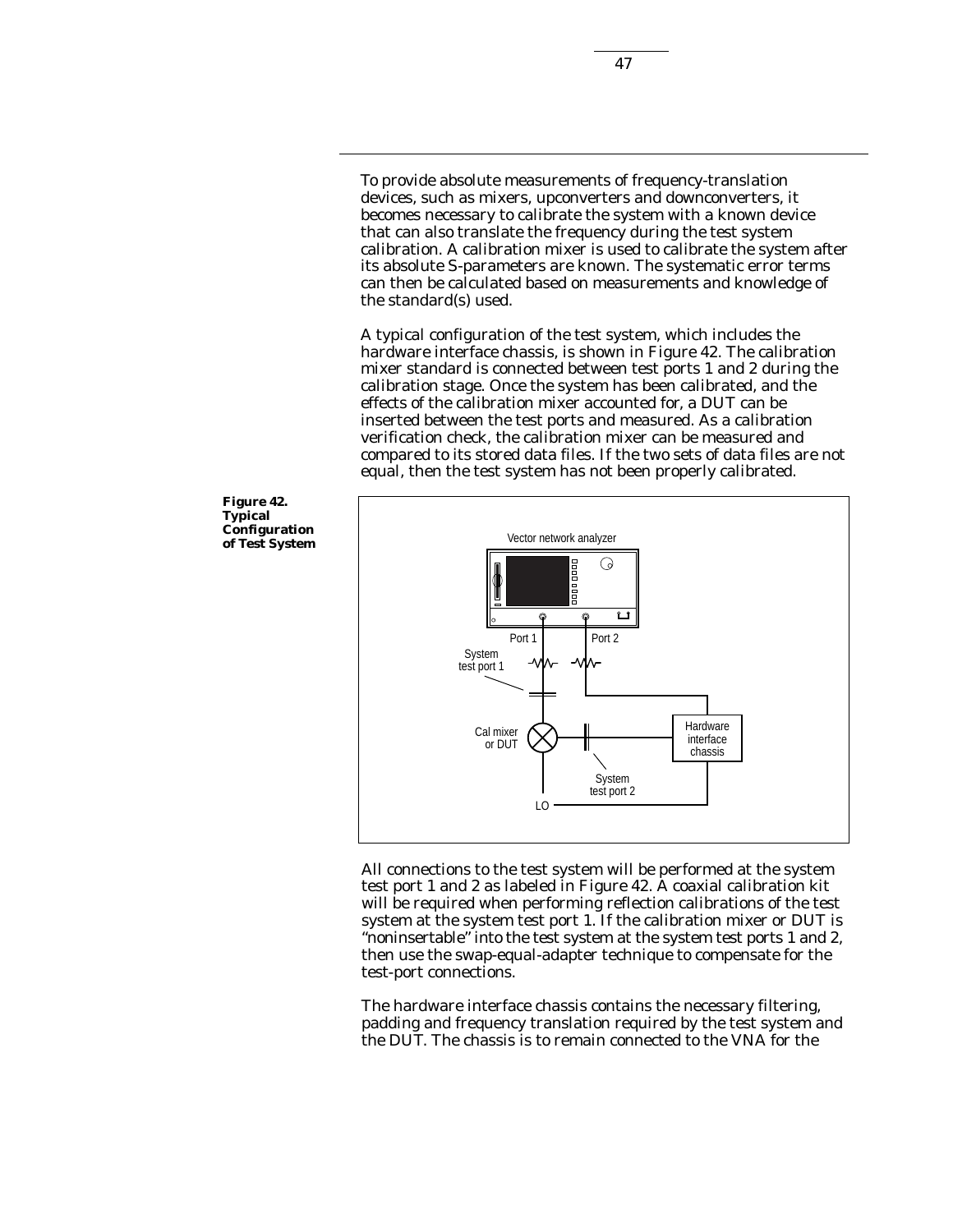duration of the calibration and test unless otherwise stated. If the chassis is disconnected from the test system after calibration is performed, a new calibration would then be required. Notice that since the chassis contains a mixer for frequency translation, this mixer requires a phase-locked LO, similar to the one provided to the calibration mixer or DUT. A signal generator set to the appropriate LO frequency can provide theses two signals. If the DUT contains an internal LO, then a portion of this signal can be supplied to the calibration mixer and hardware interface chassis during the calibration and test.

This section introduces you to the pertinent calibration error terms and equations. It serves as an overview. A more detailed, step-bystep procedure for the calibration is presented in the succeeding *Test Procedure for Calibrating the Test System section.*

The first step to measuring a DUT requires calibrating the test system using the calibration mixer standard. During the calibration, the S21 of the calibration mixer and test system is measured as a two-port device that yields the following equation.

$$
S21 \frac{M}{MXR} = \left[ \frac{1}{1-S11 \frac{A}{MXR} \times E_{SF}} \right] \times S21 \frac{A}{MXR} \times \left[ \frac{1}{1-S22 \frac{A}{MXR} \times E_{LF}} \right] \times E_{TF}
$$

As shown, the measured transmission response, S21 *<sup>M</sup> MXR*, is a function of the actual S21 of the mixer, S21  $^{A}_{MXR}$  and several error terms. Only the errors terms associated with the forward direction are considered because the hardware interface chassis prevents measurements to be made in the reverse direction, at the system test port 2.

 $S21\,^A_{MXR}$  is the actual  $S21$  of the mixer. This information should be contained in the stored data files of the calibration mixer or it can be measured.

 $E_{SF}$ , is the source match at the system test port 1. It can be determined using a standard one-port calibration techniques over the RF frequency range.

 $E_{LF}$  is the input match of the hardware interface chassis,  $\text{S11}^{\text{A}}_{\text{CH}}$ , which is the system test port 2. The  $S11^A_{CH}$  can be measured directly by measuring the return loss of this port after the VNA is calibrated over the IF range using a standard one-port coaxial calibration.

 $\mathrm{S11}_{MXR}^{A}$  and  $\mathrm{S22}_{MXR}^{A}$  are the actual input and output match of the calibration mixer. These are measured at the RF and IF frequencies, respectively. This information should be contained in the stored data files of the calibration mixer or it can be measured.

#### **Calibration Error Terms and Equations**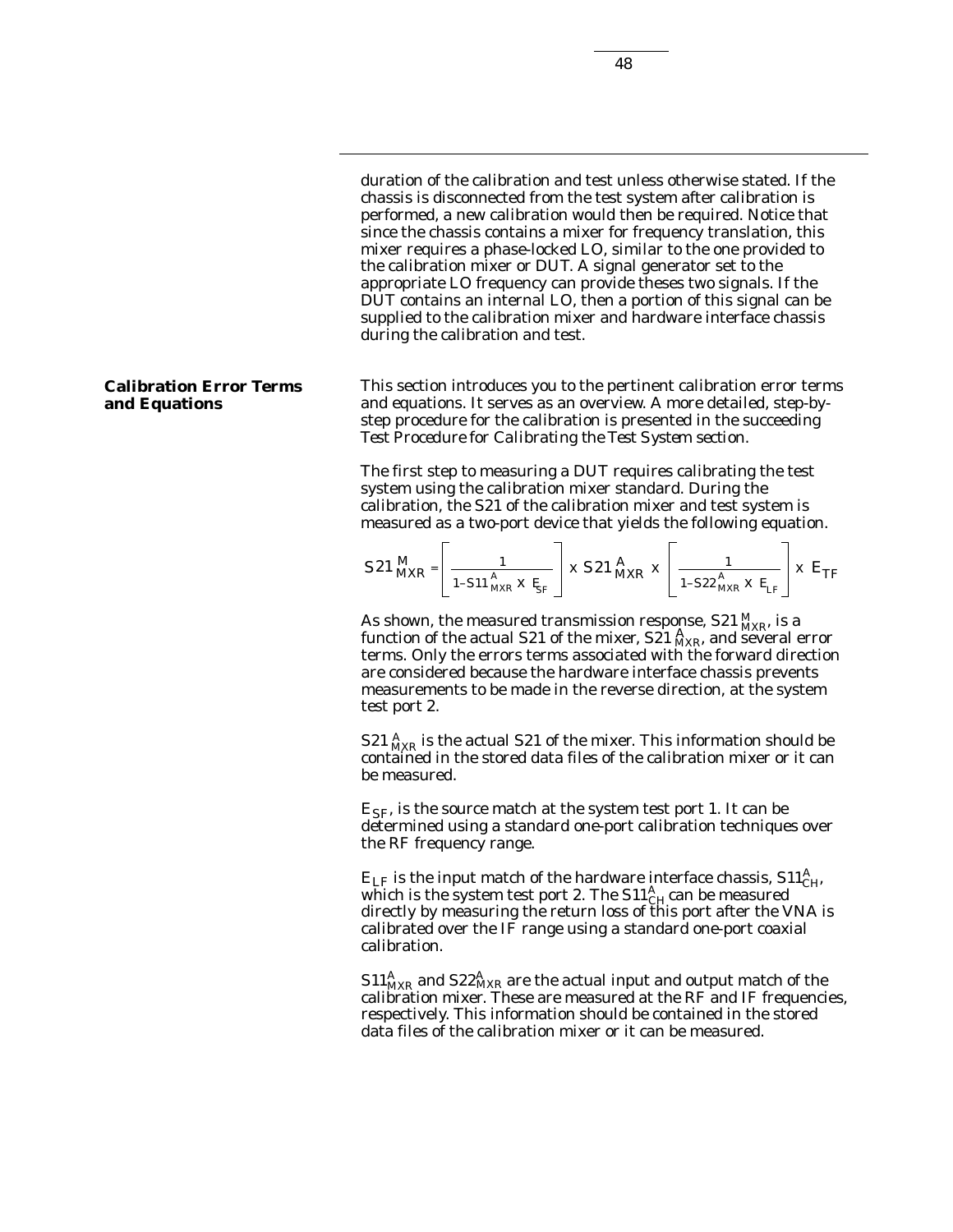Using the test system's error terms and the characterization data file of the calibration mixer, the forward tracking error term,  $E_{TF}$ , of the system can be obtained.

$$
E_{TF} = \frac{S^2 \frac{M}{MXR}}{S^2 \frac{A}{MXR}} \times \left[1 - S^2 \frac{A}{MXR} \times E_{SF}\right] \times \left[1 - S^2 \frac{A}{MXR} \times E_{LF}\right]
$$

This adjusted error term,  $E_{TF}$ , is later substituted into the VNA when making measurements on the DUT. As shown above,  $E_{TF}$  can be corrected for the forward mismatch effects in the system. If the source and receiver mismatch is low then it may not be necessary to correct for all the error terms in the equation. This will be covered in the test-system calibration section to follow.

Now that all the forward error terms of the test system have been obtained, a measurement on a DUT can be performed. The DUT measurement can be represented with a similar equation replacing the calibration mixer terms with the DUT.

$$
S21 \, \frac{M}{DUT} = \left[ \frac{1}{1-S11 \, \frac{A}{DUT} \, \text{X} \, E_{SF}} \right] \times S21 \, \frac{A}{DUT} \, \text{X} \left[ \frac{1}{1-S22 \, \frac{A}{DUT} \, \text{X} \, E_{LF}} \right] \text{X} \, E_{TF}
$$

The actual match of the DUT, namely  $\text{S11}_{DUT}^{A}$  and  $\text{S22}_{DUT}^{A}$  can be measured using a standard one-port calibration over the RF and IF frequency ranges, respectively. Using the error terms and the measured value of the DUT, the actual S21 of the DUT can be calculated. As mentioned previously, not all error terms may be required to obtain an accurate estimate of the actual DUT response, S21*<sup>A</sup> DUT*. If the mismatch of the test system or the DUT is low, then correcting for the source and load match effects may not be necessary. The following equation shows the calculation for  $\mathsf{S21}_{DUT}^A$ including source and load match correction

$$
S21 \frac{A}{DUT} = \frac{S21 \frac{M}{DUT}}{E_{TF}} \left[ 1 - S11 \frac{A}{DUT} \times E_{SF} \right] \times \left[ 1 - S22 \frac{A}{DUT} \times E_{LF} \right]
$$

It is now time to apply these equations to a system calibration and test. The following procedures outline the steps used to calibrate the system using various levels of error correction. Each level of error correction increases the accuracy in the system calibration by including additional error terms as described above. Once the system is calibrated, the same techniques can be applied to measurements of the DUT.

The basic concept for calibration of the test system involves inserting the calibration mixer into the measurement path between the system test ports 1 and 2. A measurement sweep is performed and the calibration error terms are calculated based on the measurement. Because the calibration mixer is removed from the system when performing a measurement on a DUT, the system's calibration error terms are adjusted to remove the contribution from the calibration mixer. The calibration mixer essentially provides the frequency translation required during the calibration of the test system.

**Test Procedures for Calibrating the Test System**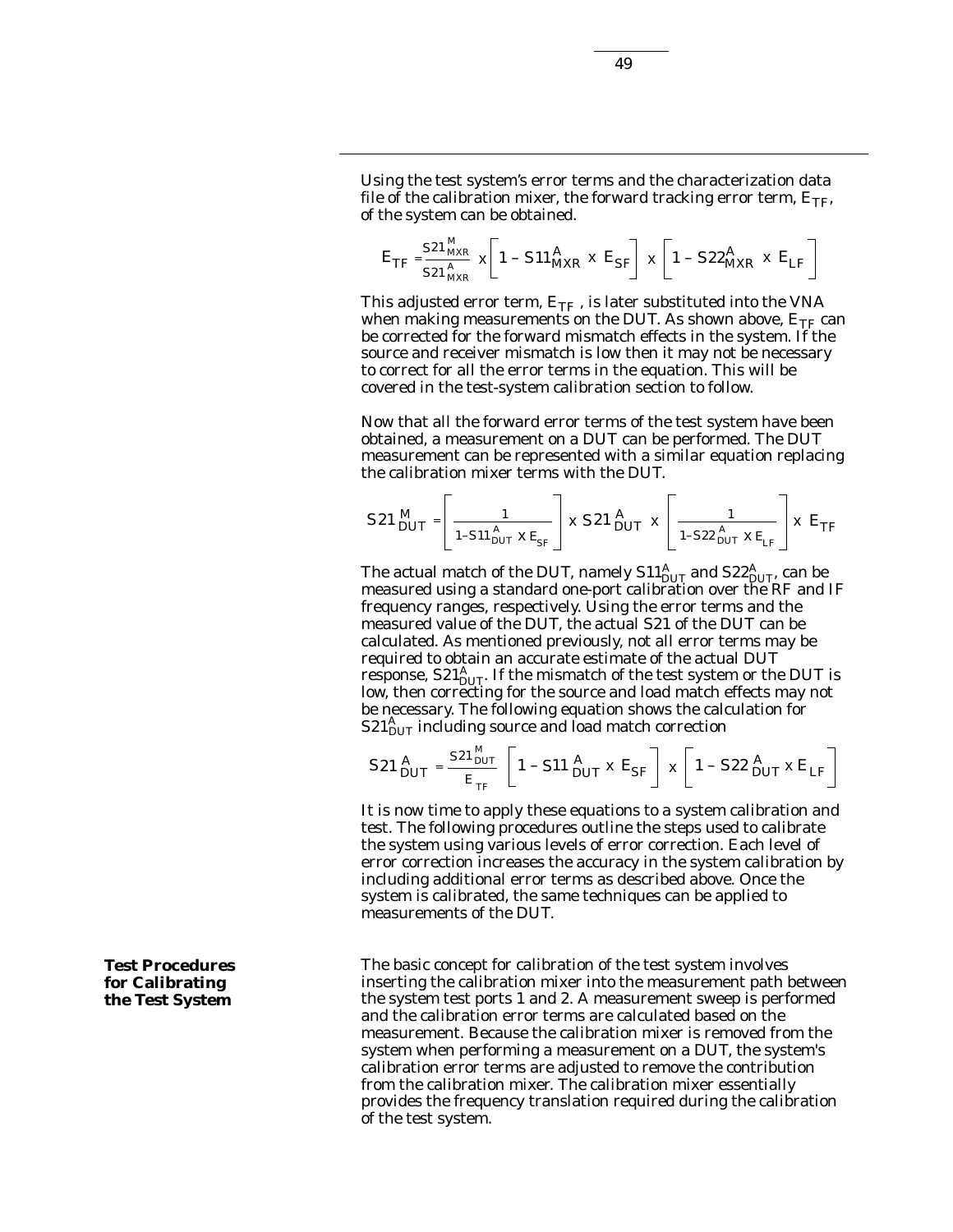There are several levels of error correction that can be performed when calibrating the test system. The simplest error correction technique characterizes the frequency response of the test system and does not include any source and receiver match effects. Here, the calibration mixer is placed in the test system and a S21 measurement is performed on the system and mixer. The measurement is adjusted for the calibration mixer response and the remaining response term is used to normalize subsequent measurements of the DUT. This technique does not remove the mismatch effects between the source and input to the calibration mixer. It also does not remove the effects of the receiver match interaction with the calibration mixer. Depending on the level of mismatch within the system and calibration mixer, an error or ripple in the calibration term might be introduced. This ripple will present itself when performing measurements on the DUT. If the ripple is too large, then additional error correction might be required.

Other levels of error correction include characterizing the source and receiver match effects during the calibration procedure. Taking these mismatches into account during calibration reduces the level of ripple in the DUT measurements. Additional calibration standards and measurements are required in order to characterize and remove these mismatch effects. To accurately characterize the effects from both the source and receiver mismatch, measurements are required at the RF and IF frequency ranges, respectively.

Below are the calibration procedures for the three types of error correction that can be implemented. Each procedure corrects an additional error term to increase the accuracy of the calibration.

# **First-Order Error Correction During System Calibration: Frequency-Response Term Only**

For the first level of error correction, the forward tracking term,  $E_{TF}$ , for the system components (network analyzer, hardware interface chassis, cables, etc.) is measured directly. This error term is adjusted for the calibration mixer response and used to normalize DUT measurements. For this level of error correction, there is no adjustment for source and receiver mismatch effects that might introduce ripple in the error term,  $E_{TF}$ .

•Place the calibration mixer into the test system at the system test ports 1 and 2 and supply the appropriate LO to the mixer and the hardware chassis. Perform a response through calibration and extract the error term,  $E_{TE}$  from the VNA. Using the data supplied with the calibration mixer, recall the group delay and the magnitude of S21. The S21 phase of the calibration mixer will be reconstructed from the group delay using the expression below.

θ = *mod* 360(– *GD* x 360° x *Frequency*)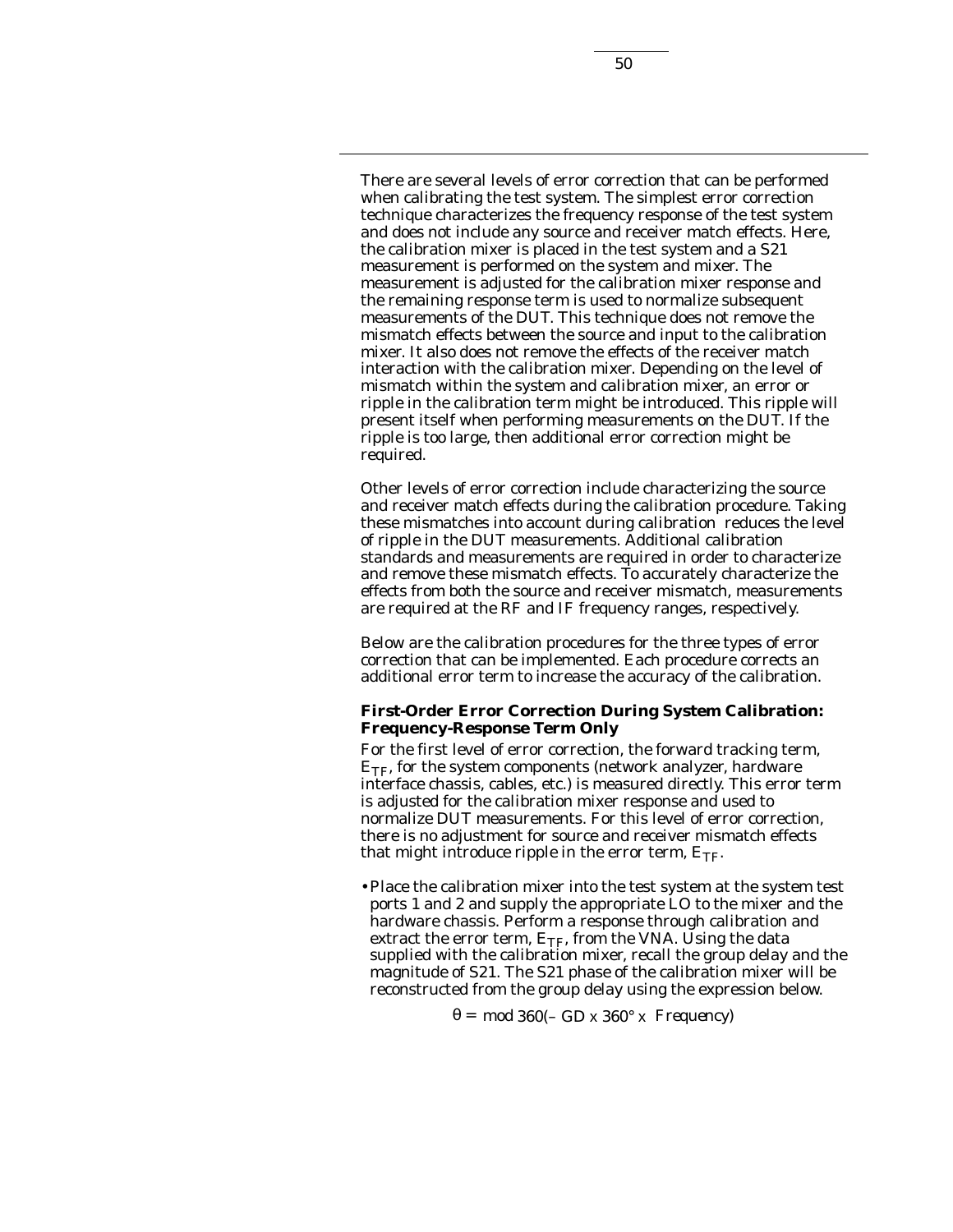• Adjust  $E_{TF}$  by removing the contribution of the calibration mixer from the system's through response. Note: a different  $E_{TF}$  term should be created for each setting in LO frequency using the appropriate calibration mixer data from the file. Based on the calibration mixer's response, a new forward tracking error term,  $\mathrm{E}^{\textit{NEW}}_{\textit{TF}}$ , will be created using the following calculation.

$$
E_{TF}^{NEW} = \frac{E_{TF}}{S21_{MXR}^{A}}
$$

•Insert the new tracking term in the VNA's memory. The response calibration has now been adjusted for the calibration mixer. In other words, the actual S21 of the calibration mixer has been removed from the forward tracking error term. The VNA will now apply the appropriate error correction to subsequent measurements.

The system is now ready to measure the frequency translation device under test. The absolute group delay and conversion loss will be displayed on the VNA. As mentioned, this level of error correction does not include mismatch effects from the source and receiver. As a system verification, the calibration mixer should now be measured. Compare the measured group delay and the magnitude of S21 to the data stored on the mixer's data file. The two data sets should be equivalent. Note any ripple in the displayed response. At this point, you should determine if any additional error correction is required to reduce the ripple in the frequency response.

## **Second-Order Error Correction during System Calibration: Response and Input Match Terms**

In addition to the forward tracking error term used in the calibration, correction of errors resulting from mismatch between the source and calibration mixer RF input can be made. These mismatch effects can introduce error and ripple in the forwardtransmission tracking term  $E_{TF}$ , which is used to normalize measurements of the DUT. By characterizing the source match of the VNA and measuring the input match of the calibration mixer, the forward-tracking term can be adjusted for input mismatch errors. A one-port calibration is used to characterize the input match terms and a response through calibration is used for the forward-tracking term. The one-port calibration yields three more error terms: the forward directivity,  $E_{DE}$ , the source match,  $E_{SE}$ , and the reflection tracking,  $E_{RF}$ . A substitute full two-port calibration will be created but only the above errors terms will be used by the analyzer, the other error terms will be eliminated from the error correction. This allows the VNA to provide the required error correction calculations. The VNA will also display the corrected S11 and S21 of the device tested. Following the procedure below will create all the necessary calibration information required for a second level of error correction.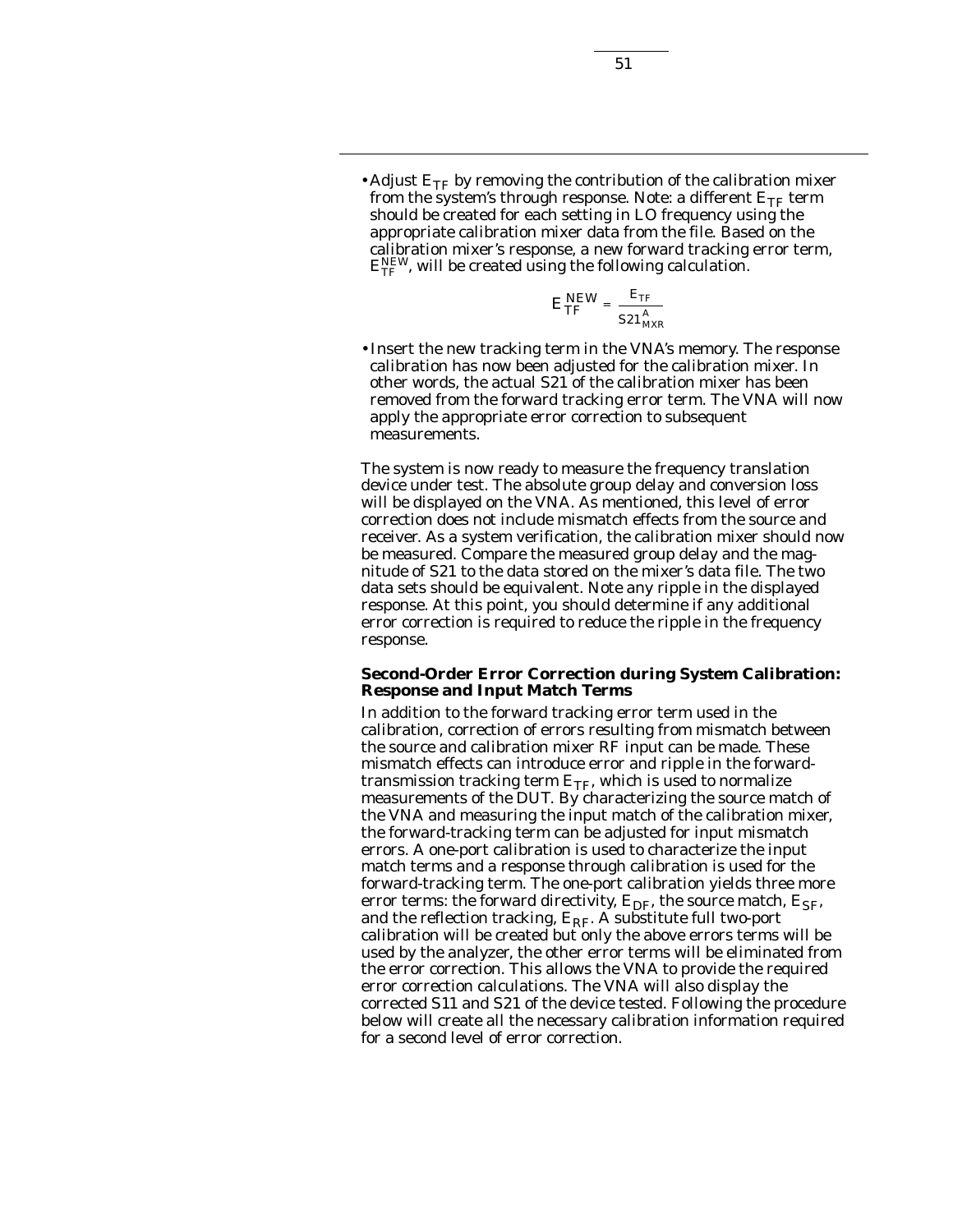- •Create a full two-port calibration place holder, which will be used to store the modified error terms. This can be accomplished by using a pre-existing full two-port calibration, which covers the desired RF frequency range. If one does not exist, you can emulate a full two-port calibration over the desired RF frequency range. To emulate a calibration, press all analyzer's keys as if you were performing a calibration, but do not connect any calibration standards. Save this instrument state to memory or disk file.
- •The calibration configuration is shown in Figure 42. Perform a S11 one-port calibration over the specified RF range at the system test-port 1. Extract the three error terms  $E_{DE}$ ,  $E_{SF}$ ,  $E_{RF}$ associated with the system test-port 1 using a computer and HP VEE or similar software.
- •Using the one-port calibration, measure the input match,  $S11^A_{\text{MXP}}$  to the calibration mixer's RF port. This measurement might have been previously stored during the mixer characterization.
- •Perform a response through calibration with the calibration mixer connected between test port 1 and 2. Extract the transmission tracking term,  $E_{TF}$ , from the VNA.
- •Using the data file associated with the calibration mixer, adjust  $E_{TF}$  by the calibration mixer's S21 and input match using the following equation.

$$
E_{TF}^{NEW} = \frac{E_{TF}}{S21_{MXR}^{A}} \left[ 1 - S11_{MXR}^{A} \times E_{SF} \right]
$$

•Recall the previously saved two-port calibration. Insert the following terms into the error terms of this two-port calibration.

$$
E_{DF'} E_{SF'} E_{RF'} E_{TF}^{NEW}
$$
  

$$
E_{LF} = 0
$$

The VNA can now be used to measure a DUT. The absolute group delay and conversion loss will be displayed on the VNA. Using this error correction, it is also possible to display the corrected input match,  $\text{S11}_{DUP}^A$  of the DUT. The error correction implemented adjusts for systematic errors in the frequency response and source match of the system. If different LO settings are required, it might be necessary to create a new set of error terms for each LO frequency used. The calibration mixer should be measured to verify system performance. Compare the group delay and the magnitude of S21 to the data stored on the mixer's data file. The two data sets should be equivalent. Note any ripple in the displayed response. You will need to determine if additional error correction is required to further reduce the ripple in the frequency response.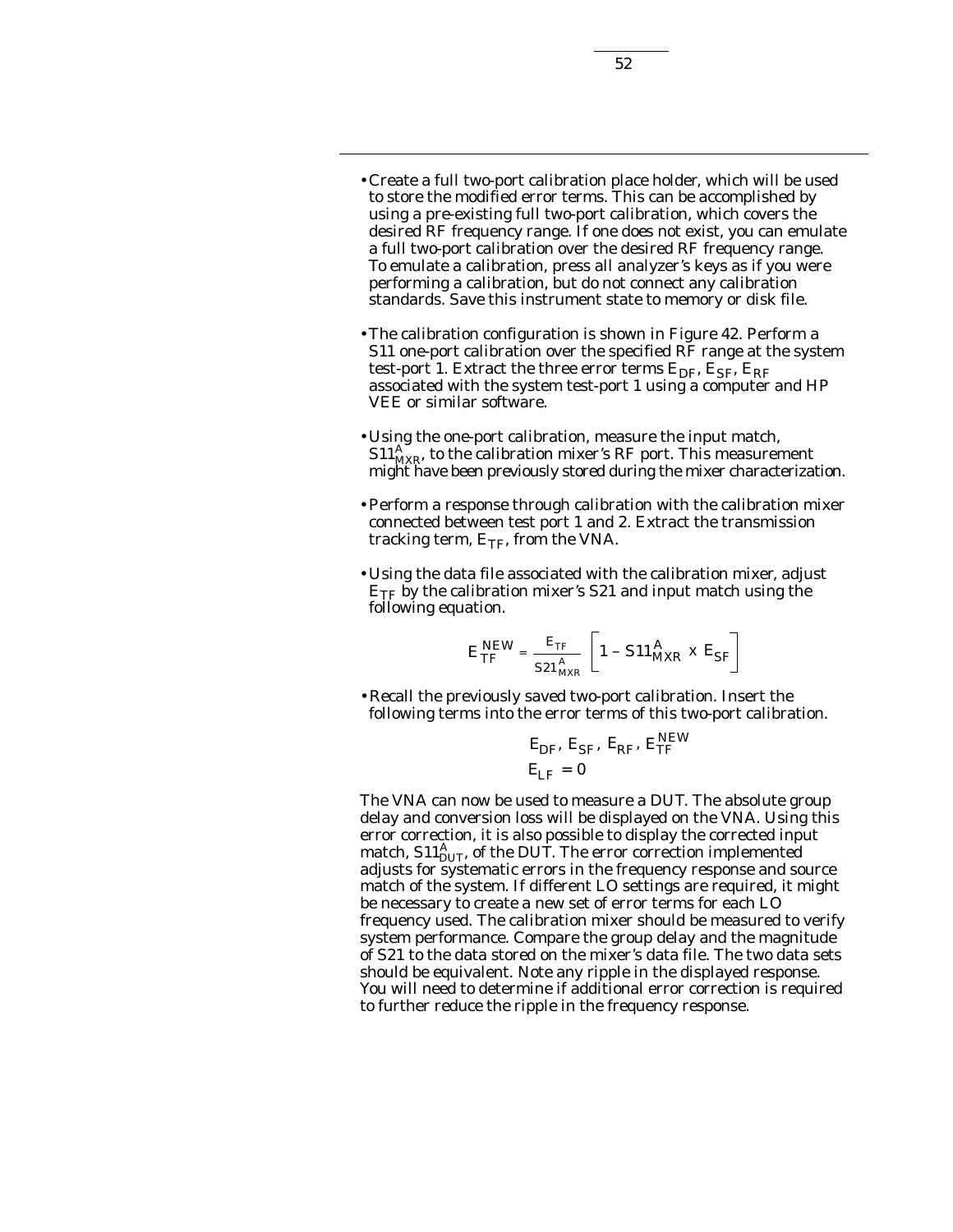## **Third-Order Error Correction during System Calibration: Response, Input and Output Match Terms**

This level of error correction includes all the above terms for transmission frequency response and source match, but also adds an additional correction for the receiver match of the test system. Only error terms in the forward direction can be implemented in this system. The resulting error terms consist of the frequency response term,  $E_{TF}$ , the system test-port 1 terms,  $E_{DF}$ ,  $E_{SF}$ ,  $E_{RF}$ and the system test-port 2 receiver match term, S11<sup>A</sup> CH. The input and output match and the transmission characteristics of the calibration mixer are also required to implement this error correction scheme during system calibration.

- •Create a full two-port calibration place holder, which will be used to store the modified error terms. This can be accomplished by using a pre-existing full two-port calibration that covers the desired RF frequency range. If one does not exist, you can emulate a full two-port calibration over the desired RF frequency range. To emulate a calibration, press all the analyzer's keys as if you were performing a calibration, but do not connect any calibration standards. Save this instrument state to memory or disk file.
- •The calibration configuration is shown in Figure 42. Perform a S11 one-port calibration over the specified IF range at test port 1. Measure both the match of the hardware interface chassis,  $S11^A$  CH, and the IF port of the calibration mixer,  $S22^A$   $_{\text{MXR}}$ . The calibration mixer data file may contain the IF port match of the mixer. Save this data to the computer.
- •Perform a S11 one-port calibration over the specified RF range at the system test-port 1. Extract the three error terms  $E_{DF}$ ,  $E_{SF}$ , *ERF* associated with the system test-port 1 using a computer and HP VEE or similar software.
- •Using this one-port calibration, measure the input match,  $S11^{A}$ <sub>MXR</sub>, to the calibration mixer's RF port. This measurement may have been previously stored during the mixer characterization.
- •Perform a response through calibration over the RF range with the calibration mixer connected to the test ports. Extract the forward-tracking term,  $E_{TF}$ , from the VNA. Remove the contribution of the calibration mixer from the calibration by adjusting the forward-tracking term by the mixer's transmission response. Also include the effect of the input and output match terms at the RF and IF frequencies, respectively, using the following expression.

$$
E_{TF}^{NEW} = \frac{E_{TF}}{S21_{MXR}^{A}} \times \left[1 - S11_{MXR}^{A} \times E_{SF}\right] \times \left[1 - S22_{MXR}^{A} \times S11_{CH}^{A}\right]
$$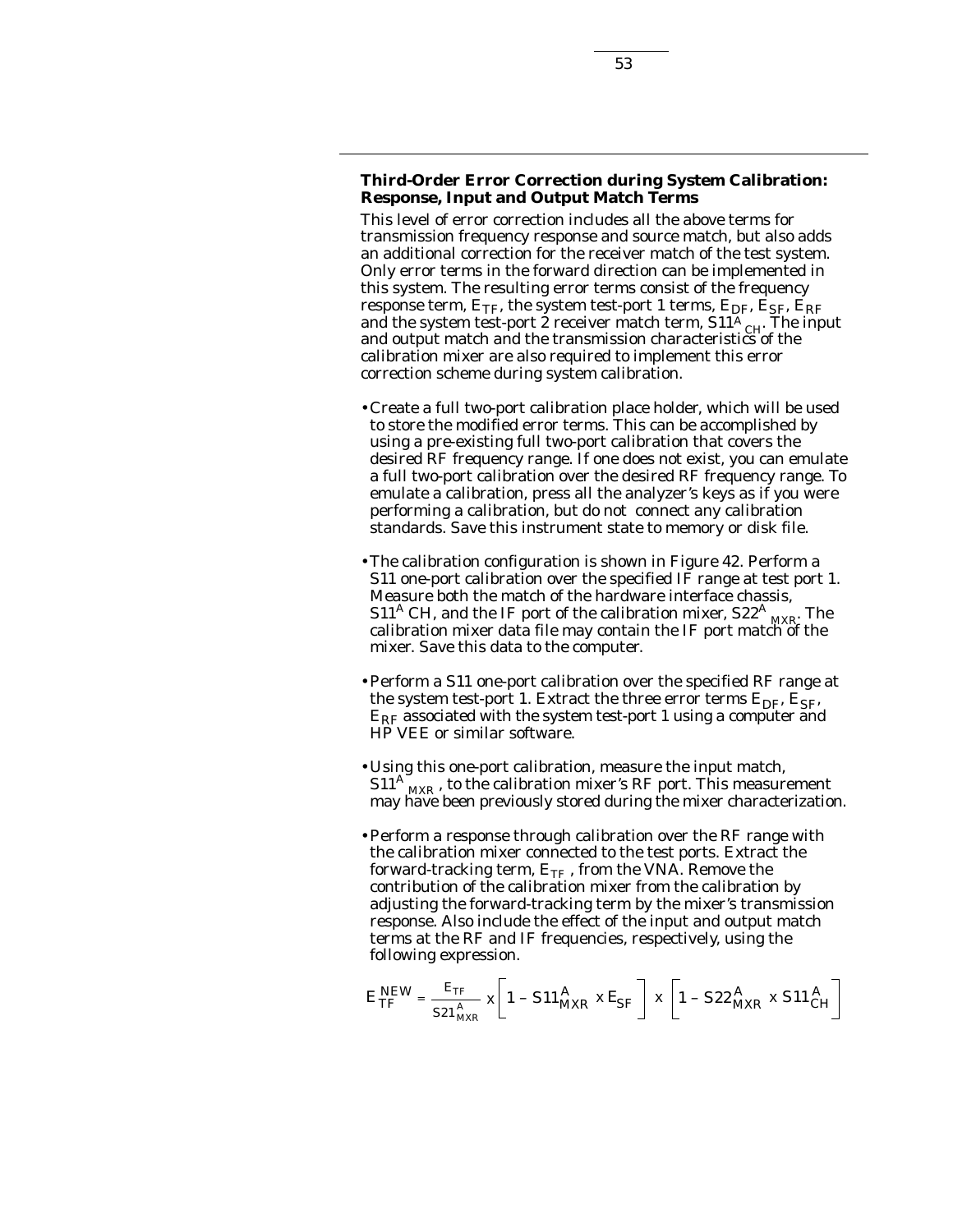•Recall the full two-port calibration and insert the following error terms into the VNA's two-port calibration memory. Verify that the correct is used for each setting in LO frequency.

$$
\begin{aligned} E_{DF}, E_{SF}, \ E_{RF}, \ E_{TF}^{NEW} \\ E_{LF} = 0 \end{aligned}
$$

The VNA can now be used to measure the DUT. The absolute group delay and conversion loss will be displayed on the VNA. It is also possible to display the corrected input match,  $S11_{DUT}^A$ , of the DUT. The error correction implemented adjusts for systematic errors in S21 caused by the frequency response and source match of the system during both calibration and test. It only corrects for receiver match effects during system calibration. To include the effects of receiver match during measurement of the DUT, the output match of the DUT would be required. Using a one-port calibration over the IF range, the output match of the DUT, S22  $^A_{DUT}$ , can be measured. Additional calculations are required to remove the receiver match effects from the actual S21 of the DUT. The match of the hardware interface chassis,  $\mathtt{S11}_{CH}^{A}$ , is also required over the specified IF range. The corrected S21 for the DUT including receiver match effects is shown below.

$$
S21_{DUT}^{NEW} = S21_{DUT}^{A} \times \left[1 - S22_{DUT}^{A} \times S11_{CH}^{A}\right]
$$

This calculation can easily be performed on the computer. It is possible to change the error terms of the full two-port calibration to include this effect thereby using the VNA to perform all error correction in the instrument.

As previously discussed, the system calibration can be verified by leaving the calibration mixer connected to the test system and performing *S11* and *S21* measurements. After calibration is performed, the calibration mixer characteristics are removed from the calibration terms. At this point the calibration mixer can be measured as a DUT. These measured S-parameters can then be compared to those values saved in the characterization data file provided with the calibration mixer. If the system was calibrated correctly then the two sets of data should be equivalent. Depending on the level of error correction used during system calibration and test, there can be slight differences between the measured results and the stored characteristics.

At any time, if the system calibration needs to be re-verified, then placing the calibration mixer into the test system and measuring its S-parameters will provide the system check. As long as the calibration mixer's measured response agrees with the stored characteristics, then the system calibration is still valid.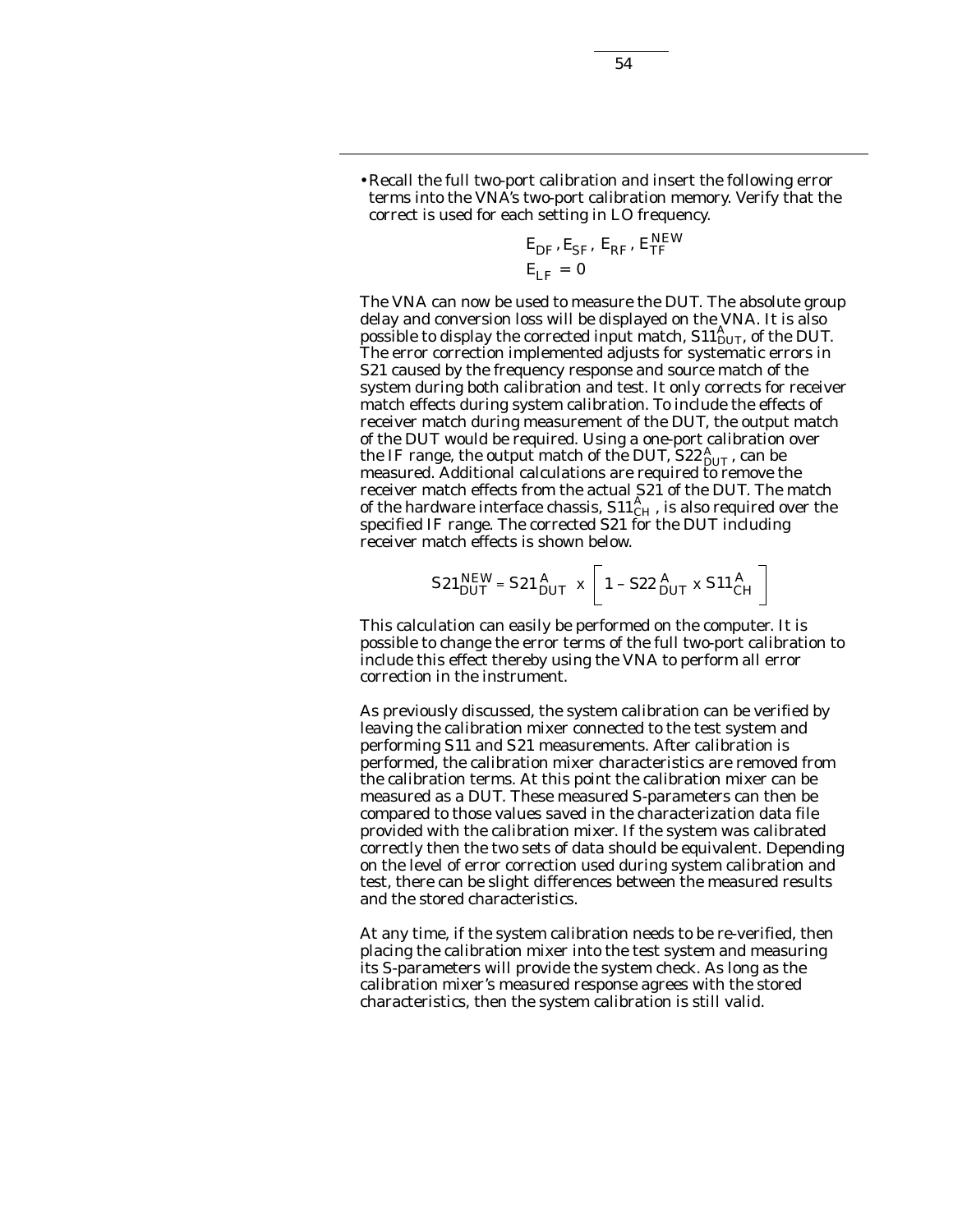The quality of the response measurement of the calibration mixer depends somewhat on the characteristics of that mixer. These attributes are listed below:

- **•Frequency Response:** The calibration mixer should have a broad frequency response for all the ports, RF, IF and LO ports. A low conversion loss for the mixer is not important in this mixer. It is especially important that there are no sharp discontinuities or variations in the frequency response of the calibration mixer, as these can indicate poor match conditions which can cause errors during calibrations. Finally, the mixer response should not be sensitive to the LO level, provided a sufficient LO level is present. A low level mixer may be desirable for calibration so that the LO may be padded with a well-matched attenuator.
- **•Return Loss:** The calibration mixer must have good match (low return loss) on the RF and IF ports. The mismatch between these ports and the test instrument is a major source of error in the measurement of the mixer response. In most cases, the mixer should have well matched attenuator pads added to the RF and IF ports as a composite component with good match. The return loss of the LO port is not so important, but if the LO drive is not well matched, the mismatch can cause variations in the LO drive level, which may affect the mixer response.
- **•Isolation:** The calibration mixer should have good isolation, so that the RF to IF and LO to IF leakage does not cause "spurs" in the response of the system after calibration. Using proper filtering in the test system will reduce the effect of spurs in the final test system, but the leakage signals may reflect back into the mixer from the LO and output ports of the mixer, re-mix, and cause ripple in the calibration response.
- **•Spurious Generation:** The spurious generation of the calibration mixer should be low. Driving the mixer at relatively low levels, and padding the input of the mixer, will help reduce spurious generation. Spurs created in the mixer may cause spurs in the network analyzer measurement response of the calibration mixer.
- **•Size:** Surprisingly, the calibration mixer should typically be of a small physical size. A small mixer will have less phase response (and thus lower group delay) so any ripples caused by phase change through the mixer will be less and "smoother," with peaks farther apart in frequency. This helps in measurements where small gain or phase peak-to-peak variation over a small frequency aperture must be measured.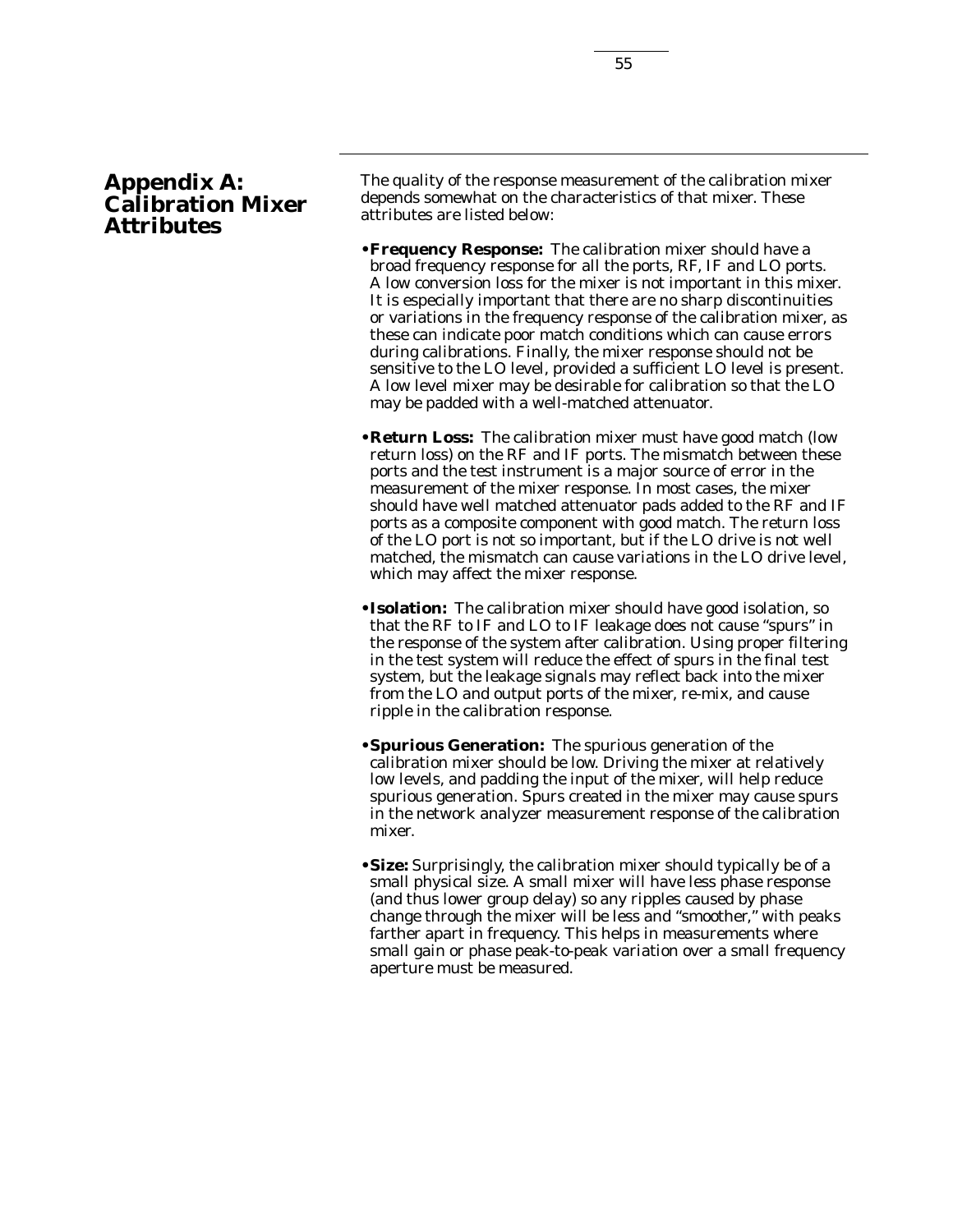# **Appendix B: Tips for Making and Measuring the Calibration Mixer**

In practice, the calibration mixer should have a much broader bandwidth than the mixer under test, thus ensuring that any mismatch or conversion loss rolloff effects will "common mode" out of the calibration measurement. Broad bandwidth usually means smooth frequency response. The mixer should be double balanced, or even triple balanced to reduce leakage and image responses. The mixer should be mated with high quality attenuators that have good return loss over the entire range of LO, IF, RF and the sum products. The final calibration mixer may have these pads "permanently" attached (e.g., using shrink tubing over the connectors) so that the pad becomes part of the calibration mixer. As a reminder, the loss of the calibration mixer is not too important. The input and output pads should be at least 6 dB, provided the measuring instruments have sufficient dynamic range at these low signal levels.

The interstage filter should have either isolators, or pads, or both to reduce mismatch and remixed signal effects. This filter/pad/isolator combination should also be kept as a single unit, as its response must be measured over the IF range to determine its loss. The measurement of the filter combination should be done using the best two-port calibration techniques.

The network analyzer should also have padding on its input and output ports, placed at the ends of the test cables. Keeping the lengths between the test-port pads and the calibration mixers short will reduce the rate at which mismatch ripples appear, thus making narrow band differential gain and phase measurements less prone to errors from mismatch. Finally an RF band pass or high pass filter should be added between the analyzer ports and the mixer under test, or better yet, between the analyzer coupled port at the sampler. This will reduce the number and size of any "spikes" in the mixer response caused by out of band signals which might be sampled into the measurement IF of the network analyzer.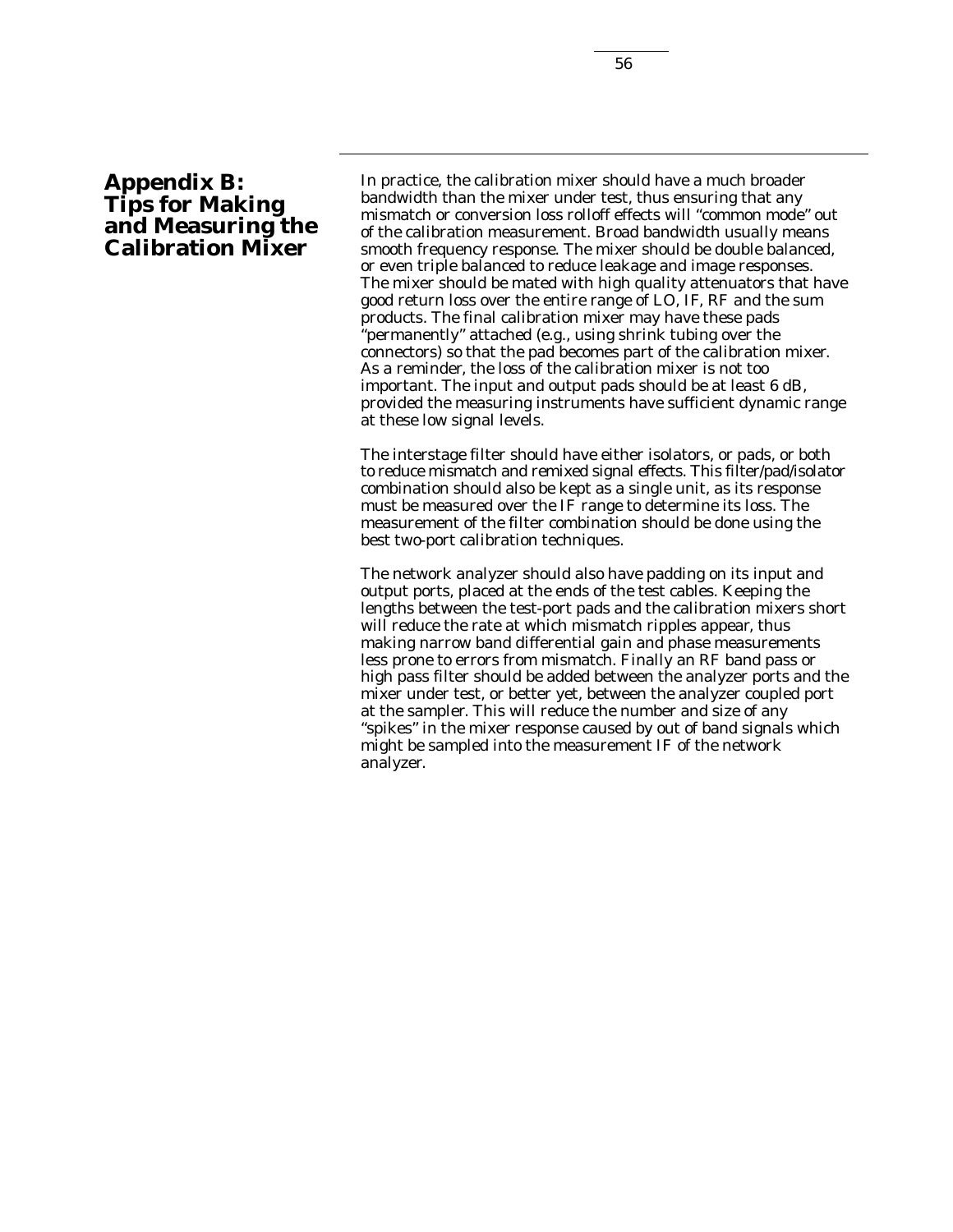**Appendix C: Program for Fixed IF Measurements with One External LO Source**

> **Connection Diagram for Fixed IF Measurements using an External Computer**



#### **Example Program Listing for Fixed IF Measurements Using a Single External Source as an LO.**

1 **!** \*\*\* Fixed IF Downconverter Measurements using the HP8753E Network Analyzer and ESG-D3000A Signal Generator \*\*\*\*10 ! RE-SAVE "FIXED\_IF" 20 PRINTER IS CRT 30 DIM Marker(51) ! Create an array to hold the conversion loss values 40 ASSIGN @Ana TO 708 ! 8753E Vector Network Analyzer Address is 708 50 ASSIGN @Lo TO 719 ! ESG-D3000A Signal Generator Address is 719 60 OUTPUT @Ana;"Pres" ! Instrument Preset 70 OUTPUT @Lo;"\*RST" ! Instrument Preset using the SCPI command 80 OUTPUT @Ana;"FORM4" ! 8753E Data Transfer Format, ASCII with no header 90 ! 100 ! Enter Frequencies and Power Levels for Mixer under Test 110 ! 120 INPUT "Enter the Fixed IF Frequency (MHz)",If\_freq 130 INPUT "Enter the LO Start Frequency (MHZ)",Lo\_start\_freq 140 INPUT "Enter the LO Stop Frequency (MHZ)",Lo\_stop\_freq 150 INPUT "Enter the Number of Frequency Point to Measure(3,11,21,26,51)",Pts ! Can be increased 160 IF Pts<>3 AND Pts<>11 AND Pts<>21 AND Pts<>26 AND Pts<>51 THEN GOTO 150 170 INPUT "Is the RF>LO (1) or RF<LO (2) ? (1/2)",Rflo 180 IF Rflo<1 AND Rflo>2 THEN GOTO 170 190 Lo\_increment=(Lo\_stop\_freq-Lo\_start\_freq)/(Pts-1) 200 INPUT "Enter the RF Power to the Mixer Under Test (dBm) (RF>-30 and RF<0)",Rf\_power 210 IF Rf\_power<-30 OR Rf\_power>0 THEN GOTO 200 ! maintain adequate level for R-Channel 220 INPUT "Enter the LO Power to the Mixer Under Test (dBm)",Lo\_power 230 ! 240 PRINT "FIXED IF DOWNCONVERTER MEASUREMENTS"<br>250 PRINT "IF Frequency = ";If\_freq;" MHz" 250 PRINT "IF Frequency 260 PRINT "LO Frequency = ";Lo\_start\_freq;" MHz to ";Lo\_stop\_freq;" MHz" 270 PRINT "LO Frequency Spacing = ";Lo\_increment;" MHz"<br>280 PRINT "RF Port Power = ";Rf\_power;" dBm" 280 PRINT "RF Port Power = ";Rf\_power;" dBm"<br>290 PRINT "LO Port Power = ";Lo\_power;" dBm" 290 PRINT "LO Port Power 300 PRINT 310 OUTPUT @Ana;"POIN";Pts ! Set the Number of Points on the 8753E 320 ! \*\*\* Set the 8753E RF Attenuator for the proper range \*\*\* 330 IF Rf\_power<=0 AND Rf\_power>=-15 THEN Range\$="00" 340 IF Rf\_power<-15 AND Rf\_power>=-25 THEN Range\$="01" 350 IF Rf\_power<-25 THEN Range\$="02" 360 OUTPUT @Ana;"PWRR PMAN" ! Set Test Port Power Range Setting to Manual

57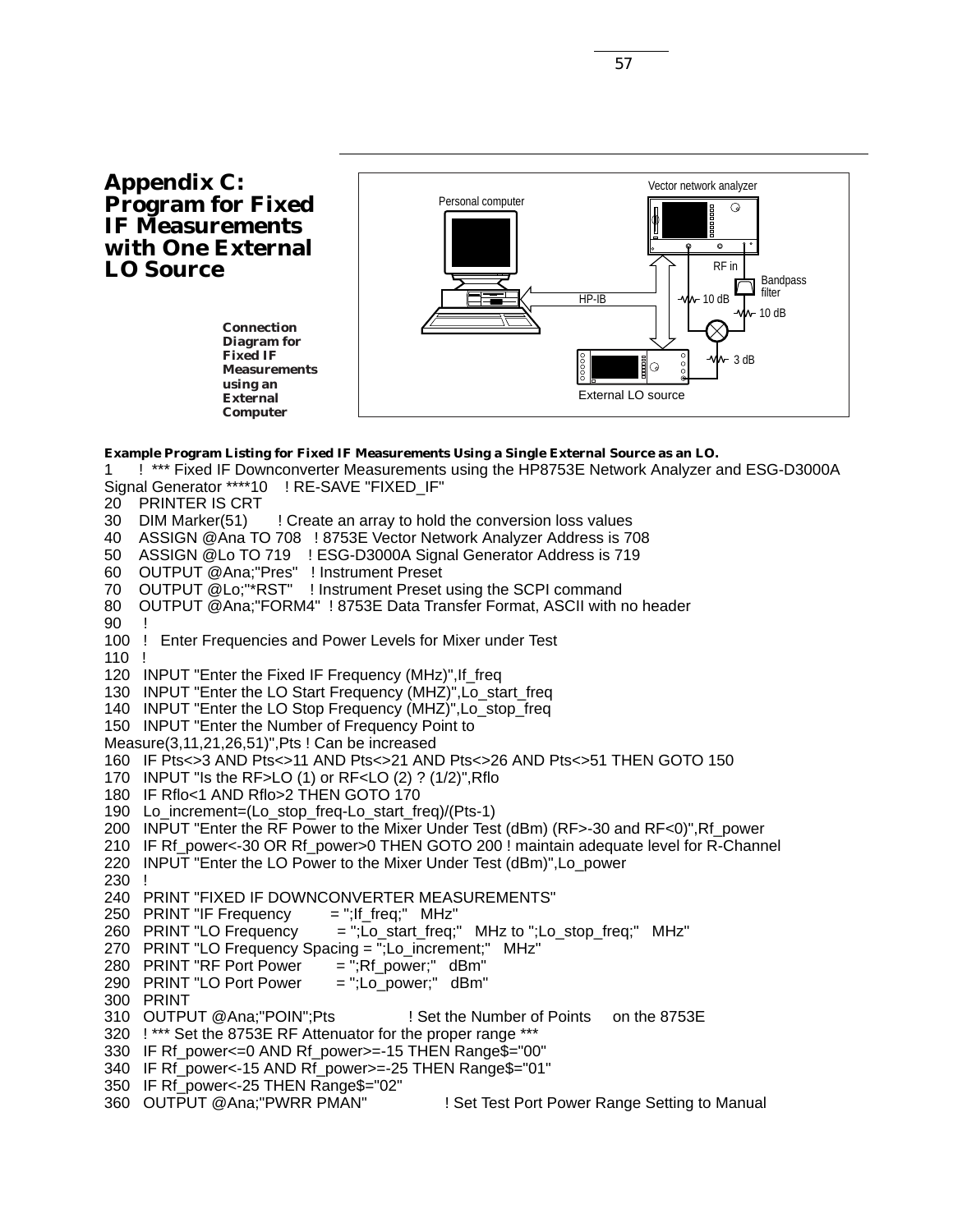370 Power\_range\$="POWR"&Range\$ 380 OUTPUT @Ana;Power\_range\$ 1 Set Test Port Power Range 390 OUTPUT @Ana;"POWE ";Rf\_power ! Set Test Port Power Value<br>400 OUTPUT @Lo:"POW ":Lo\_power ! Set LO Power on the ESG-D3000 400 OUTPUT @Lo;"POW ";Lo\_power 410 ! \*\*\* Set the 8753E to measure absolute power at the R channel for the Fixed IF 420 OUTPUT @Ana;"MEASR" ! Measure and Display the R channel for absolute power measurements 430 OUTPUT @Ana;"CWFREQ ";If\_freq;"MHZ" ! Set the 8753E to CW at the fixed IF Freq. 440 OUTPUT @Ana;"LOFREQ 0HZ" ! Temporarily set the 8753E for an LO of 0 HZ 450 OUTPUT @Ana;"FREQOFFS ON" ! Set the 8753E to Freq Offset Mode<br>460 OUTPUT @Ana;"VIEM ON" ! Show the measured data (CW Freq) on ! Show the measured data (CW Freq) on the 8753E 470 !\*\*\* Perform a Receiver Calibration on the 8753E at the Fixed IF Frequency 480 INPUT "Disconnect the R-CHANNEL jumper from the front panel, Press ENTER",A\$ 490 INPUT "Connect any IF Components (filter, pad) placed after the mixer to the R-CHANNEL IN, Press ENTER",A\$ 500 INPUT "Connect a cable from the TEST PORT 1 to the IF components on the R-CHANNEL IN, Press ENTER",A\$ 510 OUTPUT @Ana;"REIC";Rf\_power ! Set the 8753E Power Level Reference for Rcvr Cal 520 OUTPUT @Ana;"TAKRS" ! Calibrate the 8753E's Receiver for absolute power 530 ! \*\*\* Connect the Mixer to the 8753E and set initial Freq Offset conditions 540 INPUT "Insert the Mixer into the setup and Connect the LO, Press ENTER",A\$ 550 OUTPUT @Ana;"LOFREQ ";Lo\_start\_freq;"MHZ" ! Set LO Freq setting on the 8753E 560 OUTPUT @Lo;"FREQ:CW ";Lo\_start\_freq;"MHZ" ! Set the LO Freq on the ESG-D3000A 570 OUTPUT @Ana;"LOPOWER ";Lo\_power ! Set LO Power setting on the 8753E(reference only) 580 OUTPUT @Lo;"OUTP:STAT ON" ! Turn ON the LO Power on the ESG-D3000A 590 OUTPUT @Ana;"DCONV" ! Set the 8753E to measure a downconverter 600 IF Rflo=1 THEN 610 OUTPUT @Ana;"RFGTLO" ! Set the 8753E RF>LO 620 ELSE 630 OUTPUT @Ana;"RFLTLO" ! Set the 8753E RF>LO 640 END IF 650 OUTPUT @Ana;"MARK1 0" ! Turn Marker ON for reading data, can be placed anywhere for CW meas 660 OUTPUT @Ana;"VIEM OFF" ! Turn on Freq Offset Block Diagram for Connection Verification 670 INPUT "Examine the 8753E/ESG Screens and Verify the Connections, Frequencies & Power for the Measurement",A\$ 680 OUTPUT @Ana;"VIEM ON" ! Turn on the measurement display 690 PRINT 700 PRINT "LO Freq (MHz) LOSS (dB)" 710 FOR I=1 TO Pts 720 Lo\_freq=Lo\_start\_freq+(I-1)\*Lo\_increment 730 OUTPUT @Ana;"LOFREQ ";Lo\_freq;"MHZ" ! Set LO Freq setting on the 8753E 740 OUTPUT @Lo;"FREQ:CW ";Lo\_freq;"MHZ" ! Set LO Freq on the ESG-D3000A 750 WAIT 2 ! Wait to allow 8753E to phase lock, this setting should be optimized 760 OUTPUT @Ana;"OUTPMARK" ! Command to output marker value 770 ENTER @Ana;Mark1,Mark2,Stim1 ! Enter the marker value 780 Marker(Pts)=Mark1-Rf\_power ! Calculation for conversion loss (dB): Meas-Input levels(dBm) 790 PRINT USING 800;Lo\_freq,Marker(Pts) 800 IMAGE 1X,4D.DD,10X,4D.D 810 NEXT I 820 PRINT 830 PRINT "Measurement Complete"

840 END

58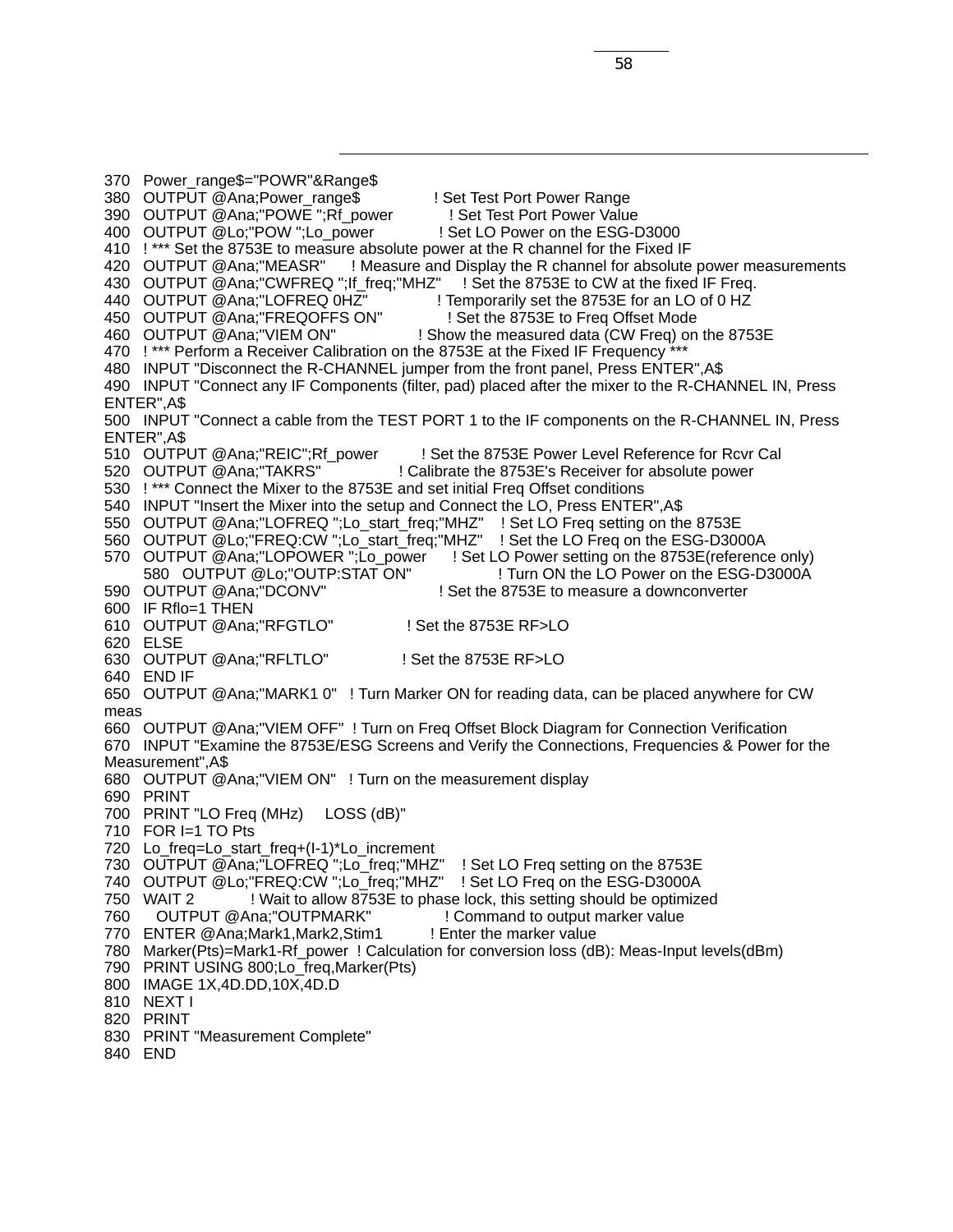**Example Output: Mixer is the HP Avantek TFX-18075L**

FIXED IF DOWNCONVERTER MEASUREMENTS<br>IF Frequency = 170 MHz IF Frequency<br>LO Frequency  $= 2400$  MHz to 2600 MHz LO Frequency Spacing = 20 MHz  $RF$  Port Power = -20 dBm LO Port Power  $= 10$  dBm LO Freq (MHz) LOSS (dB)  $2400$   $-8.5$ <br>2420  $-6.9$ 2420 -6.9<br>2440 -7.6 2440 -7.6<br>2460 -8.5 2460 -8.5<br>2480 -7.3 2480 -7.3<br>2500 -7.2 2500 -7.2<br>2520 -8.5 2520 -8.5<br>2540 -7.1 2540 -7.1<br>2560 -7.5 2560 -7.5<br>2580 -8.6 2580 -8.6<br>2600 -6.9 2600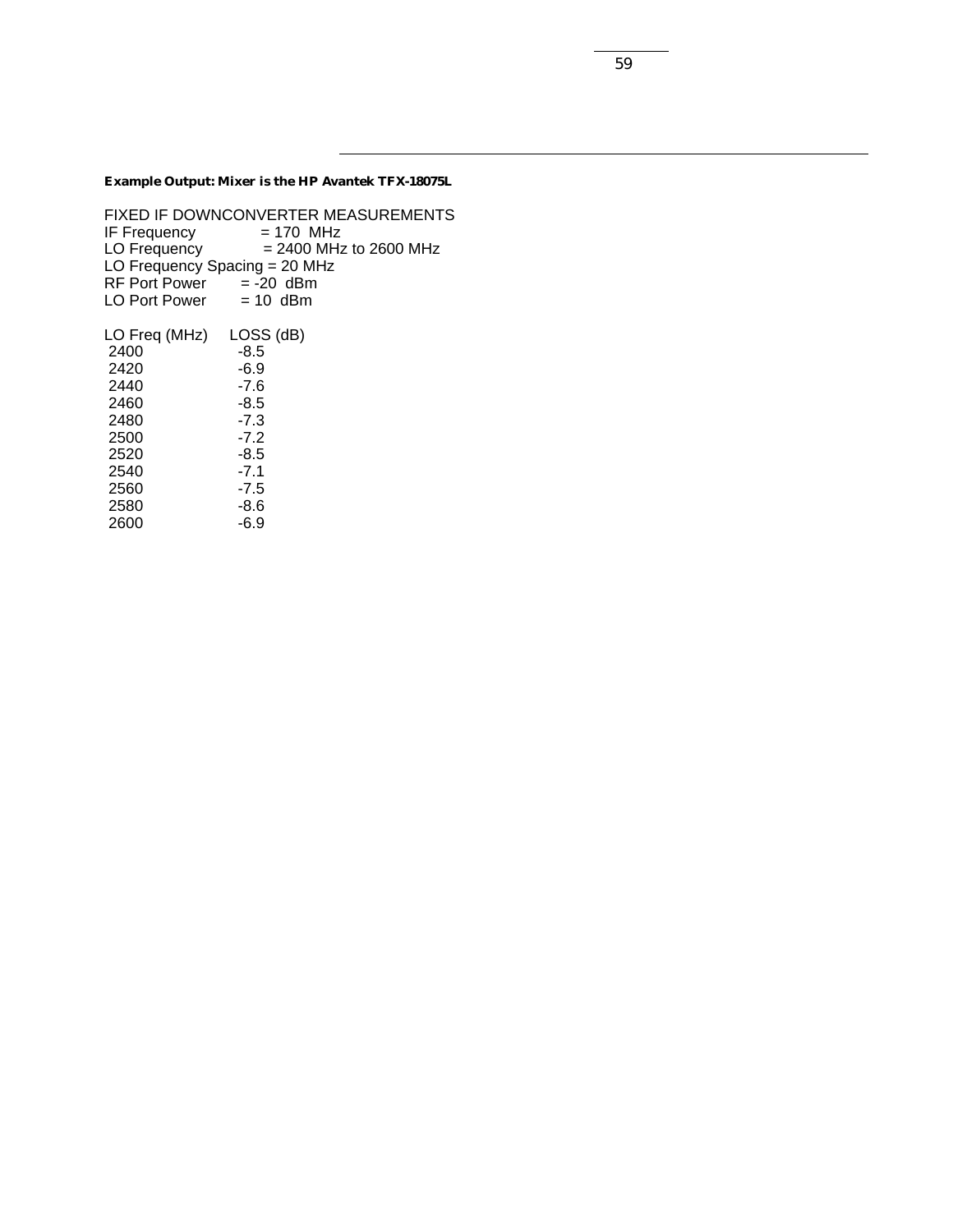# **Appendix D: Related Application and Product Notes**

*Understanding the Fundamental Principles of Vector Network Analysis,* Hewlett-Packard Application Note 1287-1, 5965-7707E

*Exploring the Architectures of Network Analyzers,* Hewlett-Packard Application Note 1287-2, 5965-7708E

*Applying Error Correction to Network Analyzer Measurements,* Hewlett-Packard Application Note 1287-3, 5965-7709E

*Network Analyzer Measurements: Filter and Amplifier Examples,* Hewlett-Packard Application Note 1287-4, 5965-7710E

*In-fixture Microstrip Device Measurements Using TRL\* Calibration,* Hewlett-Packard Product Note 8720-2, 5091-1943E

*Specifying Calibration Standards for the HP 8510 Network Analyzer,* Hewlett-Packard Product Note 8510-5A, 5956-4352E

*Applying the HP 8510 TRL Calibration for Non-Coaxial Measurements,* Hewlett-Packard Product Note 8510-8A, 5091-3645E

*Measuring Noninsertable Devices,* Hewlett-Packard Product Note 8510-13, 5956-4373E

*Improving throughput in Network Analyzer Applications,* Hewlett-Packard Application Note 1287-5, 5966-3317E

*Using a Network Anlyzer to Characterize High-Power Components,* Hewlett-Packard Application Note 1287-6, 5966-3319E

# **Other Suggested Reading**

"Design of an Enhanced Vector Network Analyzer," Frank David et al., Hewlett-Packard Journal, April 1997.

"Calibration for PC Board Fixtures and Probes," Joel Dunsmore, 45th ARFTG Conference Digest, Spring 1995.

"Techniques Optimize Calibration of PCB Fixtures and Probes," Joel Dunsmore, Microwaves & RF, October 1995, pp. 96-108, November 1995, pp. 93-98.

"Improving TRL\* Calibrations of Vector Network Analyzers," Don Metzger, Microwave Journal, May 1995, pp. 56-68.

"The Effect of Adapters on Vector Network Analyzer Calibrations," Doug Olney, Microwave Journal, November 1994.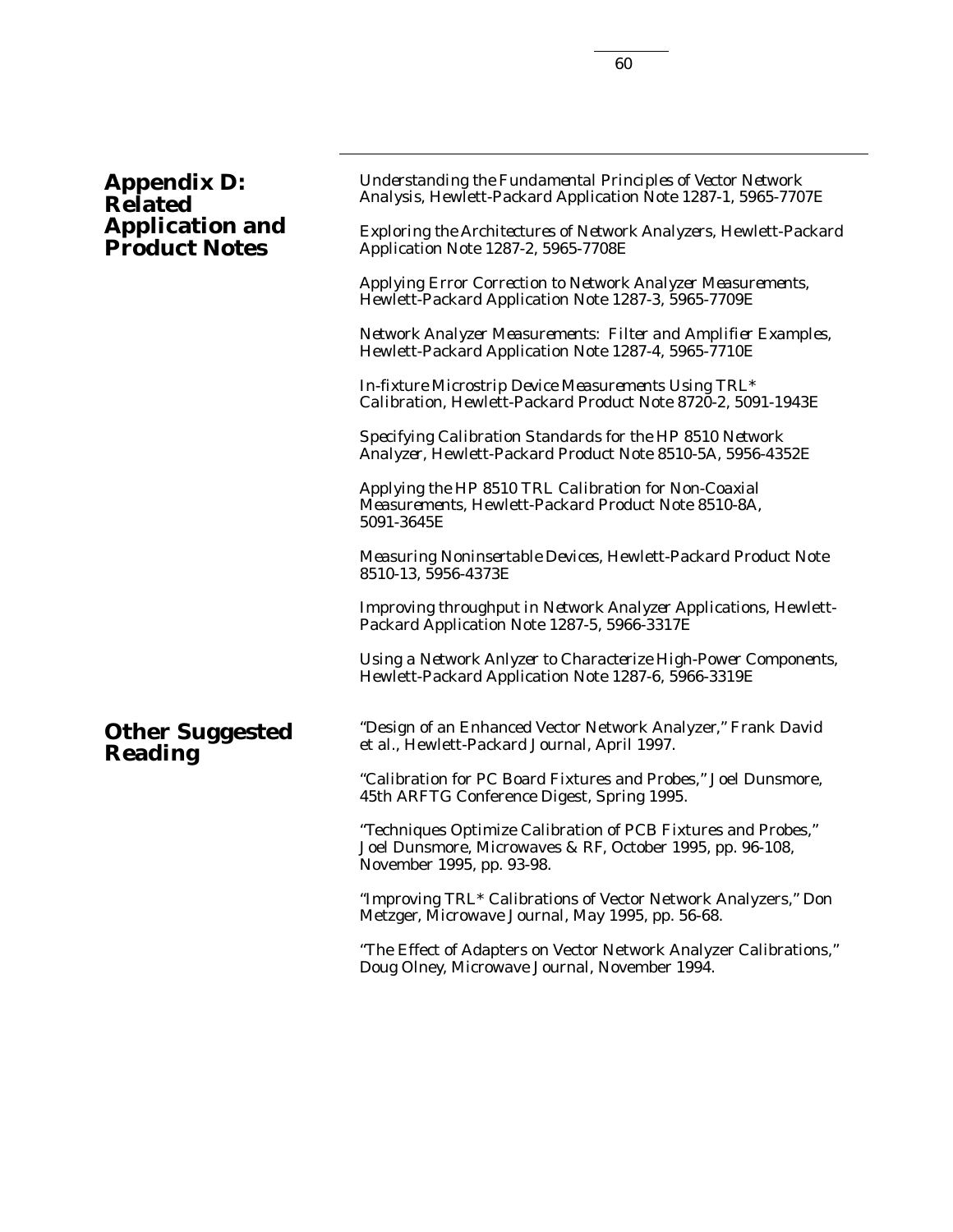# **Third-Party Companies**

# **Test Fixtures**

Inter-Continental Microwave 1515 Wyatt Drive Santa Clara, California 95054-1524 USA E-mail: icmfixture@aol.com Phone: (408) 727-1596 Fax: (408) 727-0105

## **Multiport Test Sets**

ATN Microwave, Inc. 85 Rangeway Road No. Billerica, Massachusetts 01862-2105 USA E-mail: info@atn-microwave.com Phone: (978) 667-4200 Fax: (978) 667-8548 World Wide Web Home Page: http://www.atn-microwave.com

# **Wafer Probes and Stations**

Cascade Microtech 14255 SW Brigadoon Court Beaverton, Oregon 97005 USA E-mail: sales@cmicro.com Phone: (503) 626-8245 Fax: (503) 626-6023